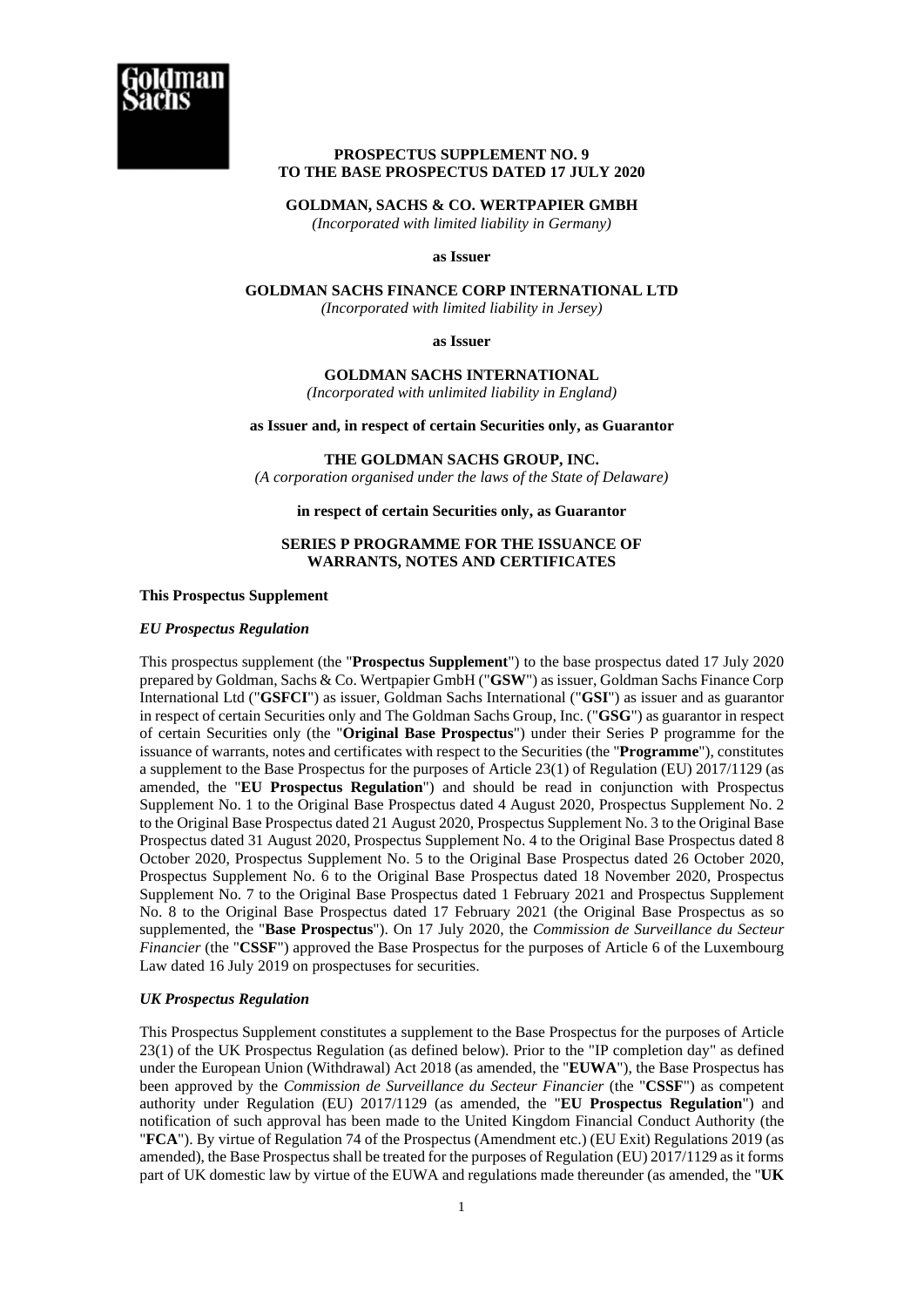**Prospectus Regulation**") as if it had been approved by the FCA at the respective times when the Original Base Prospectus and each of the above-referenced Prospectus Supplements were approved by the CSSF. Such approval relates only to Securities which are to be admitted to trading on a UK regulated market for the purposes of Regulation (EU) No.600/2014 as it forms part of UK domestic law by virtue of the EUWA (as amended, "**UK MiFIR**") and/or which are to be offered to the public in the United Kingdom. This Prospectus Supplement has been approved by the FCA, as competent authority under the UK Prospectus Regulation. The FCA only approves this Prospectus Supplement as meeting the standards of completeness, comprehensibility and consistency imposed by the UK Prospectus Regulation. Such approval by the FCA should not be considered as an endorsement of the Issuers or the quality of the Securities that are the subject of the Base Prospectus and this Prospectus Supplement. Investors should make their own assessment as to the suitability of investing in the Securities.

Terms defined in the Base Prospectus have the same meaning when used in this Prospectus Supplement unless otherwise defined herein. This Prospectus Supplement shall form part of and be read in conjunction with the Base Prospectus.

### **Right of withdrawal**

### *EU Prospectus Regulation*

**In accordance with Article 23(2a) of the EU Prospectus Regulation, investors in the European Economic Area who have already agreed to purchase or subscribe for Securities issued under the Programme before this Prospectus Supplement is published and where the Securities have not yet been delivered to them at the time when the significant new factor, material mistake or material inaccuracy to which this Prospectus Supplement relates, arose or was noted, where the Securities are affected by the significant new factor, material mistake or material inaccuracy to which this Prospectus Supplement relates, have the right, exercisable until 25 March 2021, which is three working days after the publication of this Prospectus Supplement, to withdraw their acceptances.**  Investors may contact the relevant Authorised Offeror(s) (as set out in the Final Terms of the **relevant Securities) should they wish to exercise such right of withdrawal.** 

#### *UK Prospectus Regulation*

**In accordance with Article 23(2) of the UK Prospectus Regulation and PRR 3.4.1 of the FCA's Prospectus Regulation Rules sourcebook, investors in the United Kingdom who have already agreed to purchase or subscribe for Securities issued under the Programme before this Prospectus Supplement is published and where the Securities have not yet been delivered to them at the time when the significant new factor, material mistake or material inaccuracy to which this Prospectus Supplement relates, arose or was noted, where the Securities are affected by the significant new factor, material mistake or material inaccuracy to which this Prospectus Supplement relates, have the right, exercisable until 25 March 2021, which is three working days after the publication of this Prospectus Supplement, to withdraw their acceptances. Investors may contact the relevant Authorised Offeror(s) (as set out in the Final Terms of the relevant Securities) should they wish to exercise such right of withdrawal.** 

#### **Responsibility**

Each of GSI, GSW, GSFCI and GSG accepts responsibility for the information given in this Prospectus Supplement and confirms that, to the best of their knowledge, the information contained in this Prospectus Supplement is in accordance with the facts and that this Prospectus Supplement makes no omission likely to affect its import.

### **Purpose of this Prospectus Supplement**

The purpose of this Prospectus Supplement is to (a) incorporate by reference GSG's 2020 Form 10-K (as defined below) and (b) make certain changes to the information in the "Important Notices", "General Description of the Programme", "Risk Factors", "Documents Incorporated by Reference", "Commonly Asked Questions about the Programme", "General Terms and Conditions of the Instruments", "General Terms and Conditions of the Notes", "Payout Conditions", "Share Linked Conditions", "Form of Final Terms (Instruments)", "Form of Final Terms (Notes)", "Form of Pricing Supplement (Instruments)",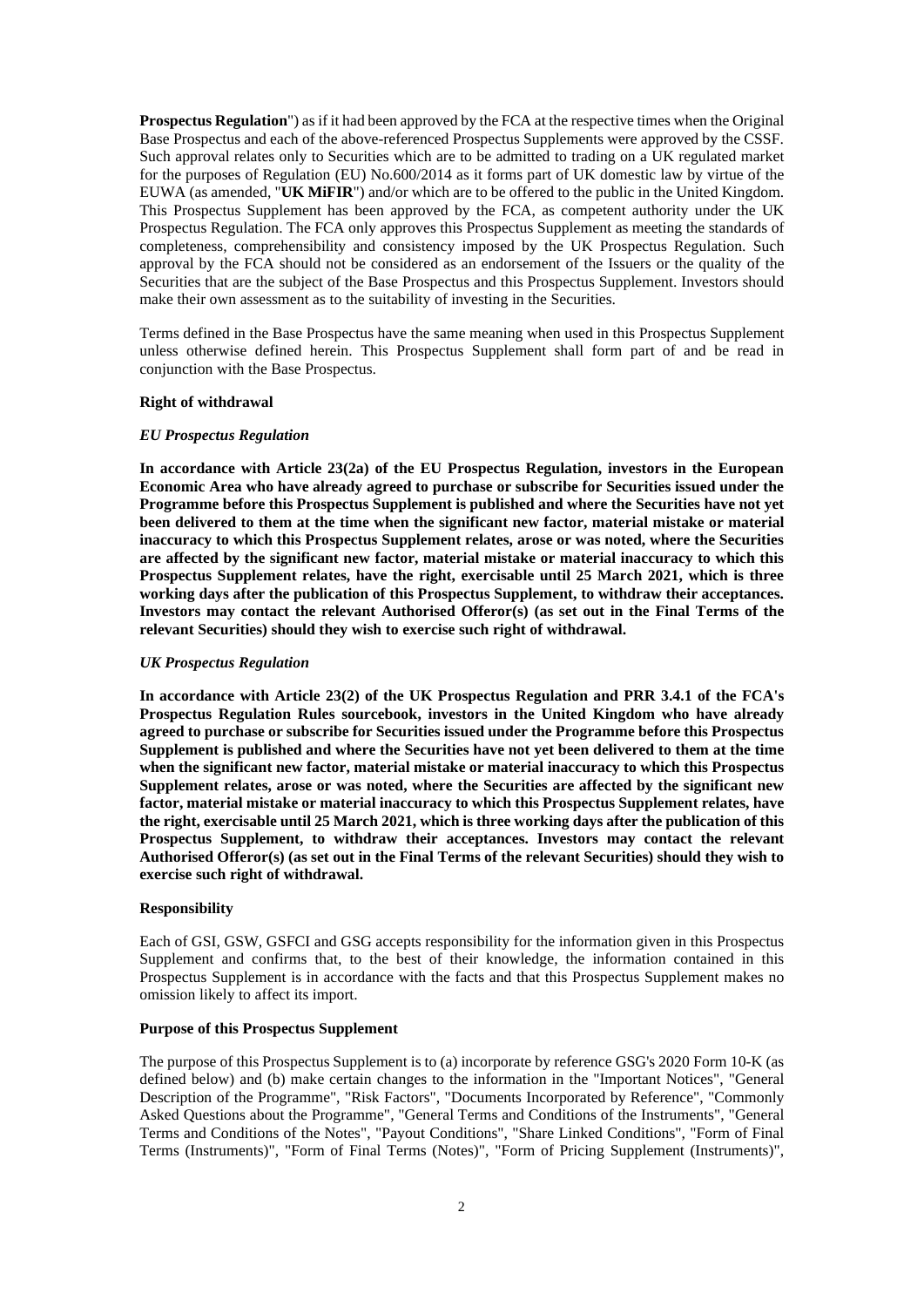"Form of Pricing Supplement (Notes)", "Important Legal Information" and "General Information" sections of the Base Prospectus.

This Prospectus Supplement will be available on the website of the Luxembourg Stock Exchange at *www.bourse.lu* and the Financial Conduct Authority at *https://marketsecurities.fca.org.uk/*.

## **Information being supplemented**

### *Incorporation by reference*

This Prospectus Supplement supplements the Base Prospectus by incorporating by reference the Annual Report on Form 10-K, for the fiscal year ended 31 December 2020 of The Goldman Sachs Group, Inc. ("**GSG's 2020 Form 10-K**"), containing financial statements relating to the fiscal years ended 31 December 2020, 31 December 2019 and 31 December 2018, including Exhibit 21.1, as filed with the U.S. Securities and Exchange Commission on 19 February 2021.

Copies of GSG's 2020 Form 10-K has been filed with the CSSF in its capacity as competent authority under the Luxembourg Law.

The GSG's 2020 Form 10-K is incorporated by reference into, and forms part of, this Prospectus Supplement, and the information contained in this Prospectus Supplement and GSG's 2020 Form 10-K shall be deemed to update and, where applicable, supersede any information contained in the Base Prospectus, or any documents incorporated by reference therein.

## **Information incorporated by reference**

*GSG's 2020 Form 10-K* 

| PART I  |                                                                                                                 | Page 1        |
|---------|-----------------------------------------------------------------------------------------------------------------|---------------|
| Item 1  | <b>Business</b>                                                                                                 | Pages 1-25    |
| Item 1A | <b>Risk Factors</b>                                                                                             | Pages 26-50   |
| Item 1B | <b>Unresolved Staff Comments</b>                                                                                | Page 51       |
| Item 2  | Properties                                                                                                      | Page 51       |
| Item 3  | <b>Legal Proceedings</b>                                                                                        | Page 52       |
| Item 4  | Mine Safety Disclosures                                                                                         | Page 52       |
| PART II |                                                                                                                 | Page 52       |
| Item 5  | Market for Registrant's Common Equity, Related Stockholder<br>Matters and Issuer Purchases of Equity Securities | Page 52       |
| Item 7  | Management's Discussion and Analysis of Financial Condition<br>and Results of Operations                        | Pages 53-111  |
| Item 7A | Quantitative and Qualitative Disclosures About Market Risk                                                      | Page 112      |
| Item 8  |                                                                                                                 | Page 112      |
|         | Financial Statements and Supplementary Data                                                                     | Pages 112-115 |
|         | <b>Consolidated Financial Statements</b>                                                                        | Pages 116-119 |
|         | <b>Notes to Consolidated Financial Statements</b>                                                               | Pages 120-213 |
|         | Supplemental Financial Information                                                                              | Pages 214-218 |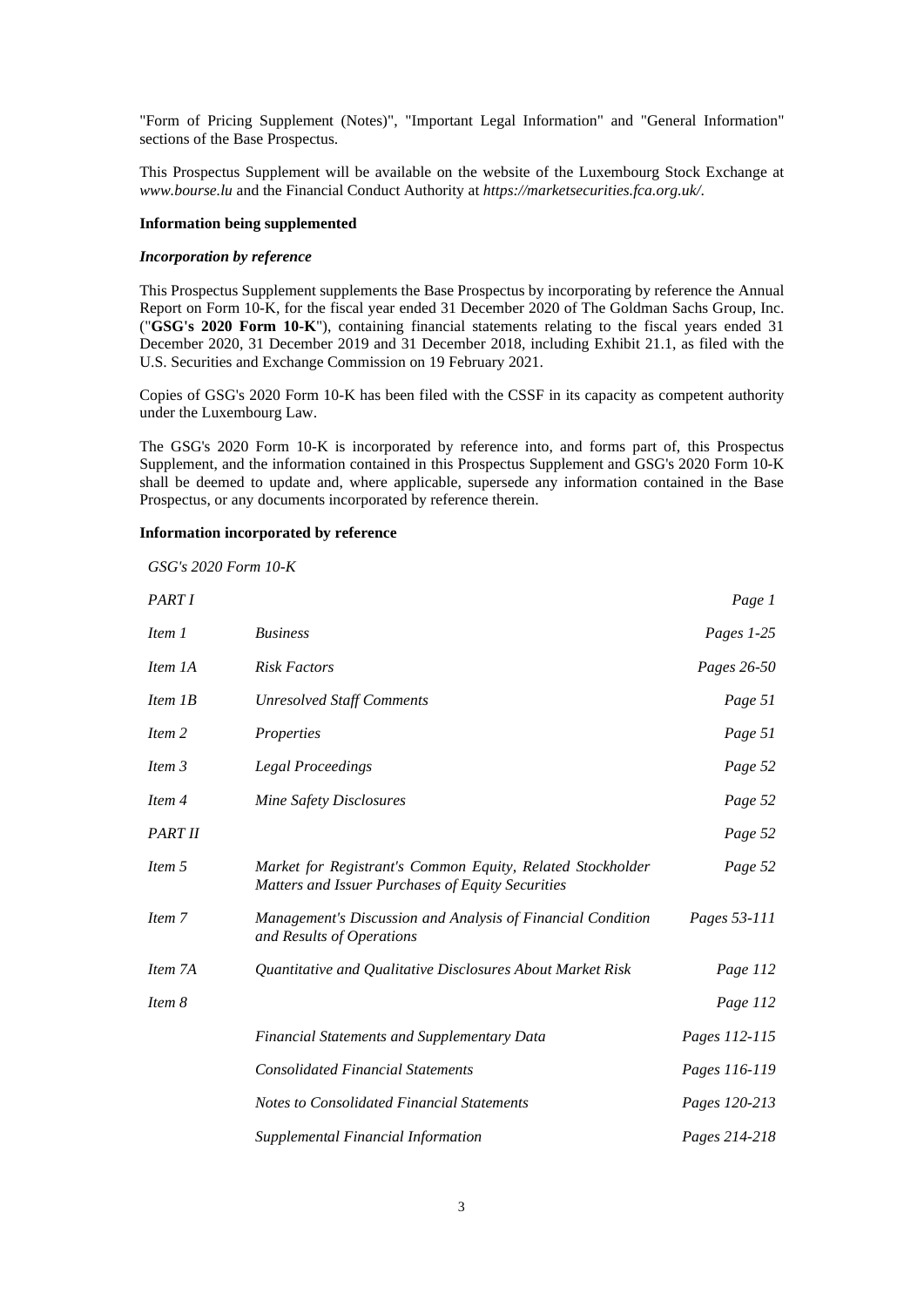| Item 9            | Changes in and Disagreements with Accountants on Accounting<br>and Financial Disclosure           | Page 219      |
|-------------------|---------------------------------------------------------------------------------------------------|---------------|
| Item 9A           | <b>Controls and Procedures</b>                                                                    | Page 219      |
| Item 9B           | Other Information                                                                                 | Page 219      |
| <b>PART III</b>   |                                                                                                   | Page 219      |
| Item 10           | Directors, Executive Officers and Corporate Governance                                            | Page 219      |
| Item 11           | <b>Executive Compensation</b>                                                                     | Page 219      |
| Item 12           | Security Ownership of Certain Beneficial Owners and<br>Management and Related Stockholder Matters | Page 220      |
| Item 13           | Certain Relationships and Related Transactions, and Director<br>Independence                      | Page 220      |
| Item 14           | <b>Principal Accountant Fees and Services</b>                                                     | Page 220      |
| <b>PART IV</b>    |                                                                                                   | Page 220      |
| Item 15           | <b>Exhibit and Financial Statement Schedules</b>                                                  | Pages 220-225 |
| <b>SIGNATURES</b> |                                                                                                   | Page 226      |

\* The page numbers referenced above in relation to GSG's 2020 Form 10-K relate to the order in which the pages appear in the PDF version of such document

Any information included in the documents incorporated by reference that is not included in the crossreference list is not incorporated by reference and is therefore not relevant to an investor (meaning that it is not necessary information to be included in this Base Prospectus pursuant to Article 6(1) of the Prospectus Regulation and is not otherwise required to be included under the relevant schedules of the PR Regulation."

### **Amendments and updates to certain information in the Base Prospectus**

The Base Prospectus, as supplemented prior to this Prospectus Supplement, is amended and supplemented as follows:

#### $\mathbf{1}$ . **Amendments to the section entitled "Important Notices"**

The text under the heading "*Important EEA and UK Retail Investors*" on cover pages v to vi of the Original Base Prospectus is deleted in its entirety and replaced with the following:

"**Important - EEA Retail Investors:** Unless the Issue Terms in respect of the Securities specifies "Prohibition of Sales to EEA Retail Investors" as "Not Applicable", the Securities are not intended to be offered, sold or otherwise made available to, and should not be offered, sold or otherwise made available to, any retail investor in the European Economic Area. For these purposes, a retail investor means a person who is one (or more) of: (i) a retail client as defined in point (11) of Article 4(1) of Directive 2014/65/EU (as amended, "MiFID II"); (ii) a customer within the meaning of Directive (EU) 2016/97, as amended, where that customer would not qualify as a professional client as defined in point (10) of Article 4(1) of the MiFID II; or (iii) not a qualified investor as defined in Regulation (EU) 2017/1129 (as amended, the "**EU Prospectus Regulation**"). Consequently no key information document required by Regulation (EU) No 1286/2014 (as amended, the "**EU PRIIPs Regulation**") for offering or selling the Securities or otherwise making them available to retail investors in the European Economic Area has been prepared and therefore offering or selling the Securities or otherwise making them available to any retail investor in the European Economic Area may be unlawful under the EU PRIIPs Regulation.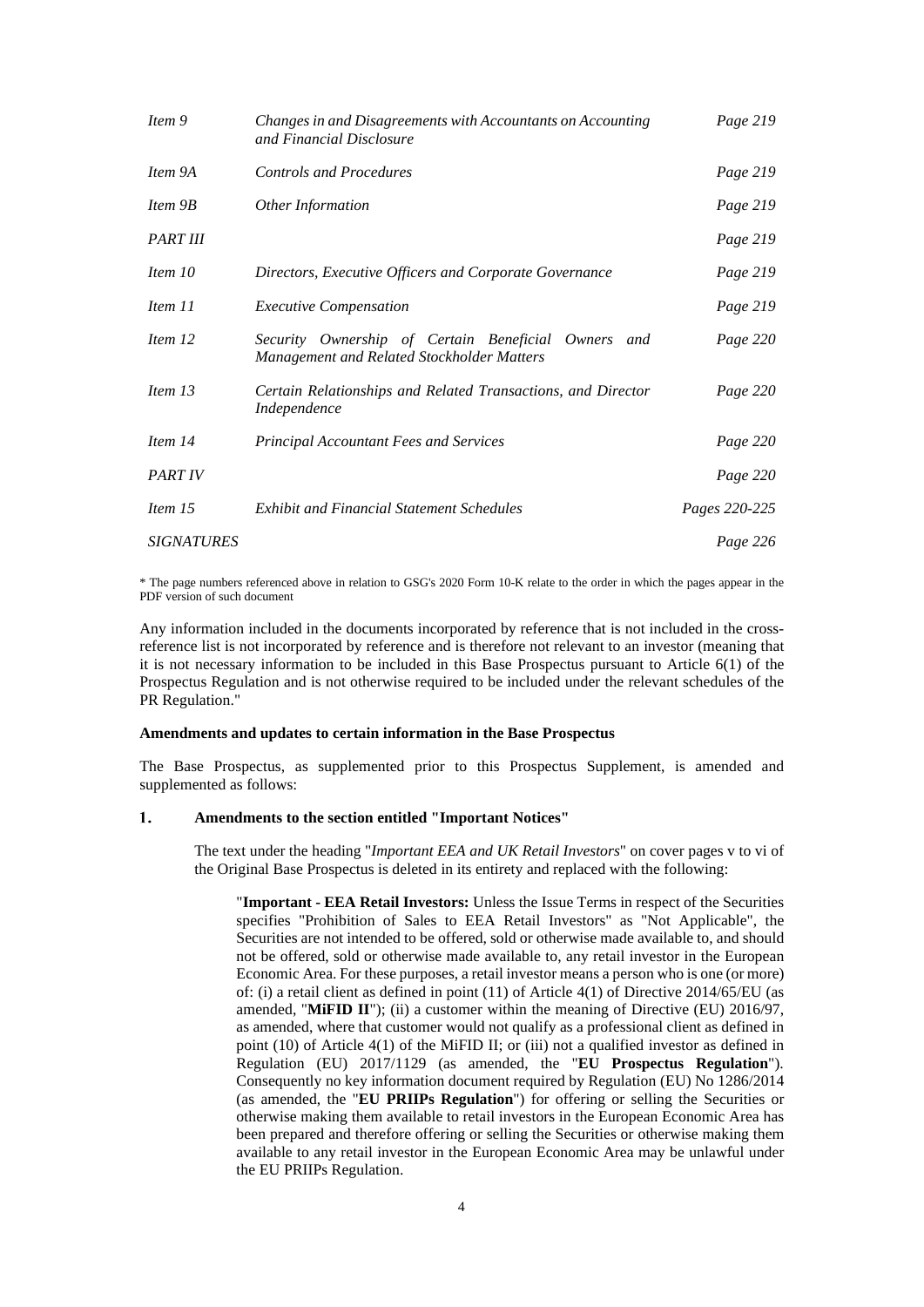**Notwithstanding the above paragraph, in the case where the Issue Terms in respect of any Securities include a legend entitled "Prohibition of Sales to EEA Retail Investors" but where the Issuer subsequently prepares and publishes a key information document under the PRIIPs Regulation in respect of such Securities, then following such publication, the prohibition on the offering, sale or otherwise making available the Securities to a retail investor in the EEA as described in the above paragraph and in such legend shall no longer apply.** 

**Important - UK Retail Investors:** Unless the Issue Terms in respect of the Securities specifies "Prohibition of Sales to UK Retail Investors" as "Not Applicable", the Securities are not intended to be offered, sold or otherwise made available to, and should not be offered, sold or otherwise made available to, any retail investor in the United Kingdom. For these purposes, a retail investor means a person who is one (or more) of: (i) a retail client, as defined in point (8) of Article 2 of Regulation (EU) No 2017/565 as it forms part of domestic law by virtue of the EUWA; or (ii) a customer within the meaning of the provisions of the Financial Services and Markets Act 2000 (as amended, the "**FSMA**") and any rules or regulations made under the FSMA to implement Directive (EU) 2016/97, where that customer would not qualify as a professional client, as defined in point  $(8)$  of Article 2(1) of Regulation (EU) No 600/2014 as it forms part of domestic law by virtue of the EUWA; or (iii) not a qualified investor as defined in Article 2 of Regulation (EU) 2017/1129 as it forms part of domestic law by virtue of the EUWA and regulations made thereunder (the "**UK Prospectus Regulation**"). Consequently no key information document required by Regulation (EU) No 1286/2014 as it forms part of domestic law by virtue of the EUWA (the "**UK PRIIPs Regulation**") for offering or selling the Securities or otherwise making them available to retail investors in the United Kingdom has been prepared and therefore offering or selling the Securities or otherwise making them available to any retail investor in the United Kingdom may be unlawful under the UK PRIIPs Regulation.

**Notwithstanding the above paragraph, in the case where the Issue Terms in respect of any Securities include a legend entitled "Prohibition of Sales to UK Retail Investors" but where the Issuer subsequently prepares and publishes a key information document under the PRIIPs Regulation in respect of such Securities, then following such publication, the prohibition on the offering, sale or otherwise making available the Securities to a retail investor in the United Kingdom as described in the above paragraph and in such legend shall no longer apply.**".

#### $2.$ **Amendments to the section entitled "Risk Factors"**

The information in the section entitled "*Risk Factors*" is amended and supplemented by:

(a) deleting the text under heading entitled "*Risks relating to GSG*" on pages 17 to 20 of the Original Base Prospectus and replacing it with the following:

#### "**Market risks**

## **See the following risk factors as incorporated by reference from the Annual Report on Form 10-K for the fiscal year ended December 31, 2020, dated February 19, 2021 (the "GSG's 2020 Form 10-K ") in the following order:**

- (a) Our businesses have been and may in the future be adversely affected by conditions in the global financial markets and broader economic conditions. (page 28 of the GSG's 2020 Form 10-K);
- (b) Our businesses have been and may in the future be adversely affected by declining asset values, particularly where we have net "long" positions, receive fees based on the value of assets managed, or receive or post collateral. (page 29 of the GSG's 2020 Form 10-K);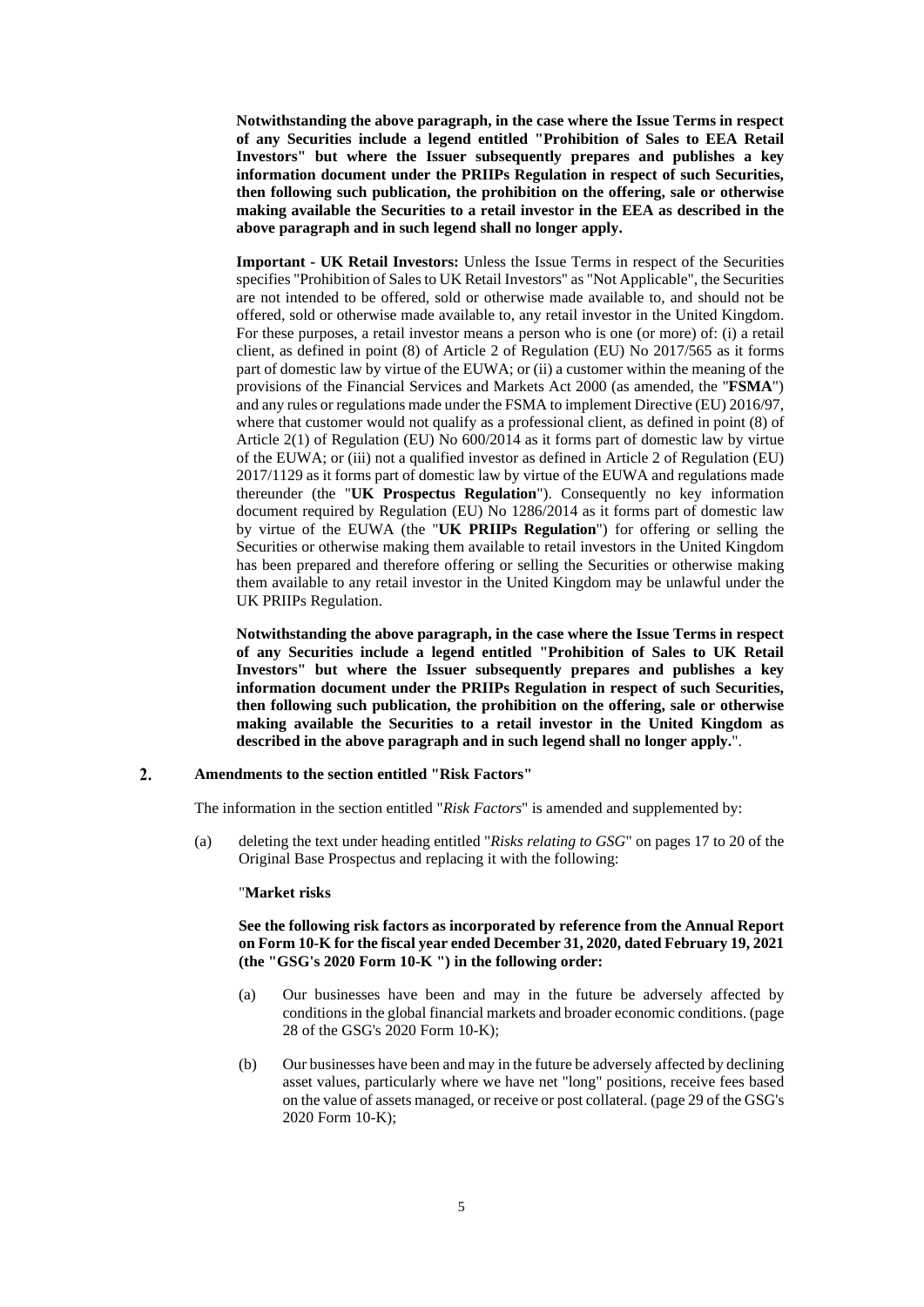- (c) Our market-making activities have been and may in the future be affected by changes in the levels of market volatility. (page 29 of the GSG's 2020 Form 10-  $K$ );
- (d) Our investment banking, client intermediation, asset management and wealth management businesses have been adversely affected and may in the future be adversely affected by market uncertainty or lack of confidence among investors and CEOs due to declines in economic activity and other unfavorable economic, geopolitical or market conditions. (page 30 of the GSG's 2020 Form 10-K); and
- (e) Our asset management and wealth management businesses have been and may in the future be adversely affected by the poor investment performance of our investment products or a client preference for products other than those which we offer or for products that generate lower fees. (page 30 of the GSG's 2020 Form  $10-K$ ).

## **Liquidity risks**

## **See the following risk factors as incorporated by reference from the Annual Report on Form 10-K for the fiscal year ended December 31, 2020, dated February 19, 2021 (the "GSG's 2020 Form 10-K"), in the following order:**

- (a) Our liquidity, profitability and businesses may be adversely affected by an inability to access the debt capital markets or to sell assets. (pages 30-31 of the GSG's 2020 Form 10-K);
- (b) Our businesses have been and may in the future be adversely affected by disruptions or lack of liquidity in the credit markets, including reduced access to credit and higher costs of obtaining credit. (page 31 of the GSG's 2020 Form 10-  $K$ :
- (c) Reductions in our credit ratings or an increase in our credit spreads may adversely affect our liquidity and cost of funding. (page 32 of the GSG's 2020 Form 10-K); and
- (d) Group Inc. is a holding company and its liquidity depends on payments from its subsidiaries, many of which are subject to legal, regulatory and other restrictions on providing funds or assets to Group Inc. (pages 32-33 of the GSG's 2020 Form  $10-K$ ).

### **Credit Risks**

## **See the following risk factors as incorporated by reference from the Annual Report on Form 10-K for the fiscal year ended December 31, 2020, dated February 19, 2021 (the "GSG's 2020 Form 10-K"), in the following order:**

- (a) Our businesses, profitability and liquidity may be adversely affected by deterioration in the credit quality of or defaults by third parties. (page 33 of the GSG's 2020 Form 10-K);
- (b) Concentration of risk increases the potential for significant losses in our marketmaking, underwriting, investing and financing activities. (pages 33-34 of the GSG's 2020 Form 10-K); and
- (c) Derivative transactions and delayed documentation or settlements may expose us to credit risk, unexpected risks and potential losses. (page 34 of the GSG's 2020 Form 10-K).

### **Market Developments and General Business Environment Risks**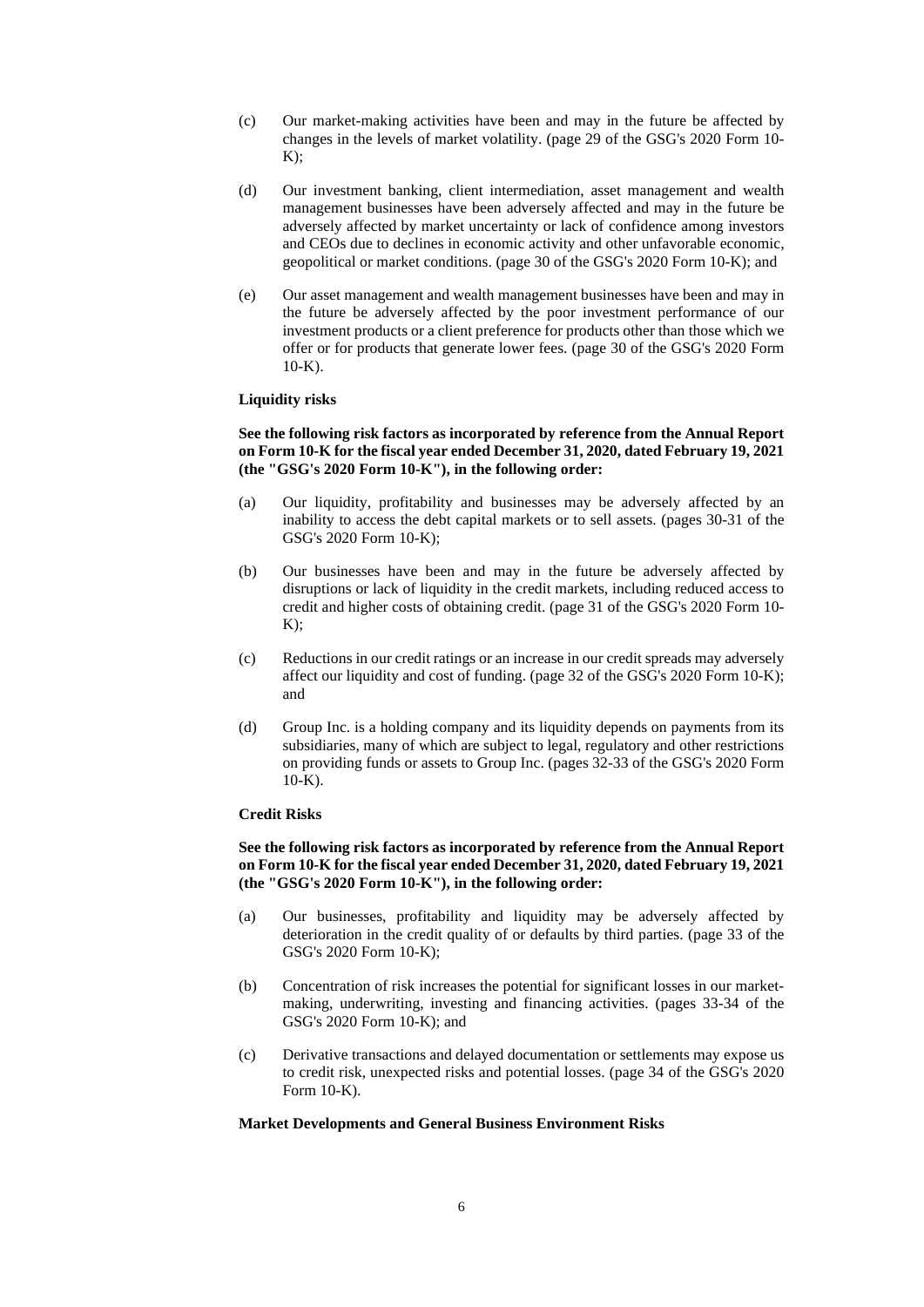**See the following risk factors as incorporated by reference from the Annual Report on Form 10-K for the fiscal year ended December 31, 2020, dated February 19, 2021 (the "GSG's 2020 Form 10-K"), in the following order:** 

- (a) Our businesses, financial condition, liquidity and results of operations have been and may in the future be adversely affected by the COVID-19 pandemic. (pages 35-36 of the GSG's 2020 Form 10-K);
- (b) Our strategy with respect to Brexit may not be effective. (page 36 of the GSG's 2020 Form 10-K);
- (c) Certain of our businesses, our funding instruments and financial products may be adversely affected by changes in or the discontinuance of Interbank Offered Rates (IBORs), in particular LIBOR. (pages 36-37 of the GSG's 2020 Form 10-K);
- (d) Certain of our businesses and our funding instruments may be adversely affected by changes in other reference rates, currencies, indexes, baskets or ETFs to which products we offer or funding that we raise are linked. (page 37 of the GSG's 2020 Form 10-K); and
- (e) We face enhanced risks as new business initiatives and acquisitions lead us to engage in new activities, operate in new locations, transact with a broader array of clients and counterparties and expose us to new asset classes and new markets. (pages 37-38 of the GSG's 2020 Form 10-K).

## **Operational Risks**

## **See the following risk factors as incorporated by reference from the Annual Report on Form 10-K for the fiscal year ended December 31, 2020, dated February 19, 2021 (the "GSG's 2020 Form 10-K"), in the following order:**

- (a) A failure in our operational systems or infrastructure, or those of third parties, as well as human error, malfeasance or other misconduct, could impair our liquidity, disrupt our businesses, result in the disclosure of confidential information, damage our reputation and cause losses. (pages 38-40 of the GSG's 2020 Form  $10-K$ :
- (b) A failure to protect our computer systems, networks and information, and our clients' information, against cyber attacks and similar threats could impair our ability to conduct our businesses, result in the disclosure, theft or destruction of confidential information, damage our reputation and cause losses. (pages 40-42 of the GSG's 2020 Form 10-K);
- (c) We may incur losses as a result of ineffective risk management processes and strategies. (page 42 of the GSG's 2020 Form 10-K);
- (d) We may incur losses as a result of unforeseen or catastrophic events, including pandemics, terrorist attacks, extreme weather events or other natural disasters. (page 42 of the GSG's 2020 Form 10-K); and
- (e) Climate change concerns could disrupt our businesses, adversely affect client activity levels, adversely affect the creditworthiness of our counterparties and damage our reputation. (page 43 of the GSG's 2020 Form 10-K).

### **Legal and Regulatory Risks**

## **See the following risk factors as incorporated by reference from the Annual Report on Form 10-K for the fiscal year ended December 31, 2020, dated February 19, 2021 (the "GSG's 2020 Form 10-K"), in the following order:**

(a) Our businesses and those of our clients are subject to extensive and pervasive regulation around the world. (pages 43-45 of the GSG's 2020 Form 10-K);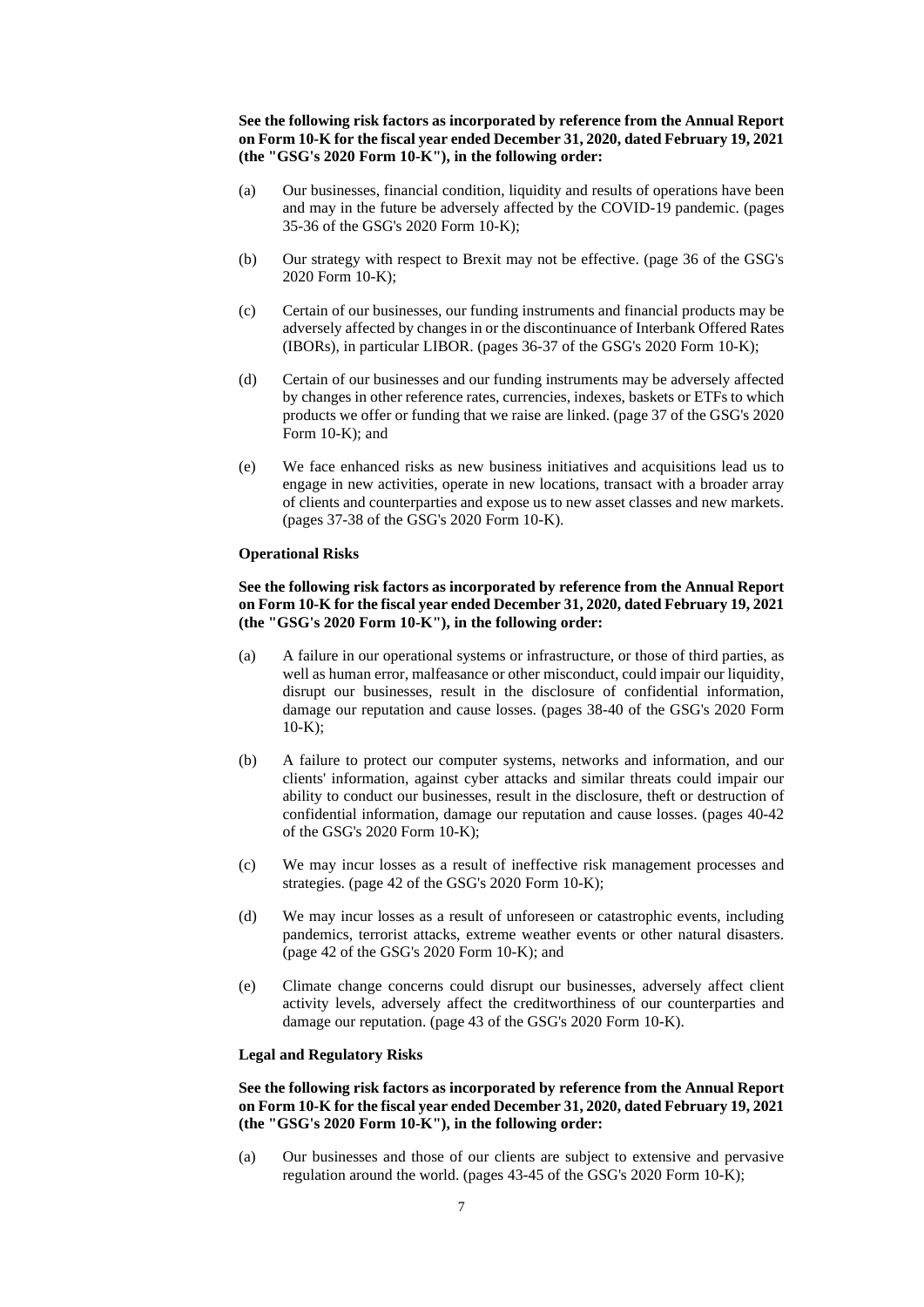- (b) A failure to appropriately identify and address potential conflicts of interest could adversely affect our businesses. (page 45 of the GSG's 2020 Form 10-K);
- (c) We may be adversely affected by increased governmental and regulatory scrutiny or negative publicity. (pages 45-46 of the GSG's 2020 Form 10-K);
- (d) Substantial civil or criminal liability or significant regulatory action against us could have material adverse financial effects or cause us significant reputational harm, which in turn could seriously harm our business prospects. (page 46 of the GSG's 2020 Form 10-K);
- (e) In conducting our businesses around the world, we are subject to political, legal, regulatory and other risks that are inherent in operating in many countries. (pages 46-47 of the GSG's 2020 Form 10-K);
- (f) The application of regulatory strategies and requirements in the U.S. and non-U.S. jurisdictions to facilitate the orderly resolution of large financial institutions could create greater risk of loss for Group Inc.'s security holders. (pages 47-48 of the GSG's 2020 Form 10-K);
- (g) The application of Group Inc.'s proposed resolution strategy could result in greater losses for Group Inc.'s security holders. (pages 48-49 of the GSG's 2020 Form 10-K); and
- (h) Our commodities activities, particularly our physical commodities activities, subject us to extensive regulation and involve certain potential risks, including environmental, reputational and other risks that may expose us to significant liabilities and costs. (page 49 of the GSG's 2020 Form 10-K).

### **Competition Risks**

# **See the following risk factors as incorporated by reference from the Annual Report on Form 10-K for the fiscal year ended December 31, 2020, dated February 19, 2021 (the "GSG's 2020 Form 10-K"), in the following order:**

- (a) Our results have been and may in the future be adversely affected by the composition of our client base. (pages 49-50 of the GSG's 2020 Form 10-K);
- (b) The financial services industry is highly competitive. (page 50 of the GSG's 2020 Form 10-K);
- (c) The growth of electronic trading and the introduction of new trading technology has increased competition. (page 50 of the GSG's 2020 Form 10-K); and
- (d) Our businesses would be adversely affected if we are unable to hire and retain qualified employees. (page 51 of the GSG's 2020 Form 10-K).";
- (b) deleting the text under sub heading 2.4(b) entitled "*Risk relating to Brexit*" on pages 28 to 29 of the Original Base Prospectus and replacing it with the following:

## "(b) *Risk relating to Brexit*

On January 31, 2020, the UK left the EU and on December 31, 2020, the transition period under the withdrawal agreement between the UK and the EU ended. GSI experienced considerable change in the regulatory framework that will govern transactions and business undertaken by GSI in the EU. The UK has adopted EU financial services legislation that was in effect on December 31, 2020, which means that the UK financial regime will remain substantially the same as under EU financial services legislation. However, in the future the UK may diverge from EU legislation and may decide not to adopt rules that correspond to EU legislation not already operative in the UK. As a result, GSI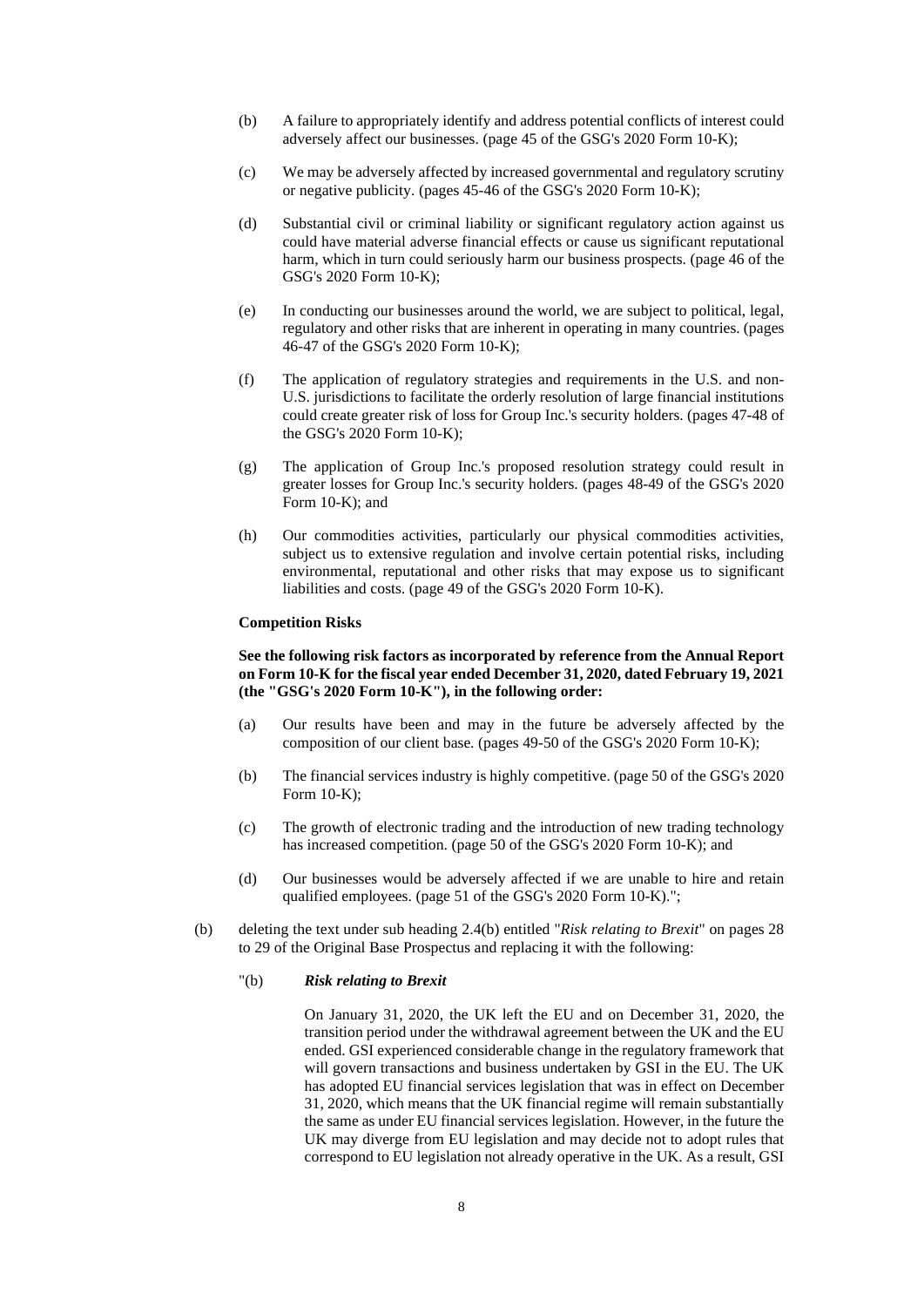faces numerous risks that could adversely affect the conduct of its businesses, its profitability and liquidity.

GSI is incorporated and headquartered in the UK. During the transition period it benefited from non-discriminatory access to EU clients and infrastructure based on EU treaties and EU legislation, including arrangements for crossborder "passporting" and the establishment of EU branches. Effective December 31, 2020, and notwithstanding the Trade and Cooperation Agreement between the EU and the UK reached at the end of 2020, firms established in the UK, have lost their pan-EU "passports" and are generally treated as any other entities in countries outside the EU whose access to the EU is governed by EU and national law.

As necessary, certain client relationships and activities currently undertaken by GSI may be transitioned to other EU subsidiaries of GSG, which may result in a decline in GSI's net revenues and profitability, and could adversely affect its businesses and liquidity. Implementing this strategy could materially adversely affect the manner in which GSI operates certain businesses in Europe, require us to restructure certain of its operations and expose it to higher operational, regulatory and compliance costs, higher subsidiary-level capital and liquidity requirements, additional restrictions on intercompany transactions, and new restrictions on the ability it to share personal data, including client data, all of which could adversely affect its liquidity and profitability. In addition, as GSI increases its operations in jurisdictions with higher tax rates, our tax rate will increase.

Although we have invested significant resources to plan for and address Brexit, there can be no assurance that we will be able to successfully execute our strategy. In addition, even if we are able to successfully execute our strategy, we face the risk that Brexit could have a disproportionately adverse effect on our EU operations compared to some of our competitors who have more extensive pre-existing operations in the EU outside of the UK.";

(c) amending the text under sub heading 5.1 entitled "*Risks associated with Shares as Underlying Assets*" on pages 57 to 59 of the Original Base Prospectus by inserting a new sub-paragraph immediately after sub-paragraph (g):

## "(h) *The reference price used to determine any amount payable or to be delivered under the Securities may be adjusted depending on an anticipated dividend schedule*

The terms and conditions of your Securities may provide that the reference price used to determine any amount payable or to be delivered for specified relevant dates may be adjusted depending on the cash or other dividends declared in respect of the Share(s). Such adjustments may be linked to the difference between the actual amount of such dividends compared with a prescribed schedule of anticipated dividends for such Share(s). Such adjustment(s) may result in payments or deliveries under the Securities being delayed or not occurring, which might not have been the case if such adjustments did not apply. Such adjustment(s) may also result in the amounts otherwise payable or deliverable being reduced.

In addition, following the declaration of any cash or other dividends in respect of a Share, if the amount actually paid or delivered by the Share Issuer of a Share to holders of record of the Share is less than such declared dividend and/or the issuer of the Share declares an intention to reduce any such declared dividend, then the amount of such dividend used to adjust the relevant reference price may be adjusted. In such circumstances, the relevant dividend may be reduced and this is likely to result in you receiving a lower return on the Securities than you would have received than if such adjustment had not taken place.".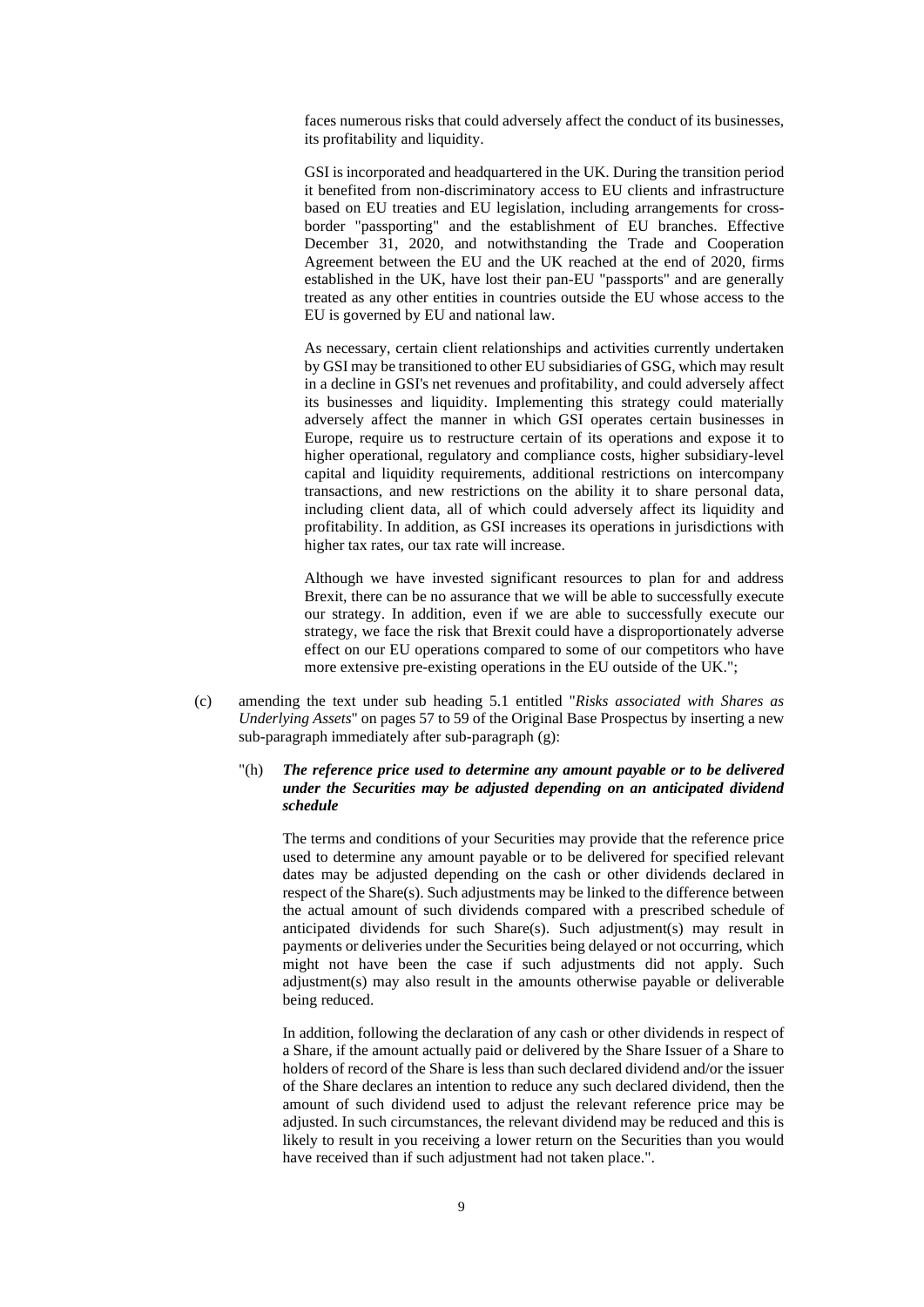#### $3.$ **Amendments to the section entitled "Documents Incorporated by Reference"**

The information in the section entitled "*Documents Incorporated by Reference*" is amended and supplemented by deleting sub-section 4 entitled "The Goldman Sachs Group, Inc." on pages 108 to 110 of the Original Base Prospectus in its entirety and replacing it with the following:

## "4. **The Goldman Sachs Group, Inc.**

GSG files documents and information with the SEC. The following documents, which have previously been published and filed with the SEC, shall be deemed to be incorporated by reference in, and to form part of, this Base Prospectus:

- (a) The Annual Report on Form 10-K for the fiscal year ended 31 December 2020 of The Goldman Sachs Group, Inc. ("**GSG's 2020 Form 10-K**"), containing financial statements relating to the fiscal years ended 31 December 2020, 31 December 2019 and 31 December 2018, including Exhibit 21.1, as filed with the U.S. Securities and Exchange Commission on 19 February 2021 (accessible on website [https://www.goldmansachs.com/investor](https://www.goldmansachs.com/investor-relations/financials/current/10k/2020-10-k.pdf)[relations/financials/current/10k/2020-10-k.pdf\)](https://www.goldmansachs.com/investor-relations/financials/current/10k/2020-10-k.pdf);
- (b) The Current Report on Form 8-K dated 19 January 2021 of The Goldman Sachs Group Inc ("**GSG's 19 January 2021 Form 8-K**"), including Exhibit 99.1 ("**Exhibit 99.1 to GSG's 19 January 2021 Form 8-K**") as filed with the SEC on 19 January 2021 (accessible on website [https://www.goldmansachs.com/investor](https://www.goldmansachs.com/investor-relations/financials/current/8k/8k-01-19-21.pdf)[relations/financials/current/8k/8k-01-19-21.pdf\)](https://www.goldmansachs.com/investor-relations/financials/current/8k/8k-01-19-21.pdf);
- (c) The Quarterly Report on Form 10-Q for the third fiscal quarter ended 30 September 2020 of The Goldman Sachs Group, Inc. ("**GSG's 2020 Third Quarter Form 10-Q**"), as filed with the SEC on 30 October 2020 (accessible on website [https://www.goldmansachs.com/investor-relations/redirects/third-quarter](https://www.goldmansachs.com/investor-relations/redirects/third-quarter-2020-10-q.html) [-2020-10-q.html\)](https://www.goldmansachs.com/investor-relations/redirects/third-quarter-2020-10-q.html);
- (d) the Current Report on Form 8-K dated 22 October 2020 of The Goldman Sachs Group, Inc. ("**GSG's 22 October 2020 Form 8-K**"), including Exhibit 99.1 ("**Exhibit 99.1 to GSG's 22 October 2020 Form 8-K**") as published by the SEC on 22 October 2020; (accessible on website [https://www.goldmansachs.com/investor-relations/redirects/8k-10-22-20.](https://www.goldmansachs.com/investor-relations/redirects/8k-10-22-20.html) [html\)](https://www.goldmansachs.com/investor-relations/redirects/8k-10-22-20.html);
- (e) the Current Report on Form 8-K dated 14 October 2020 of The Goldman Sachs Group, Inc. ("**GSG's 14 October 2020 Form 8-K**"), including Exhibit 99.1 ("**Exhibit 99.1 to GSG's 14 October 2020 Form 8-K**") as published by the SEC on 14 October 2020; (accessible on website [https://www.goldmansachs.com/investor-relations/redirects/8k-10-14-20.](https://www.goldmansachs.com/investorrelations/redirects/8k101420.html) [html\)](https://www.goldmansachs.com/investorrelations/redirects/8k101420.html);
- (f) The Quarterly Report on Form 10-Q for the second fiscal quarter ended 30 June 2020 of the Goldman Sachs Group, Inc. ("**GSG's 2020 Second Quarter Form 10-Q**"), as filed with the SEC on 6 August 2020; (accessible on website [https://www.goldmansachs.com/investor-relations/financials/current/10q/](https://www.goldmansachs.com/investor-relations/financials/current/10q/second-quarter-2020-10-q.pdf) [second-quarter-2020-10-q.pdf\)](https://www.goldmansachs.com/investor-relations/financials/current/10q/second-quarter-2020-10-q.pdf);
- (g) The Current Report on Form 8-K dated 24 July 2020 of The Goldman Sachs Group Inc. ("**GSG's 24 July 2020 Form 8-K**") including Exhibit 99.1 ("**Exhibit 99.1 to GSG's 24 July 2020 Form 8-K**") as filed with the SEC on 24 July 2020; (accessible on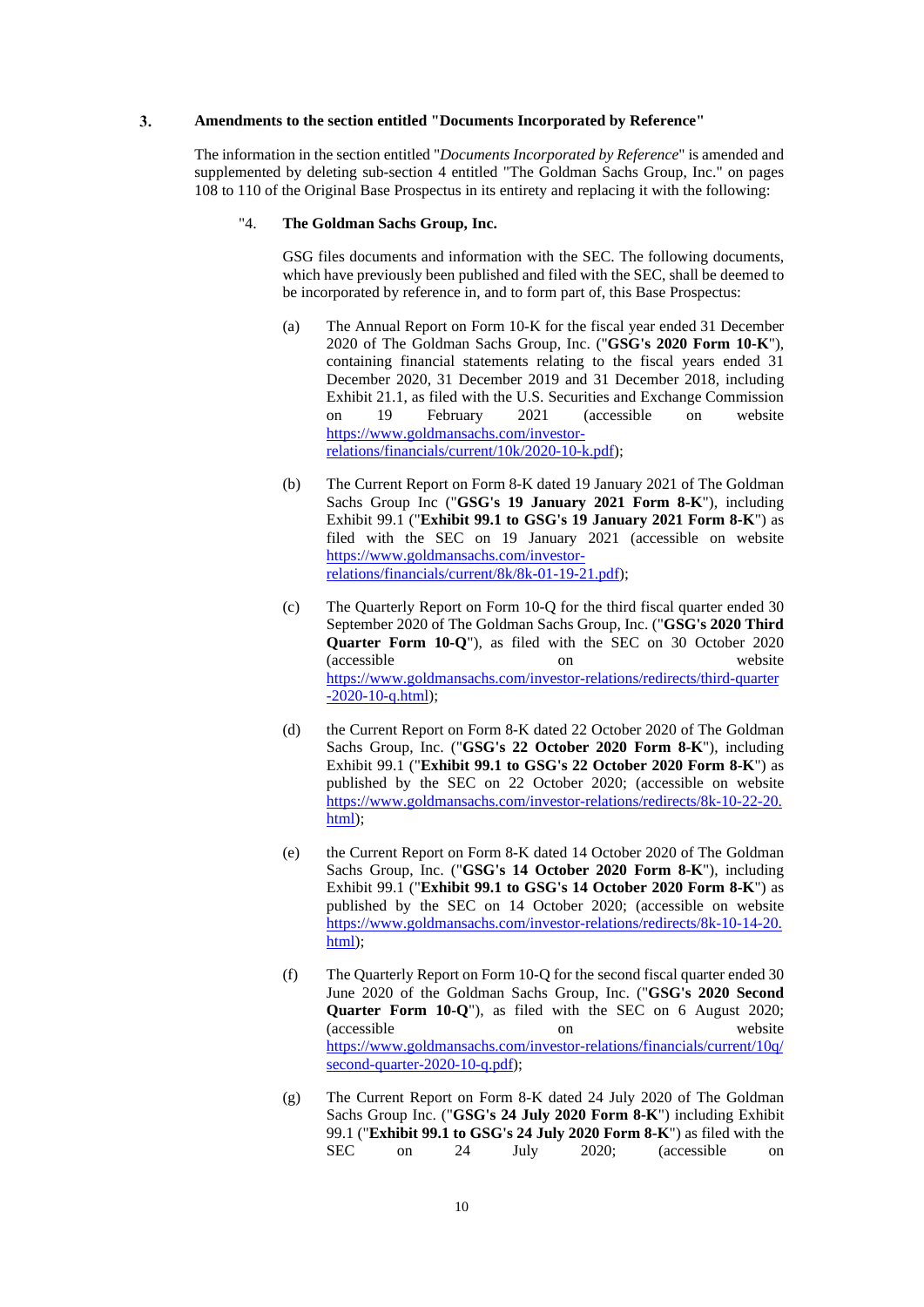[https://www.goldmansachs.com/investor-relations/financials/current/8k/8](https://www.goldmansachs.com/investor-relations/financials/current/8k/8k-07-24-20.pdf)  $k-07-24-20.pdf$ ;

- (h) The Current Report on Form 8-K dated 15 July 2020 for the second fiscal quarter ended 30 June 2020 of The Goldman Sachs Group Inc. ("**GSG's 15 July 2020 Form 8-K**") including Exhibit 99.1 ("**Exhibit 99.1 to GSG's 15 July 2020 Form 8-K**") as filed with the SEC on 15 July 2020; (accessible on [https://www.goldmansachs.com/investor-relations/financials/current/8k/8](https://www.goldmansachs.com/investor-relations/financials/current/8k/8k-07-15-20.pdf)  $k-07-15-20.pdf$ ;
- (i) The Quarterly Report on Form 10-Q for the first fiscal quarter ended 31 March 2020 of the Goldman Sachs Group, Inc. ("**GSG's 2020 First Quarter Form 10-Q**"), as filed with the SEC on 30 April 2020 2020; (accessible on [https://www.goldmansachs.com/investor-relations/redirects/10-q-2020-1](https://www.goldmansachs.com/investor-relations/redirects/10-q-2020-1q)  $q$ );
- (j) The Proxy Statement relating to GSG's 2020 Annual Meeting of Shareholders on 30 April 2020 ("**GSG's 2020 Proxy Statement**"), as filed with the SEC on 20 March 2020; (accessible on [https://www.goldmansachs.com/investor-relations/redirects/2020-proxy](https://www.goldmansachs.com/investorrelations/redirects/2020proxystatementpdf)[statement-pdf\)](https://www.goldmansachs.com/investorrelations/redirects/2020proxystatementpdf); and
- (k) The Annual Report on Form 10-K for the fiscal year ended 31 December 2019 of The Goldman Sachs Group, Inc. ("**GSG's 2019 Form 10-K**"), containing financial statements relating to the fiscal years ended 31 December 2019 and 31 December 2018, including Exhibit 21.1, as filed with the SEC on 21 February 2020; (accessible on [https://www.goldmansachs.com/investor-relations/redirects/2019-10K\)](https://www.goldmansachs.com/investor-relations/redirects/2019-10K).

The following table indicates where information required by the PR Regulation is to be disclosed in, and incorporated by reference into, this Base Prospectus can be found in the documents referred to above:

| <b>Information required by the PR Regulation</b>                                                        | Document/Location                                                                                    |  |  |
|---------------------------------------------------------------------------------------------------------|------------------------------------------------------------------------------------------------------|--|--|
| Risk factors relating to GSG (Annex 6, Section 3,<br>Item 3.1 of the PR Regulation)                     | GSG's 2020 Form 10-K<br>(pp. $26-51$ in the Annual<br>Report, equivalent to pp.<br>29-54 in the PDF) |  |  |
| <b>Information about GSG</b>                                                                            |                                                                                                      |  |  |
| History and development of the company ( <i>Annex</i> )<br>6, Section 4, Item 4.1 of the PR Regulation) | GSG's $2020$ Form $10-K$<br>(p. 1)                                                                   |  |  |
| <b>Business overview</b>                                                                                |                                                                                                      |  |  |
| GSG's principal activities ( <i>Annex 6, Section 5, Item</i><br>5.1 of the PR Regulation)               | GSG's $2020$ Form $10-K$<br>(pp. 1-5, 120)                                                           |  |  |
| GSG's principal markets (Annex 6, Section 5, Item<br>5.1.1 $(c)$ of the PR Regulation)                  | GSG's $2020$ Form $10-K$<br>(pp. 1-8, 52, 54-55,<br>200-201)                                         |  |  |
| Organisational Structure ( <i>Annex 6, Section 6, Items</i><br>6.1 and 6.2 of the PR Regulation)        | GSG's $2020$ Form $10-K$<br>(pp. 32-33, Exhibit 21.1)                                                |  |  |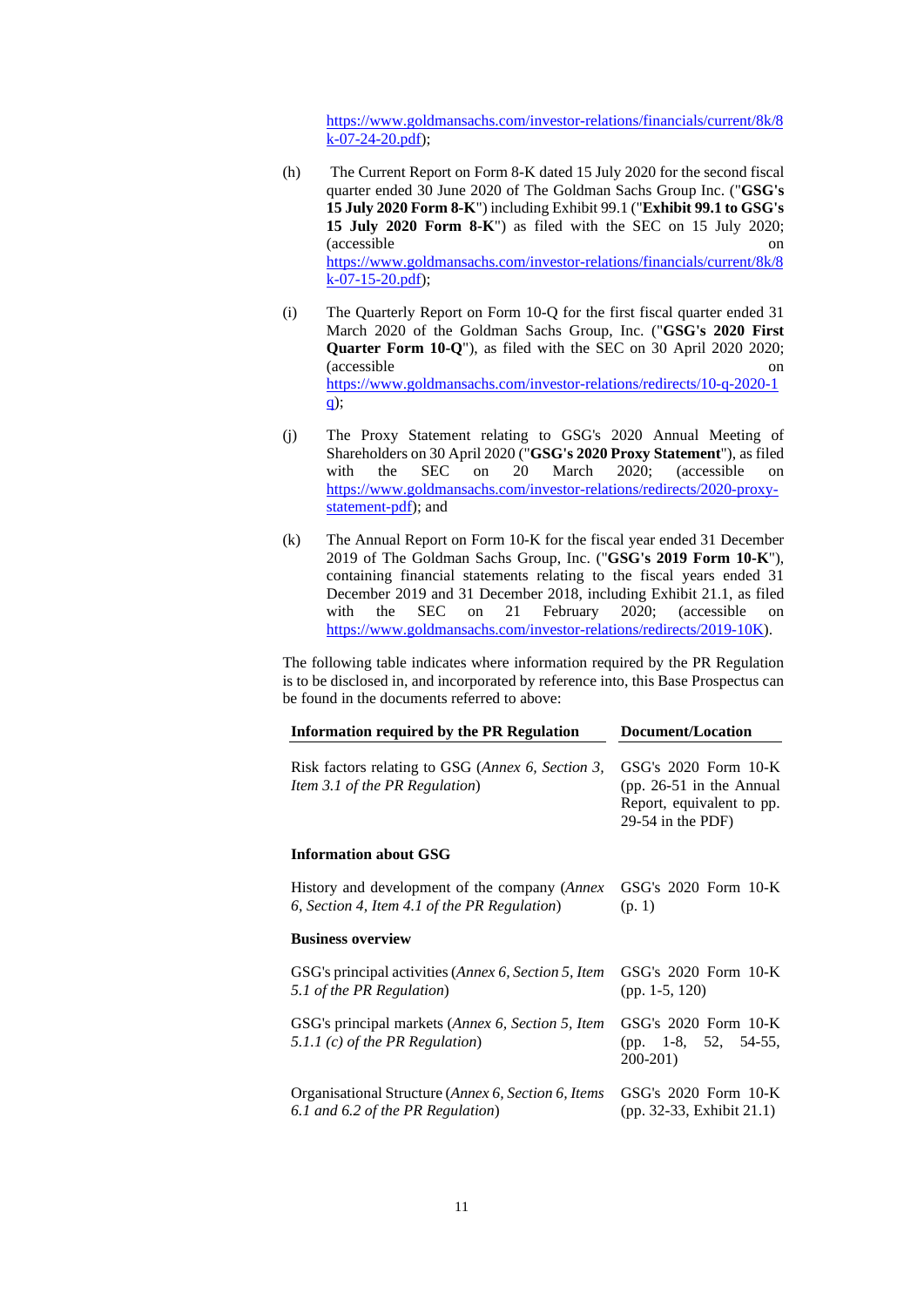| Trend information (Annex 6, Section 7, Items 7.1<br>and 7.2 of the PR Regulation)                                                                                                                           | 2020<br>GSG's<br>Third<br>Quarter Form 10-Q (pp.<br>$99-160$      |
|-------------------------------------------------------------------------------------------------------------------------------------------------------------------------------------------------------------|-------------------------------------------------------------------|
|                                                                                                                                                                                                             | Exhibit 99.1 to GSG's 22<br>October 2020 Form 8-K<br>$(pp. 5-6)$  |
|                                                                                                                                                                                                             | Exhibit 99.1 to GSG's 14<br>October 2020 Form 8-K<br>$(pp. 5-18)$ |
|                                                                                                                                                                                                             | GSG's 2020 Form 10-K<br>$(pp. 53-111)$                            |
|                                                                                                                                                                                                             | 2020<br>GSG's<br>Second<br>Quarter Form 10-Q (pp.<br>99-160)      |
| Expected financing of GSG's activities (Annex 6,<br>Item 4, Item 4.1.8 of the PR Regulation)                                                                                                                | GSG's 2020 Form 10-K<br>(pp. 116-119, 144-158)                    |
| Administrative, management and supervisory<br>bodies, including conflicts of interest (Annex 6,<br>Section 9, Items 9.1 and 9.2 of the PR Regulation)                                                       | GSG's<br>2020<br>Proxy<br>Statement (pp. 1, 5, 8-28,<br>$70-73$   |
| Beneficial owners of more than five per cent.<br>(Annex 6, Section 10, Item 10.1 of the PR<br>Regulation)                                                                                                   | GSG's<br>2020<br>Proxy<br>Statement (p. 76)                       |
| <b>Financial information</b>                                                                                                                                                                                |                                                                   |
| Audited historical financial information for the<br>fiscal years ended 31 December 2019, 31<br>December 2018 and 31 December 2017 (Annex 6,<br>Section 11, Items 11.1.1 and 11.1.5 of the PR<br>Regulation) | GSG's 2020 Form 10-K<br>$(pp. 105-218)$                           |
| Audit report (Annex 6, Section 11, Item                                                                                                                                                                     |                                                                   |
| 11.1.1 of the PR Regulation)                                                                                                                                                                                | GSG's $2020$ Form $10-K$<br>$(p. 113-115)$                        |
| Balance sheet (Annex 6, Section 11, Item<br>11.1.5 of the PR Regulation)                                                                                                                                    | GSG's 2020 Form 10-K<br>(p. 117)                                  |
| Income statement (Annex 6, Section 11,<br>Item 11.1.5 of the PR Regulation)                                                                                                                                 | GSG's 2020 Form 10-K<br>(p. 116)                                  |
| Cash flow statement (Annex 6, Section 11,<br>Item 11.1.5 of the PR Regulation)                                                                                                                              | GSG's 2020 Form 10-K<br>(p. 119)                                  |
| Accounting policies and explanatory<br>notes (Annex 6, Section 11, Item 11.1.5 of<br>the PR Regulation)                                                                                                     | GSG's 2020 Form 10-K<br>(pp. 55-57, 120-218)                      |
| Unaudited interim and other financial information<br>(Annex 6, Section 11, Item 11.2.1 of the PR<br>Regulation)                                                                                             | GSG's<br>2020<br>Third<br>Quarter Form 10-Q (pp.<br>$1-98$        |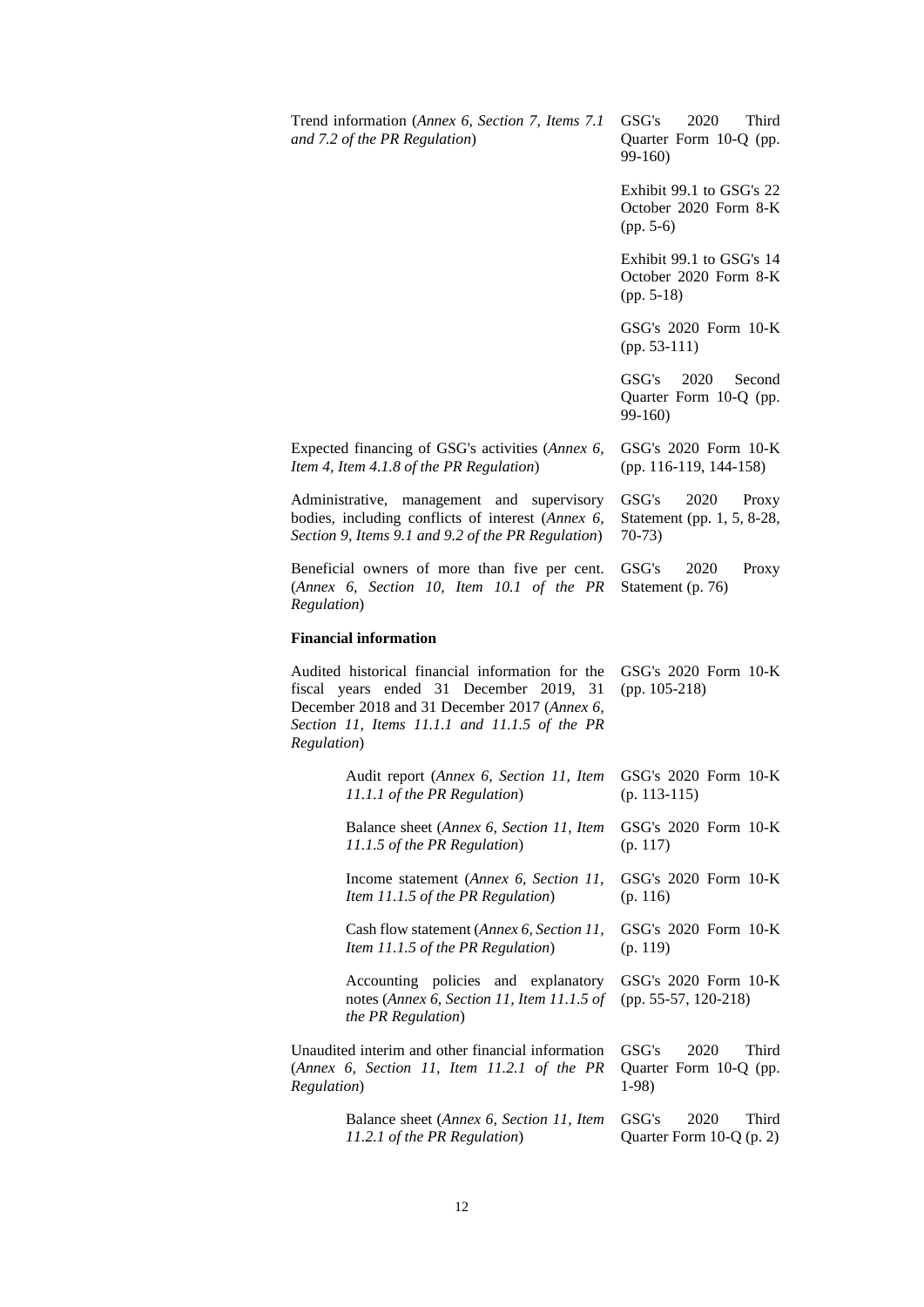|                                                                                                         | Exhibit 99.1 to GSG's 14<br>October 2020 Form 8-K<br>(p. 16)       |
|---------------------------------------------------------------------------------------------------------|--------------------------------------------------------------------|
|                                                                                                         | 2020<br>GSG's<br>Second<br>Quarter Form 10-Q (p. 2)                |
| Income statement (Annex 6, Section 11,<br>Item 11.2.1 of the PR Regulation)                             | GSG's<br>2020<br>Third<br>Quarter Form 10-Q (p. 1)                 |
|                                                                                                         | Exhibit 99.1 to GSG's 14<br>October 2020 Form 8-K<br>$(pp. 14-15)$ |
|                                                                                                         | GSG's<br>2020<br>Second<br>Quarter Form 10-Q (p. 1)                |
| Cash flow statement (Annex 6, Section 11,<br>Item 11.2.1 of the PR Regulation)                          | GSG's<br>2020<br>Third<br>Quarter Form $10-Q$ (p. 4)               |
|                                                                                                         | GSG's<br>2020<br>Second<br>Quarter Form $10-Q$ (p. 4)              |
| Accounting policies and explanatory<br>notes (Annex 6, Section 11, Item 11.2.1 of<br>the PR Regulation) | GSG's<br>2020<br>Third<br>Quarter Form 10-Q (pp.<br>$5-98$         |
|                                                                                                         | GSG's<br>2020<br>Second<br>Quarter Form 10-Q (pp.<br>$5-95$        |
| Legal and arbitration proceedings (Annex<br>6,<br>Section 11, Item 11.4.1 of the PR Regulation)         | 2020<br>Third<br>GSG's<br>Quarter Form 10-Q (pp.<br>86-95)         |
|                                                                                                         | GSG's<br>2020<br>Second<br>Quarter Form 10-Q (pp.<br>86-94)        |
|                                                                                                         | GSG's 2020 Form 10-K<br>(pp. 45, 185-193)                          |
| <b>Additional information</b>                                                                           |                                                                    |
| Share capital (Annex 6, Section 12, Item 12.1 of the<br><b>PR</b> Regulation)                           | GSG's<br>2020<br>Third<br>Quarter Form 10-Q (pp.<br>$3, 70-63$     |
|                                                                                                         | GSG's<br>2020<br>Second<br>Quarter Form 10-Q (pp.<br>$3, 70-72)$   |
|                                                                                                         | GSG's 2020 Form 10-K<br>(pp. 118, 184-186)                         |

Any information included in the documents incorporated by reference that is not included in the cross-reference list is not incorporated by reference and is therefore not relevant to an investor (meaning that it is not necessary information to be included in this Base Prospectus pursuant to Article 6(1) of the EU Prospectus Regulation and/or UK Prospectus Regulation and is not otherwise required to be included under the relevant schedules of the PR Regulation.)".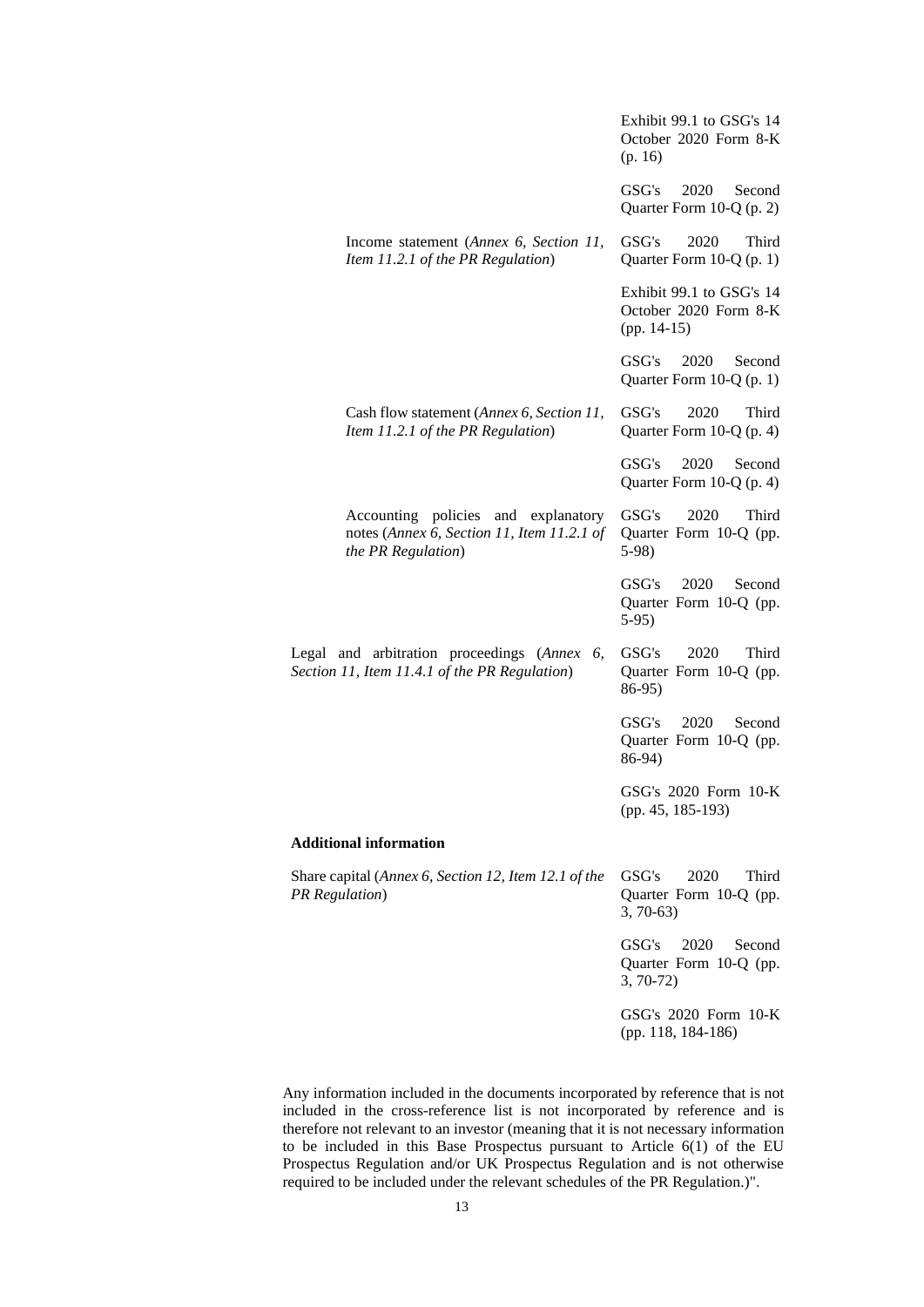#### $\overline{4}$ . **Amendments to the section entitled "General Terms and Conditions of the Instruments"**

The information in the section entitled "*General Terms and Conditions of the Instruments*" is amended and supplemented by:

(a) deleting the definition of "Benchmark Regulation" under section 2(a) (*Definitions*) on page 137 of the Original Base Prospectus in its entirety and replacing it with the following:

# "**Benchmark Regulation**" means:

- (i) Regulation (EU) 2016/1011 of the European Parliament and the Council of 8 June 2016 on indices used as benchmarks in financial instruments and financial contracts or to measure the performance of investment funds and amending directives 2008/48/EC and 2014/17/EU and Regulation (EU) 596/2014 (as may be amended from time to time), including any subsidiary legislation or rules and regulations and associated guidance implemented in the European Union from time to time (the "**EU Benchmarks Regulation**"); or
- (ii) Regulation (EU) 2016/1011 of the European Parliament and the Council of 8 June 2016 on indices used as benchmarks in financial instruments and financial contracts or to measure the performance of investment funds and amending directives 2008/48/EC and 2014/17/EU and Regulation (EU) 596/2014 as it forms part of domestic law by virtue of the European Union (Withdrawal) Act 2018, as amended, and regulations made thereunder, including any subsidiary legislation or rules and regulations and associated guidance implemented in the United Kingdom from time to time (the "**UK Benchmarks Regulation**"),

as applicable in respect of the Instruments.";

(b) deleting the definition of "Exempt Securities" under section 2(a) (*Definitions*) on page 144 of the Original Base Prospectus in its entirety and replacing it with the following:

""**Exempt Securities**" means Instruments for which no prospectus is required to be published under Regulation (EU) 2017/1129 (as amended) or Regulation (EU) 2017/1129 as it forms part of UK domestic law by virtue of the European Union (Withdrawal) Act 2018 (as amended) and regulations made thereunder, as applicable (or in respect of which a separate prospectus other than the Base Prospectus under the Programme will be published under the applicable regulation);";

- (c) deleting the definition of "ISDA Benchmarks Supplement" under section 2(a) (*Definitions*) on page 147 of the Original Base Prospectus;
- (d) deleting the definition of "Prospectus Regulation" under section 2(a) (*Definitions*) on page 154 of the Original Base Prospectus in its entirety;
- (e) deleting general condition 28 (*Substitution*) on page 203 in its entirety and replacing it with the following:

#### "28. **Substitution**

- (a) The Issuer is entitled at any time, with the consent of the Guarantor (if any), without the consent of the Holders of the Instruments, to substitute the Issuer with another company, provided that such company is either the Guarantor or a directly or indirectly wholly-owned subsidiary of GSG (the "**New Issuer**"), in respect of all its obligations under or in relation to the Instruments, and provided further that:
	- (i) in respect of French Law Instruments only, the Issuer and the New Issuer are able to transfer all amounts required for the fulfilment of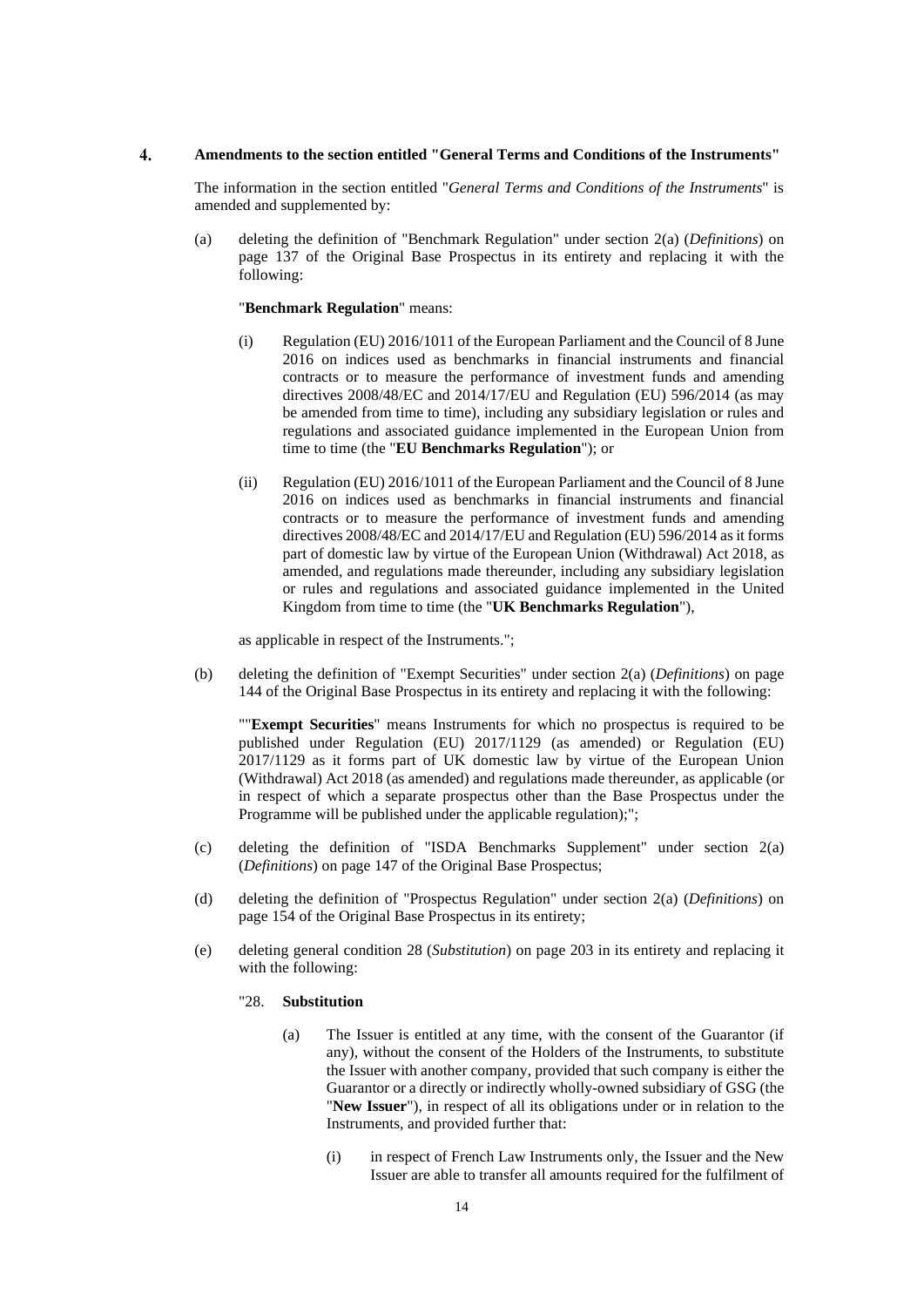the payment obligations under the French Law Instruments to the relevant Agent (in the currency required under the French Law Instruments) without being obliged to deduct or withhold any taxes or other duties of whatever nature levied by the country in which the New Issuer or the Issuer has its domicile or tax residence;

- (ii) in respect of Instruments other than French Law Instruments, the New Issuer assumes, by means of a deed poll (the "**Deed Poll**") substantially in the form of Schedule 13 to the Programme Agency Agreement, all obligations of the Issuer arising from or in connection with the Instruments (the "**Assumption**");
- (iii) under the applicable law in force as at the Effective Date (as defined in the Deed Poll) (the "**Effective Date**"), no withholding or deduction for or on account of tax is required to be made in respect of payments on the Instruments by the New Issuer which would not have arisen but for the Assumption;
- (iv) the New Issuer provides an indemnity in favour of the Holders of the Instruments in relation to:
	- (A) any amounts withheld or deducted for or on account of tax in respect of any amounts payable under the Instruments; and
	- (B) any tax or duty otherwise assessed in relation to the Instruments by (or by any authority in or of) the jurisdiction of the country of the New Issuer's residence for tax purposes and, if different, of its incorporation (the "**New Jurisdiction**");

but in each case if and only to the extent that such amount in (A) or tax or duty in (B):

- 1. would not have arisen but for the Assumption; and
- 2. is payable under the applicable law in force as at the Effective Date; and
- 3. in the case of sub-paragraph (iii)(B) only, would not have arisen if the Holder did not have some connection with the New Jurisdiction other than the mere holding of the Instrument;
- (v) with effect from and including the Effective Date, the New Issuer has obtained all necessary approvals from any applicable regulatory authorities in order that the New Issuer can fulfil all obligations of the Issuer arising from or in connection with the Instruments and whether arising prior to or on or after the Effective Date; and
- (vi) if there is a Guarantor in respect of the Instruments, the Guarantor (except in the case where it is the New Issuer itself) unconditionally guarantees the fulfilment of the obligations of the New Issuer arising from or in connection with the Instruments.
- (b) From and including the Effective Date, the New Issuer shall replace the Issuer in every respect under the Conditions of the Instruments and each reference to the Issuer in the Conditions of the Instruments shall be deemed to be a reference to the New Issuer, and the Issuer shall be released from all obligations towards the Holders of the Instruments in connection with the function of Issuer arising from or in connection with the Instruments.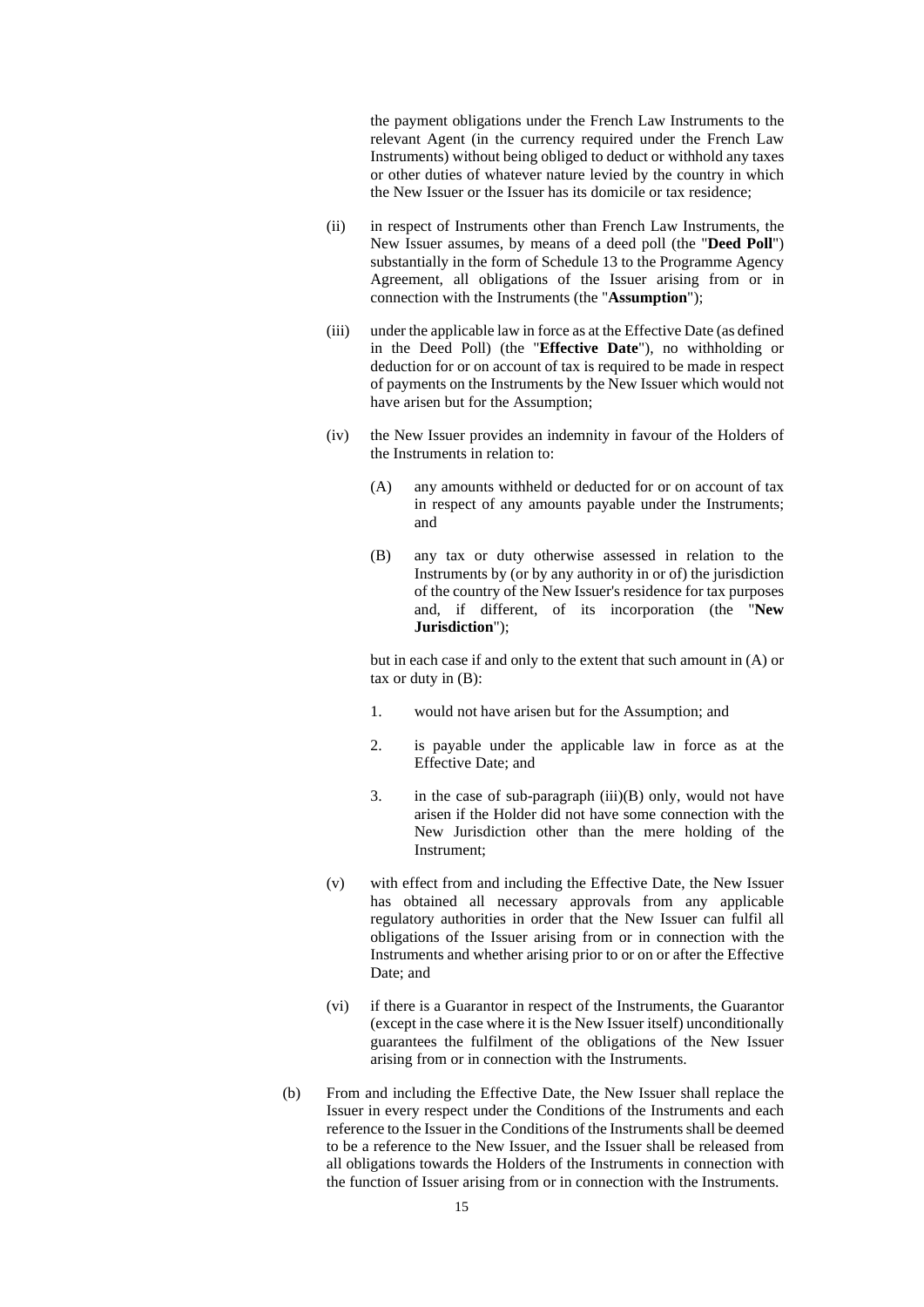- (c) The substitution of the Issuer in accordance with General Instrument Condition 28(a) (*Substitution*) shall be notified in accordance with General Instrument Condition 24 (*Notices*), but failure to provide such notice shall not affect the effectiveness of the substitution.
- (d) In connection with such right of substitution, the Issuer shall not be obliged to have regard to the tax, legal or regulatory consequences of the exercise of such right for any individual Holders resulting from their being for any purpose domiciled or resident in, or otherwise connected with or subject to the jurisdiction of, any particular jurisdiction or territory, and no Holder shall be entitled to claim from the Issuer or the New Issuer or any Guarantor any indemnification or payment in respect of any tax, legal or regulatory consequence of any such substitution upon such Holder.
- (e) Where any Holder is not the beneficial owner of an Instrument to which this General Instrument Condition 28 applies (or any payment thereunder), none of the Issuer, the New Issuer or (if applicable) the Guarantor shall have any obligations under sub-paragraphs (a)(iii) or (d) above more onerous than that obligation would have been, had the relevant beneficial owner of such Security or payment (as the case may be) actually been the Holder for these purposes.".

#### 5. **Amendments to the section entitled "General Terms and Conditions of the Notes"**

The information in the section entitled "*General Terms and Conditions of the Notes*" is amended and supplemented by:

(a) deleting the definition of "Benchmark Regulation" under section 2(a) (*Definitions*) on page 224 of the Original Base Prospectus in its entirety and replacing it with the following:

# "**Benchmark Regulation**" means:

- (i) Regulation (EU) 2016/1011 of the European Parliament and the Council of 8 June 2016 on indices used as benchmarks in financial instruments and financial contracts or to measure the performance of investment funds and amending directives 2008/48/EC and 2014/17/EU and Regulation (EU) 596/2014 (as may be amended from time to time), including any subsidiary legislation or rules and regulations and associated guidance implemented in the European Union from time to time; or
- (ii) Regulation (EU) 2016/1011 of the European Parliament and the Council of 8 June 2016 on indices used as benchmarks in financial instruments and financial contracts or to measure the performance of investment funds and amending directives 2008/48/EC and 2014/17/EU and Regulation (EU) 596/2014 as it forms part of domestic law by virtue of the European Union (Withdrawal) Act 2018, as amended, and regulations made thereunder, including any subsidiary legislation or rules and regulations and associated guidance implemented in the United Kingdom from time to time,

as applicable in respect of the Notes.";

(b) deleting the definition of "Exempt Securities" under section 2(a) (*Definitions*) on page 229 of the Original Base Prospectus in its entirety and replacing it with the following:

""**Exempt Securities**'' means Notes for which no prospectus is required to be published under Regulation (EU) 2017/1129 (as amended) or Regulation (EU) 2017/1129 as it forms part of UK domestic law by virtue of the European Union (Withdrawal) Act 2018 (as amended) and regulations made thereunder, as applicable (or in respect of which a separate prospectus other than the Base Prospectus under the Programme will be published under the applicable regulation);";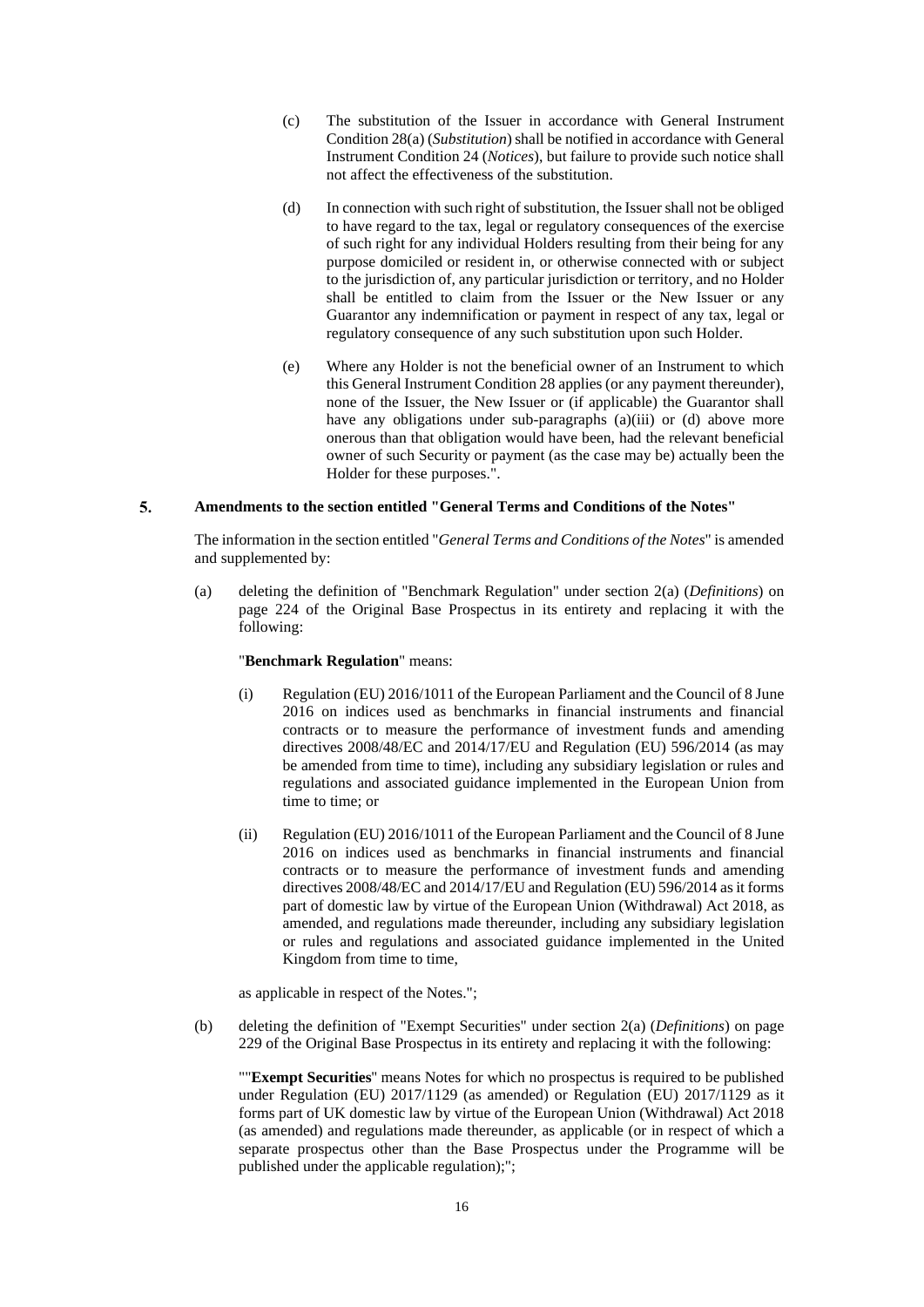- (c) deleting the definition of "ISDA Benchmarks Supplement" under section 2(a) (*Definitions*) on page 232 of the Original Base Prospectus;
- (d) deleting the definition of "Prospectus Regulation" under section 2(a) (*Definitions*) on page 238 of the Original Base Prospectus in its entirety;
- (e) deleting general condition 25 (*Substitution*) on pages 281 to 282 of the Original Base Prospectus in its entirety and replacing it with the following:

### "29. **Substitution**

- (a) The Issuer is entitled at any time, with the consent of the Guarantor (if any), without the consent of the Holders of the Notes, to substitute the Issuer with another company, provided that such company is either the Guarantor or a directly or indirectly wholly-owned subsidiary of GSG (the "**New Issuer**"), in respect of all its obligations under or in relation to the Notes, and provided further that:
	- (i) in respect of French Law Notes only, the Issuer and the New Issuer are able to transfer all amounts required for the fulfilment of the payment obligations under the French Law Notes to the relevant Agent (in the currency required under the French Law Notes) without being obliged to deduct or withhold any taxes or other duties of whatever nature levied by the country in which the New Issuer or the Issuer has its domicile or tax residence;
	- (ii) in respect of Notes other than French Law Notes, the New Issuer assumes, by means of a deed poll (the "**Deed Poll**") substantially in the form of Schedule 12 to the Programme Agency Agreement, all obligations of the Issuer arising from or in connection with the Notes (the "**Assumption**");
	- (iii) under the applicable law in force as at the Effective Date (as defined in the Deed Poll) (the "**Effective Date**"), no withholding or deduction for or on account of tax is required to be made in respect of payments on the Notes by the New Issuer which would not have arisen but for the Assumption;
	- (iv) the New Issuer provides an indemnity in favour of the Holders of the Notes in relation to:
		- (A) any amounts withheld or deducted for or on account of tax in respect of any amounts payable under the Notes; and
		- (B) any tax or duty otherwise assessed in relation to the Notes by (or by any authority in or of) the jurisdiction of the country of the New Issuer's residence for tax purposes and, if different, of its incorporation (the "**New Jurisdiction**");

but in each case if and only to the extent that such amount in (A) or tax or duty in (B):

- 1. would not have arisen but for the Assumption; and
- 2. is payable under the applicable law in force as at the Effective Date; and
- 3. in the case of sub-paragraph (iii)(B) only, would not have arisen if the Holder did not have some connection with the New Jurisdiction other than the mere holding of the Notes;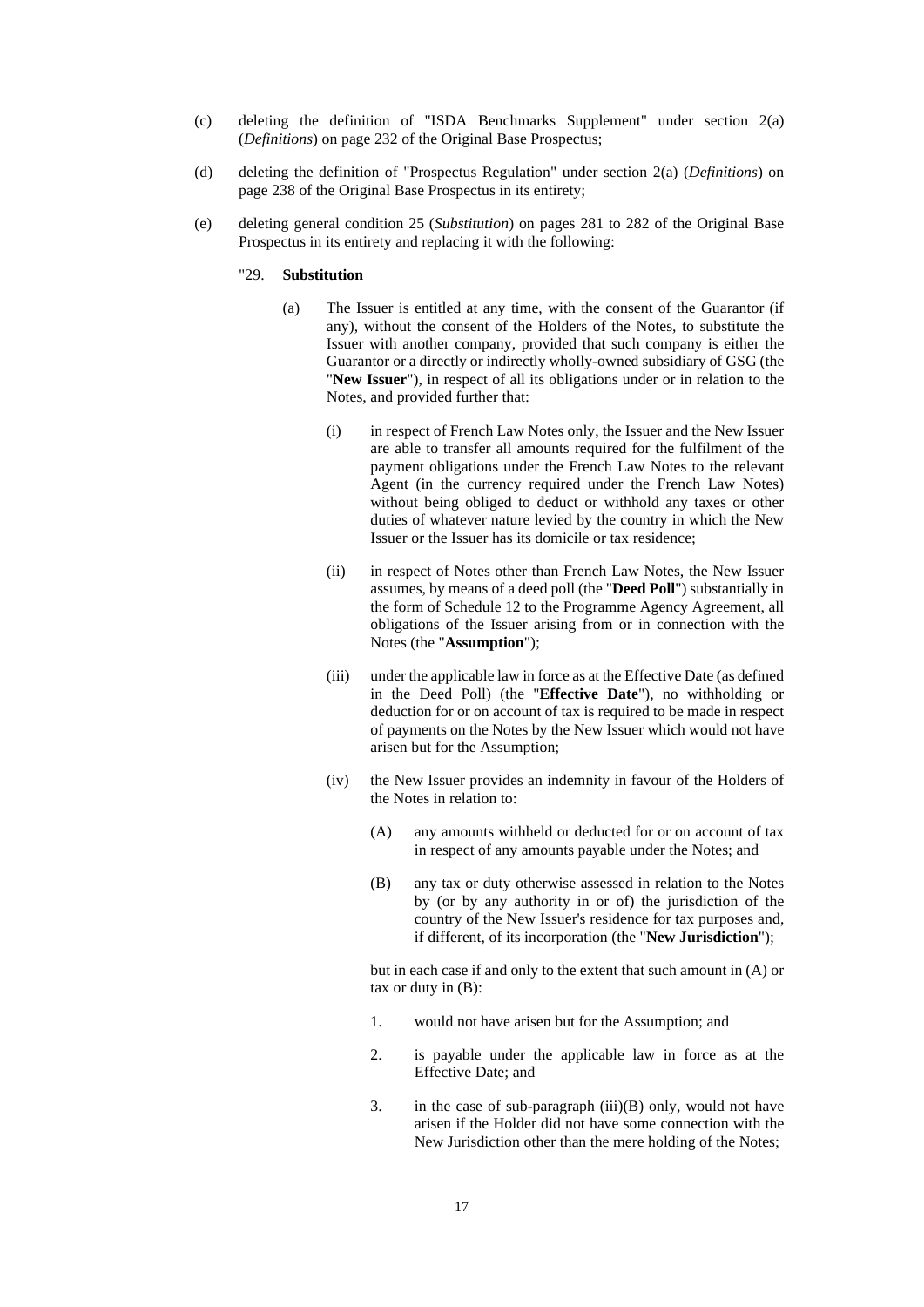- (v) with effect from and including the Effective Date, the New Issuer has obtained all necessary approvals from any applicable regulatory authorities in order that the New Issuer can fulfil all obligations of the Issuer arising from or in connection with the Notes and whether arising prior to or on or after the Effective Date; and
- (vi) if there is a Guarantor in respect of the Notes, the Guarantor (except in the case where it is the New Issuer itself) unconditionally guarantees the fulfilment of the obligations of the New Issuer arising from or in connection with the Notes.
- (b) From and including the Effective Date, the New Issuer shall replace the Issuer in every respect under the Conditions of the Notes and each reference to the Issuer in the Conditions of the Notes shall be deemed to be a reference to the New Issuer, and the Issuer shall be released from all obligations towards the Holders of the Notes in connection with the function of Issuer arising from or in connection with the Notes.
- (c) The substitution of the Issuer in accordance with General Notes Condition 28(a) (*Substitution*) shall be notified in accordance with General Notes Condition 24 (*Notices*), but failure to provide such notice shall not affect the effectiveness of the substitution.
- (d) In connection with such right of substitution, the Issuer shall not be obliged to have regard to the tax, legal or regulatory consequences of the exercise of such right for any individual Holders resulting from their being for any purpose domiciled or resident in, or otherwise connected with or subject to the jurisdiction of, any particular jurisdiction or territory, and no Holder shall be entitled to claim from the Issuer or the New Issuer or any Guarantor any indemnification or payment in respect of any tax, legal or regulatory consequence of any such substitution upon such Holder.
- (e) Where any Holder is not the beneficial owner of a Note to which this General Notes Condition 28 applies (or any payment thereunder), none of the Issuer, the New Issuer or (if applicable) the Guarantor shall have any obligations under sub-paragraphs (a)(iii) or (d) above more onerous than that obligation would have been, had the relevant beneficial owner of such Security or payment (as the case may be) actually been the Holder for these purposes.".

#### 6. **Amendments to the section entitled "Payout Conditions"**

The information in the section entitled "*Payout Conditions*" is amended and supplemented by:

- (a) adding the following sub-paragraph (D) to paragraph (a)(i) of Payout Condition 1.2 (*Multiple Limb Payout*) on pages 331 to 334 of the Original Base Prospectus:
	- "(D) "Trigger Payout 4" to be applicable, the following formula:

$$
CA \times [PL + P \times Max (Perf - Strike; 0)]";
$$

- (b) deleting sub-paragraph (4) in paragraph (c)(i)(A) of Payout Condition 1.2 (*Multiple Limb Payout*) on pages 331 to 334 of the Original Base Prospectus and replacing it with the following:
	- "(4) "Weighted Basket" to be applicable, the following formula:

 $CA \times \frac{Basket Value}{Basket String}$ Basket Strike";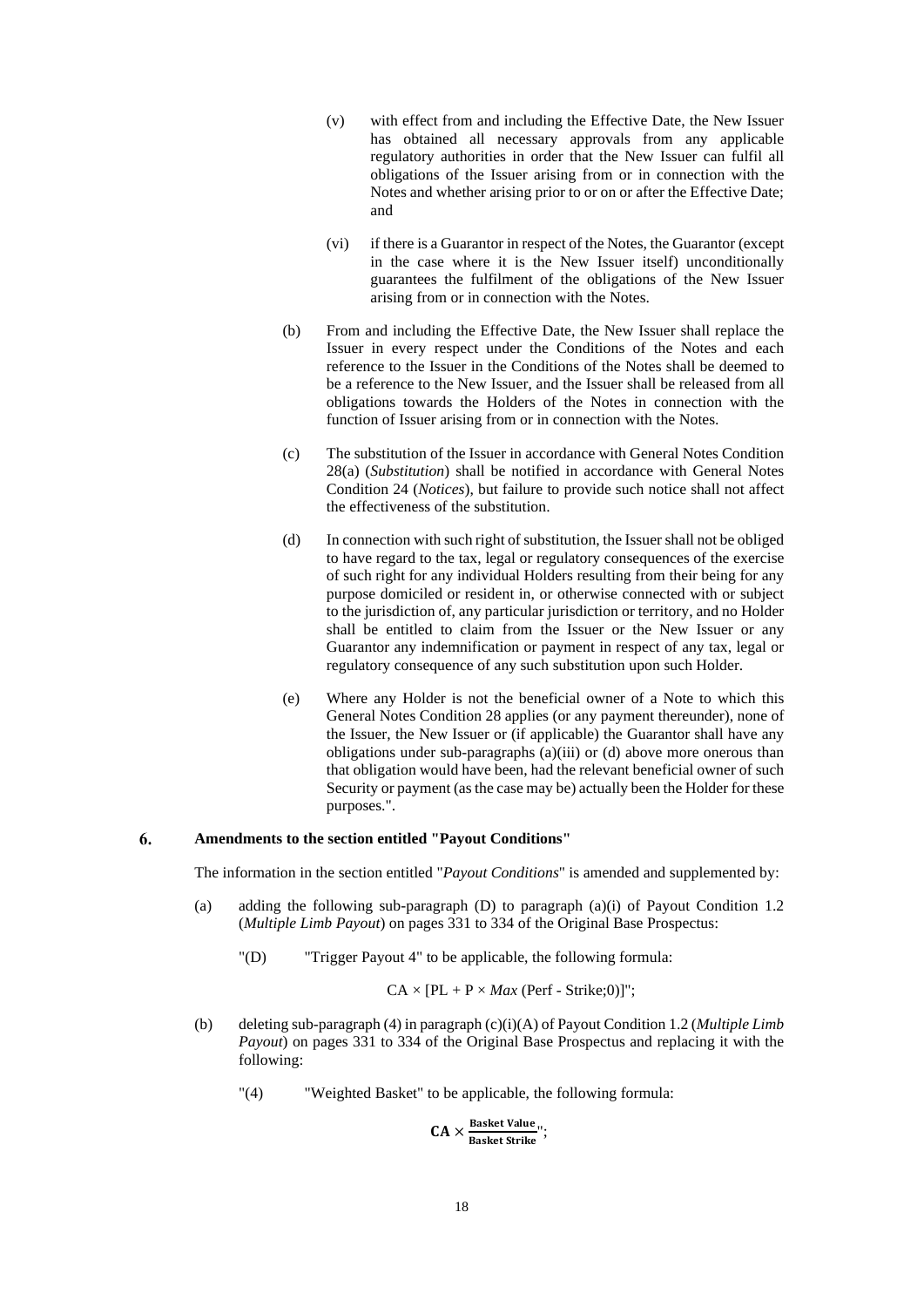(c) deleting Payout Condition 4 (*Indicative Amounts*) on page 347 of the Original Base Prospectus and replacing it with the following:

# "4. **Indicative Amounts**

If the relevant Issue Terms provide that the Securities are being offered to the public in circumstances requiring the prior publication of a prospectus under the EU Prospectus Regulation and/or the UK Prospectus Regulation, the relevant Issue Terms may specify an indicative amount, an indicative minimum amount, or an indicative maximum amount, or any combination of the foregoing, as applicable, in relation to any Specified Product Value which is not fixed or determined at the commencement of the Offer Period. If so specified in the relevant Issue Terms, references in the Conditions to such Specified Product Value shall be construed as the amount, level, percentage, price, rate or value (as applicable) determined based on market conditions by the Calculation Agent on or after the relevant date specified in the relevant Issue Terms, and is expected to be the indicative amount specified in the relevant Issue Terms (if so specified) but may be different from such indicative amount, and:

- (a) if an indicative minimum amount is provided in the relevant Issue Terms, the Specified Product Value will not be less than (or equal to) such indicative minimum amount; or
- (b) if an indicative maximum amount is provided in the relevant Issue Terms, the Specified Product Value will not be more than (or equal to) such indicative maximum amount; or
- (c) if both an indicative minimum amount and indicative maximum amount is provided in the relevant Issue Terms, the Specified Product Value will not be less than (or equal to) such indicative minimum amount and will not be more than (or equal to) such indicative maximum amount.

Notice of the relevant Specified Product Value will be published prior to, or on or around, the Issue Date and the relevant amount, level, percentage, price, rate or value specified in such notice will be deemed to be the Specified Product Value.

For these purposes, "**Specified Product Value**" means any amount, level, percentage, price, rate or value which is specified in the Conditions as the amount, level, percentage, price, rate or value (as applicable) to be provided in the relevant Issue Terms (or phrases of similar import).";

(d) adding the following definitions to Payout Condition 5(a) (*Definitions*) on pages 347 to 368 of the Original Base Prospectus:

""**Adjusted Share Price**" has the meaning given in the Share Linked Conditions.";

""**Adjusted Share Price Applicable Date**" has the meaning given in the Share Linked Conditions.";

""**Basket Strike**" means an amount specified as such in the relevant Issue Terms.";

""**Reference Price**" means, in respect of any relevant day and if the Underlying Asset specified in the relevant Issue Terms is:

- (i) a Share:
	- (a) regardless of whether "Reference Price subject to Dividend Adjustment" is specified to be applicable in the relevant Issue Terms, for any day or dates which is not specified to be an Adjusted Share Price Applicable Date in the relevant Issue Terms, the Closing Share Price of the Share on such day; or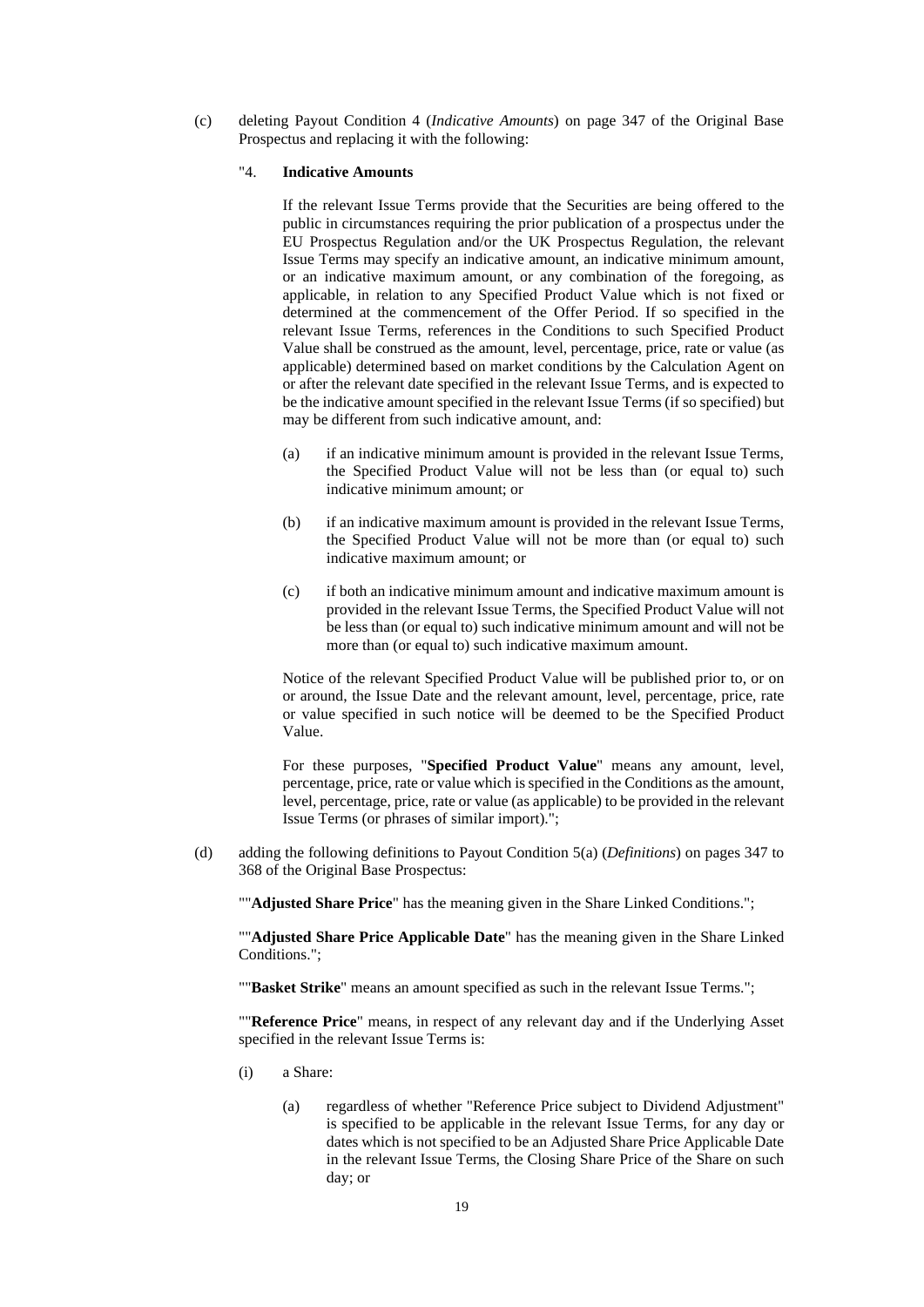- (b) if "Reference Price subject to Dividend Adjustment" is specified to be applicable in the relevant Issue Terms, for any Adjusted Share Price Applicable Date, the Adjusted Share Price of the Share on such day; or
- (ii) an Index, the Closing Index Level of the Index on such day; or
- (iii) an Index-Linked Derivatives Contract, the Final Reference Price of the Index-Linked Derivatives Contract on such day; or
- (iv) a Commodity, the Commodity Reference Price of the Commodity on such day; or
- (v) a Commodity Index, the Closing Level of the Commodity Index on such day; or
- (vi) an FX Rate, the Exchange Rate on such day; or
- (vii) an Inflation Index, the level of the Inflation Index published for the Relevant Reference Month immediately preceding such day; or
- (viii) a Fund, the Fund Reference Price of the Fund on such day;".

#### 7. **Amendments to the section entitled "Share Linked Conditions"**

The information in the section entitled "*Share Linked Conditions*" is amended and supplemented by:

(a) adding the following definitions to Share Linked Condition 7 (*Definitions*) on pages 397 to 406 of the Original Base Prospectus:

""**Actual Dividend**" means, in respect of a Share, a Relevant Dividend (excluding any Extraordinary Dividends, unless the relevant Issue Terms provide that, for such Share, "Include Extraordinary Dividends" to be applicable, in which case, for such Share, the Actual Dividends and the corresponding Relevant Dividends shall include all Extraordinary Dividends) for such Share declared (being the "**Declared Dividend**" corresponding to such Actual Dividend) by the Share Issuer of the Share to any holder of record of a single Share on the relevant record date in respect of such Relevant Dividend, where the Ex-Dividend Date for such Relevant Dividend falls in the Dividend Period for such Share, PROVIDED THAT:

- if:
- (i) if the amount actually paid or delivered by the Share Issuer of a Share to holders of record of the Share in respect of such Relevant Dividend is not equal to the corresponding Declared Dividend; and/or
- (ii) the Share Issuer of the Share declares an intention to adjust any Relevant Dividend to one or more holders of record of the Share,

(and, in the case of (i) and (ii), the amount of such difference being the "**Dividend Difference Amount**" and the date of such declaration being the "**Dividend Difference Declaration Date**" for such Relevant Dividend), then:

(a) for the purposes of any potential payment date in respect of the Share Linked Securities scheduled to fall on or prior to the second Business Day after the Dividend Difference Declaration Date in respect of which whether payment should be made and/or the amount of payment is determined by reference in any way to an Adjusted Share Price calculated using such Actual Dividend as a parameter, the Actual Dividend used to determine such Adjusted Share Price shall be deemed to be such Relevant Dividend; and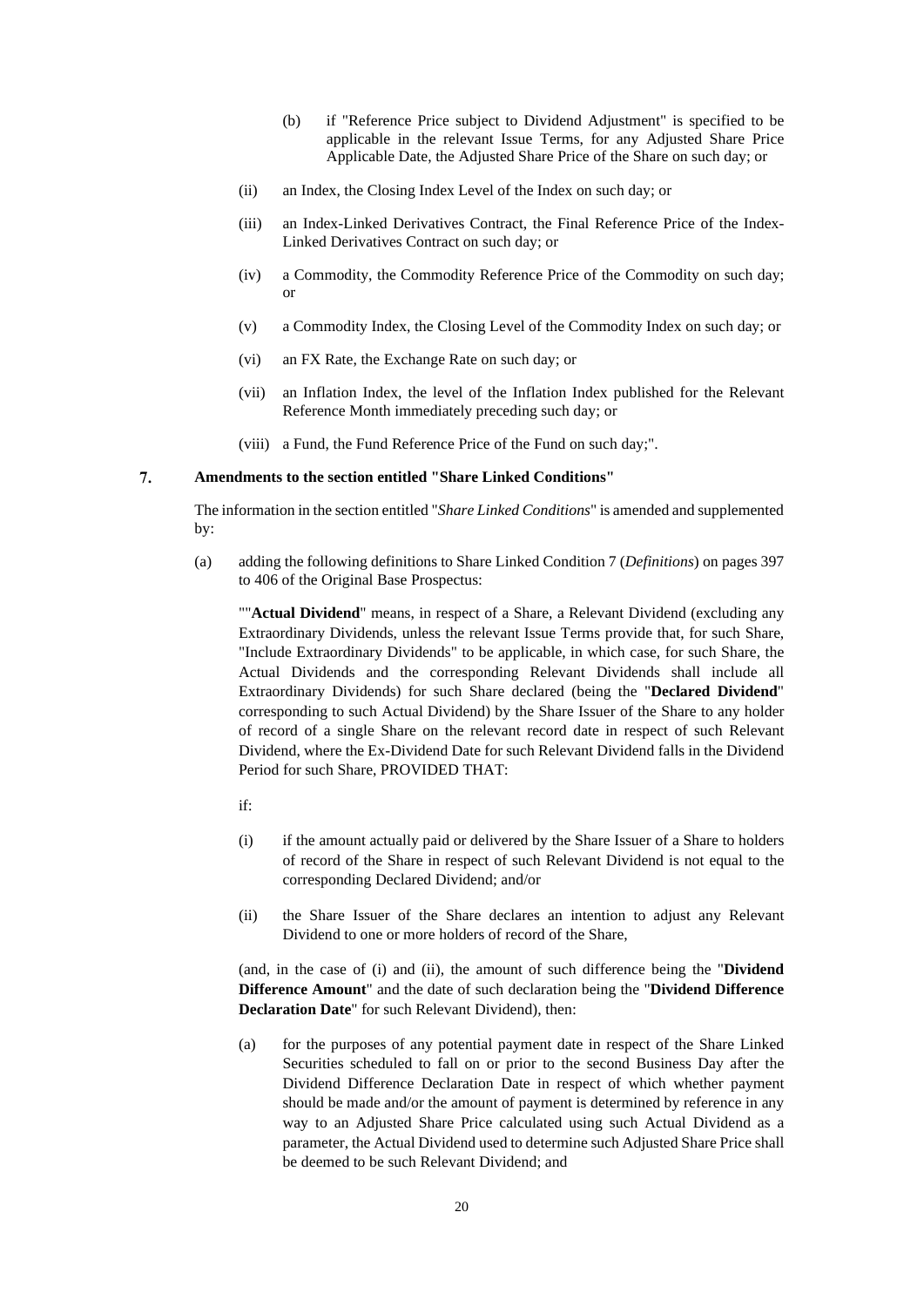(b) for the purposes of any potential payment date in respect of the Share Linked Securities scheduled to fall more than two Business Days after the Dividend Difference Declaration Date in respect of which whether payment should be made and/or the amount of payment is determined by reference in any way to a Adjusted Share Price calculated using such Actual Dividend as a parameter, the Actual Dividend used to determine such Dividend Adjusted Price may be adjusted by an amount equal to the Dividend Difference Amount, as determined by the Calculation Agent acting in good faith and in a commercially reasonable manner.";

""**Adjusted Share Price**" means, in respect of a Share and a relevant date:

- (i) if the "Adjusted Price Type" is specified in the relevant Issue Terms to be "Proportional":
	- (a) if such date falls on or before the Dividend Period Start Date:

CSP(t)

(b) if such date falls after the Dividend Period Start Date but on or prior to the Dividend Period End Date, an amount calculated in accordance with the following formula:

$$
\text{ASP}(t-1) \times \frac{\text{CSP}(t)}{\text{CSP}(t-1) + \text{CD}(t) - \text{AD}(t)}
$$

provided that, in respect of such date, if the value of CSP  $(t-1)$  + CD $(t)$  – AD(t) in the above formula is less than or equal to zero, then the Adjusted Share Price for such date shall be zero;

(c) if such date falls after the Dividend Period End Date, an amount calculated in accordance with the following formula:

$$
\text{ASP}(t-1) \times \frac{\text{CSP}(t)}{\text{CSP}(t-1)}
$$

provided that, in respect of such date, if the value of CSP (t-1) in the above formula is less than or equal to zero, then the Adjusted Share Price for such date shall be zero;

- (ii) if the "Adjusted Price Type" is specified in the relevant Issue Terms to be "Additive":
	- (a) if such date falls on or before the Dividend Period Start Date:

 $CSP(t)$ 

(b) if such date falls after the Dividend Period Start Date, the greater of zero and an amount calculated in accordance with the following formula:

$$
(CSP(t) + SAD(t) + SCD(t))
$$

- (iii) if the "Adjusted Price Type" is specified in the relevant Issue Terms to be "Proportional Minus Fixed Yield":
	- (a) if such date falls on or before the Dividend Period Start Date:

 $CSP(t)$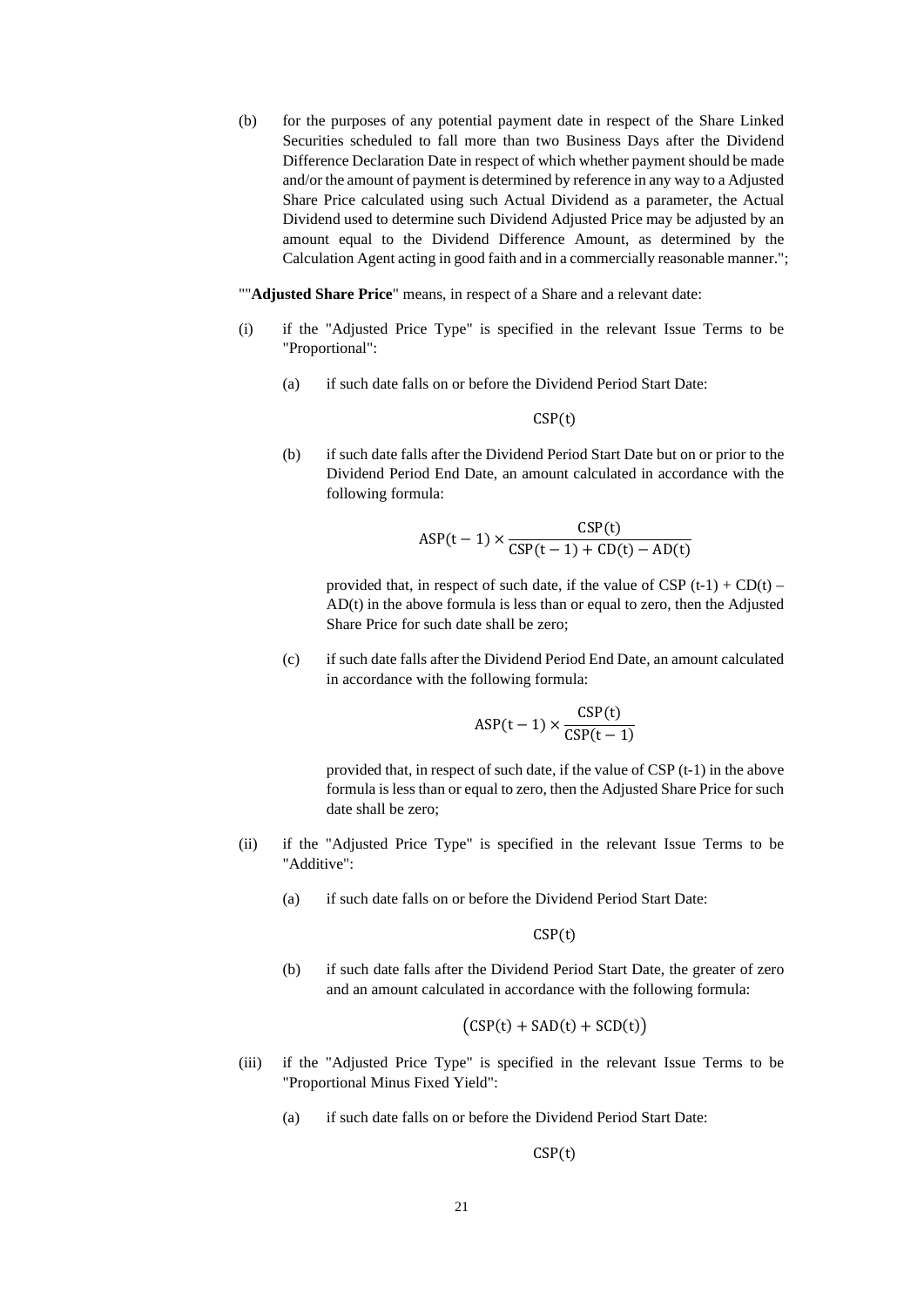(b) if such date falls after the Dividend Period Start Date but on or prior to the Dividend Period End Date, an amount calculated in accordance with the following formula:

$$
\text{ASP}(t-1) \times \frac{\text{CSP}(t)}{\text{CSP}(t-1) - \text{AD}(t)} \times \text{CDY}(t)
$$

provided that, in respect of such date, if the value of  $CSP(t-1) - AD(t)$  in the above formula is less than or equal to zero, then, in each case, the Adjusted Share Price for such date shall be zero;

(c) if such date falls after the Dividend Period End Date, an amount calculated in accordance with the following formula:

$$
\text{ASP}(t-1) \times \frac{\text{CSP}(t)}{\text{CSP}(t-1)}
$$

provided that, in respect of such date, if the value of CSP (t-1) in the above formula is less than or equal to zero, then the Adjusted Share Price for such date shall be zero;

Where:

"**AD(t)**" means, in respect of a Share and a relevant date:

- (i) if the Ex-Dividend Date for one or more Actual Dividends for such Share falls in the period commencing on, but excluding, the Dividend Observation Date immediately preceding such date (or, if there is no Dividend Observation Date preceding such date, the Dividend Period Start Date) and ending on, and including, such date, the sum of each such Actual Dividend; or
- (ii) if no Ex-Dividend Date for any Actual Dividend for such Share falls in the period commencing on, but excluding, the Dividend Observation Date immediately preceding such date (or, if there is no Dividend Observation Date preceding such date, the Dividend Period Start Date) and ending on, and including, such date, zero;

"**ASP(t-1)**" means, in respect of a Share and a relevant date, the Adjusted Share Price for such Share in respect of the Dividend Observation Date immediately preceding such date, or, if there is no Dividend Observation Date preceding such date, the Dividend Period Start Date Price;

"**CD(t)**" means, in respect of a Share and a relevant date:

- (i) if the Contractual Ex-Dividend Date for one or more Contractual Dividends for such Share falls in the period commencing on, but excluding, the Dividend Observation Date immediately preceding such date (or, if there is no Dividend Observation Date preceding such date, the Dividend Period Start Date) and ending on, and including, such date, the sum of each such Contractual Dividend; or
- (ii) if no Contractual Ex-Dividend Date for any Contractual Dividend for such Share falls in the period commencing on, but excluding, the Dividend Observation Date immediately preceding such date (or, if there is no Dividend Observation Date preceding such date, the Dividend Period Start Date) and ending on, and including, such date, zero;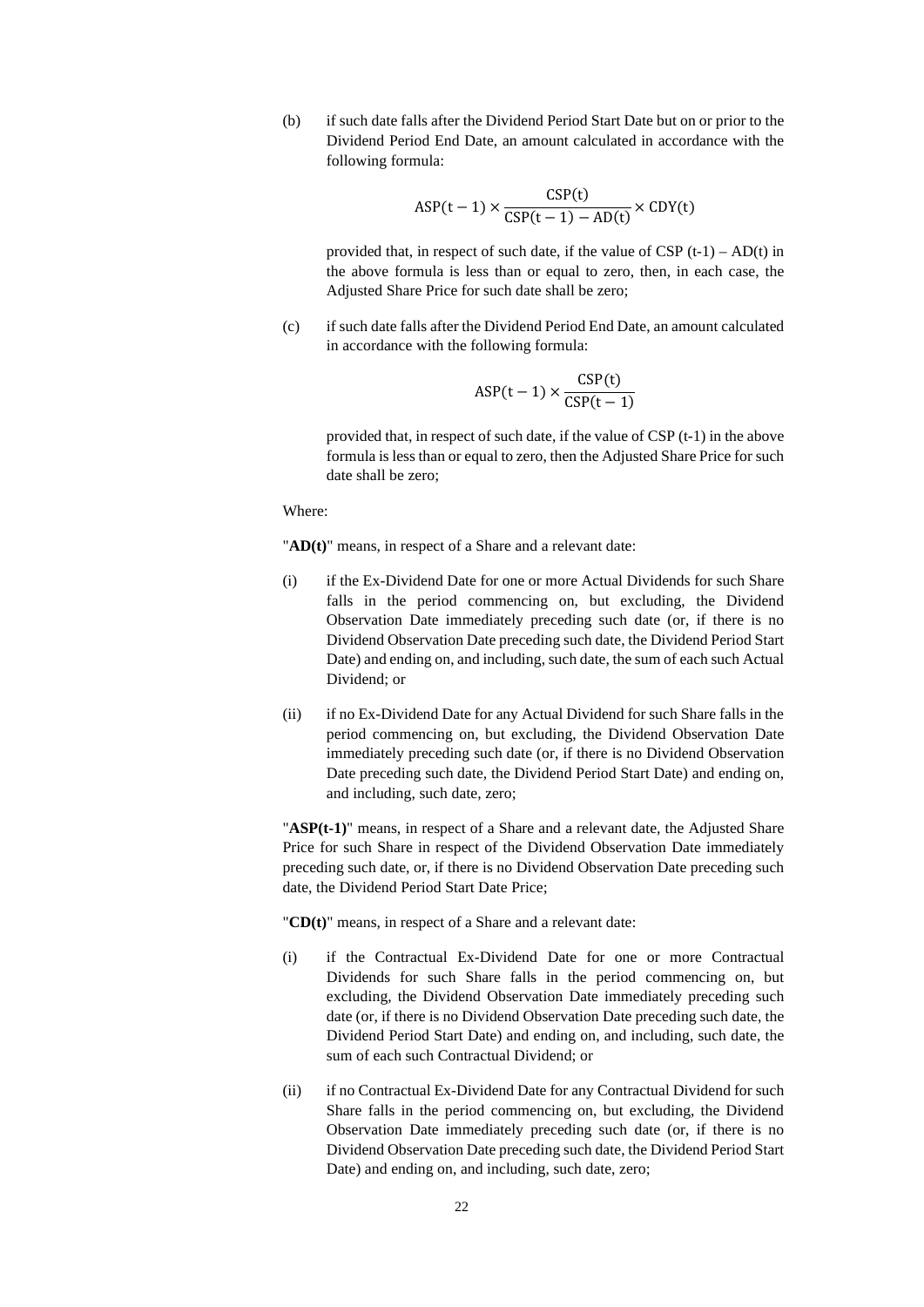"**CDY**" means, in respect of a Share, the amount specified for such Share in the relevant Issue Terms;

"**CDY(t)**" means, in respect of a Share, and a relevant date:

(i) if the "Contractual Dividend Yield" is specified in the relevant Issue Terms to be "Standard", an amount calculated in accordance with the following formula:

$$
\left(1-\frac{CDY}{365}\right)^{DC(t,t-1)}
$$

(ii) if the "Contractual Dividend Yield" is specified in the relevant Issue Terms to be "Multiplicative", an amount calculated in accordance with the following formula:

$$
\Big(1-\tfrac{\text{DC}(t,t-1)\times \text{CDY}}{365}\Big);
$$

"**CSP(t)**" means, in respect of a Share and a relevant date, the Closing Share Price of such Share in respect of such date, provided that, if such date is not a Scheduled Trading Day or is a Disrupted Day for such Share, and the Closing Share Price or the Share Price cannot otherwise be determined for such Share for such day using the other provisions in these Share Linked Conditions, as determined by the Calculation Agent, then it shall be deemed that the CSP(t) for such Share and such day cannot be determined;

"**CSP(t-1)**" means, in respect of a Share and a relevant date, the Closing Share Price of such Share in respect of the Dividend Observation Date immediately preceding such Dividend Observation Date, or, if there is no Dividend Observation Date preceding such date, the Closing Share Price in respect of the Dividend Period Start Date;

"**DC(t, t-1)**" means, in respect of a Share and a relevant date, the number of calendar days falling in the period commencing on, but excluding, the Dividend Observation Date immediately preceding such date (or, if there is no Dividend Observation Date preceding such date, the Dividend Period Start Date) and ending on, and including, such date;

"**SAD (t)**" or "**Sum of Actual Dividends**" means, in respect of a Share and a relevant date, the sum of all the Actual Dividends (if any) for which the Ex-Dividend Date falls in the period commencing on, but excluding, the Dividend Period Start Date and ending on, and including, such date; and

"**SCD (t)**" or "**Sum of Contractual Dividends**" means, in respect of a Share and a relevant date, the sum of all the Contractual Dividends (if any) for which the Contractual Ex-Dividend Date falls in the period commencing on, but excluding, the Dividend Period Start Date and ending on, and including, such date.";

""**Adjusted Share Price Applicable Date**" means each day or date or type of day or date specified as such in the relevant Issue Terms.";

"**Contractual Dividend**" means, in respect of a Share and a Contractual Ex-Dividend Date, the amount or amounts specified as such for such Share in the relevant Issue Terms, or, if no such amount is specified for such Share, zero.";

""**Contractual Ex-Dividend Date**" means, in respect of a Share, each date specified as such in the relevant Issue Terms.";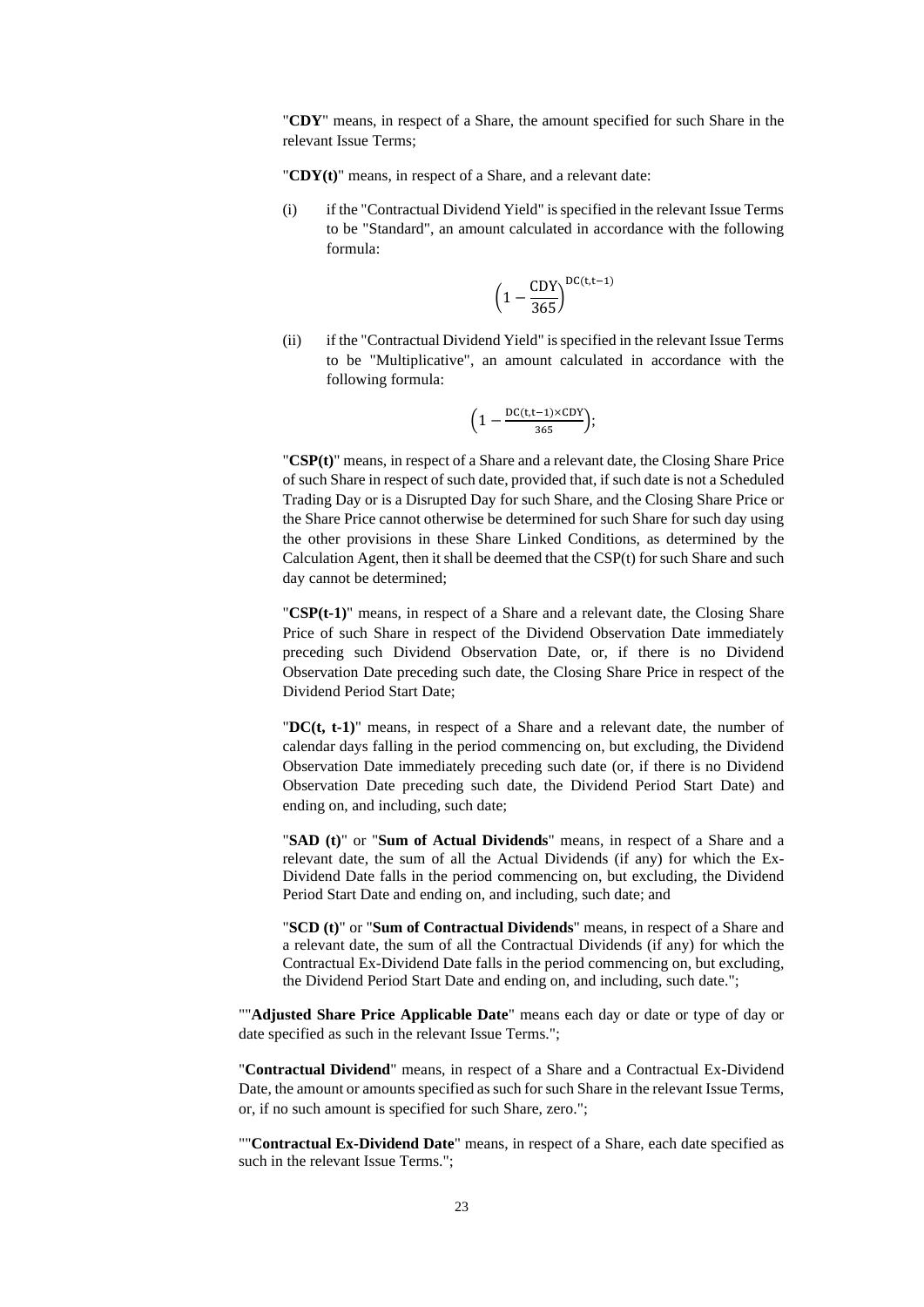""**Dividend FX Rate**" means, in respect of a Share and the Share Currency for such Share and any relevant date, the amount of the currency per one unit of such Share Currency, determined by the Calculation Agent by reference to the official mid exchange rate of the relevant currency pair(s) as determined by the Calculation Agent at or around 4.00 p.m., London time, on the relevant date and published by Refinitiv Benchmark Services Limited (or any successor thereto or any alternative fixing price sponsor as selected by the Calculation Agent) on the relevant Reuters pages as determined by the Calculation Agent, provided that if such exchange rate(s) cannot be obtained from such Reuters pages or are otherwise not published on such date, as determined by the Calculation Agent, then the Calculation Agent shall determine the Dividend FX Rate for such date based on the Calculation Agent's internal mid marks for such exchange rate(s) on such date.";

""**Dividend Observation Date**" means, in respect of a Share and the Dividend Period for such Share, each Scheduled Trading Day for such Share that is not a Disrupted Day for such Share falling within such Dividend Period, as determined by the Calculation Agent (and, unless specified to the contrary in the relevant Issue Terms, each Dividend Observation Date shall be deemed to be an Adjusted Share Price Applicable Date).";

""**Dividend Period**" means, in respect of a Share, the period commencing on (and excluding) the Dividend Period Start Date in respect of such Share and ending on (and including) the Dividend Period End Date in respect of such Share.";

""**Dividend Period End Date**" means, in respect of a Share, the date specified as such in the relevant Issue Terms.";

""**Dividend Period Start Date**" means, in respect of a Share, the date specified as such in the relevant Issue Terms or otherwise determined as provided in the Conditions, subject to adjustment (as a Reference Date) in accordance with these Share Linked Conditions (and, unless specified to the contrary in the relevant Issue Terms, the Dividend Period Start Date shall be deemed to be an Adjusted Share Price Applicable Date).";

""**Dividend Period Start Date Price**" means, in respect of a Share, either of (i) or (ii) as specified in the relevant Issue Terms: (i) the Closing Share Price of such Share in respect of the Dividend Period Start Date, or (ii) the amount set forth in the relevant Issue Terms as being the "Dividend Period Start Date Price" for such Share.";

""**Ex-Dividend Date**" means, in respect of a Share and a Gross Cash Dividend or Gross Cash Equivalent Dividend, the date on which such Share has commenced trading exdividend on the Exchange for such Share and such Gross Cash Dividend.";

""**Gross Cash Dividend**" means, in respect of a Share, any gross dividend amount in cash for one such Share that would be received by a holder of record before the withholding or deduction of taxes at the source by or on behalf of any relevant authority having power to tax in respect of such a dividend or distribution, and excludes any imputation or other credits, refunds or deductions granted by any applicable authority having power to tax in respect of such a dividend or distribution and any taxes, credits, refunds or benefits imposed, withheld, assessed or levied thereon, provided that, if such Gross Cash Dividend is denominated in a currency other than the Share Currency for such Share, then the Calculation Agent shall convert the amount of such Gross Cash Dividend into the Reference Currency using the Dividend FX Rate on the relevant Ex-Dividend Date for such Gross Cash Dividend.";

""**Gross Cash Dividend**" means, in respect of a Share, any gross dividend amount in cash for one such Share as declared by the Share Issuer of the Share before the withholding or deduction of taxes at the source by or on behalf of any relevant authority having power to tax in respect of such a dividend or distribution, and excludes any imputation or other credits, refunds or deductions granted by any applicable authority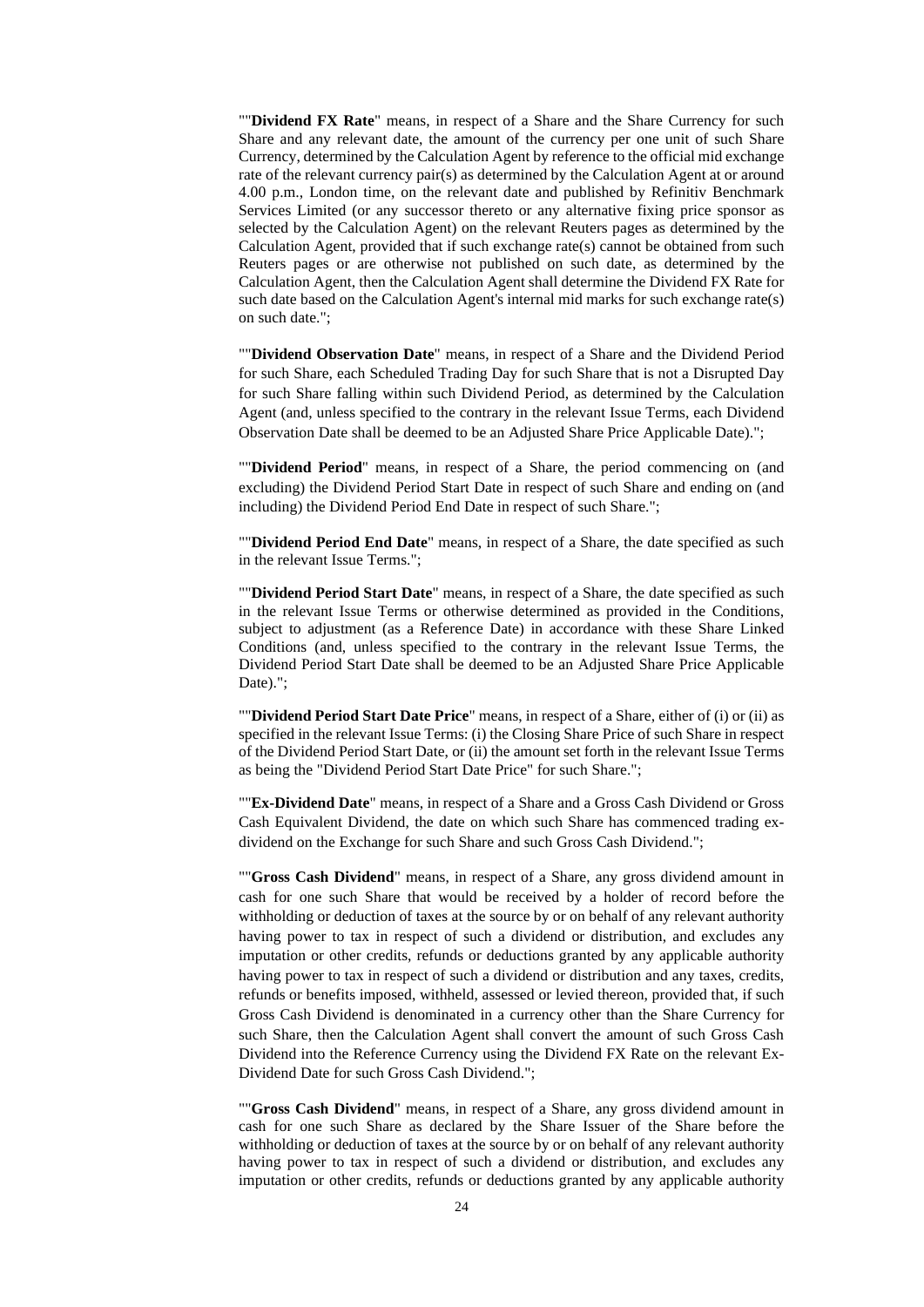having power to tax in respect of such a dividend or distribution and any taxes, credits, refunds or benefits imposed, withheld, assessed or levied thereon, provided that, if such Gross Cash Dividend is denominated in a currency other than the Share Currency for such Share, then the Calculation Agent shall convert the amount of such Gross Cash Dividend into the Reference Currency using the Dividend FX Rate on the relevant Ex-Dividend Date for such Gross Cash Dividend.";

""**Reference Date**" means, in respect of a Share, the Dividend Period Start Date, each Initial Valuation Date or Valuation Date, in each case, subject to adjustment in accordance with these Share Linked Conditions.";

""**Relevant Dividend**" means, in respect of a Share, and any relevant date, the Gross Cash Dividend or the Gross Cash Equivalent Dividend for such date, provided that, if the holders of record of each Share may elect between receiving a Gross Cash Dividend or a Gross Cash Equivalent Dividend the Relevant Dividend for such Share shall be deemed to be the Gross Cash Dividend.";

""**Scheduled Dividend Period Start Date**" means, in respect of a Share, any original date that, but for such day not being a Scheduled Trading Day for such Share or for such day being a Disrupted Day for such Share, would have been the Dividend Period Start Date.":

""**Scheduled Reference Date**" means, in respect of a Share, the Scheduled Dividend Period Start Date, each Scheduled Initial Valuation Date or Scheduled Valuation Date.";

(b) deleting the following definitions in Share Linked Condition 7 (*Definitions*) on pages 397 to 406 of the Original Base Prospectus and replacing these with the following:

""**Extraordinary Dividend**" means, in respect of any Share, an amount of cash and/or shares per such Share which the Calculation Agent determines and characterises to be an extraordinary dividend.";

""**Observation Date (closing valuation)**" means, unless otherwise provided in the relevant Issue Terms, (a) in respect of a Share Linked Security referencing a single Share and (i) an Observation Period that is not an Autocall Observation Period, each Scheduled Trading Day falling in the Observation Period regardless of whether such day is a Disrupted Day for such Share; or (ii) an Autocall Observation Period, each Scheduled Trading Day falling in such Autocall Observation Period regardless of whether such day is a Disrupted Day for such Share, or (b) in respect of a Share Linked Security referencing a Share Basket and (i) an Observation Period that is not an Autocall Observation Period, each Common Scheduled Trading Day falling in the Observation Period regardless of whether such day is a Disrupted Day for any Share in the Share Basket; or (ii) an Autocall Observation Period, each Common Scheduled Trading Day falling in such Autocall Observation Period regardless of whether such day is a Disrupted Day for any Share in the Share Basket.";

## ""**Potential Adjustment Event**" means:

- (a) a subdivision, consolidation or reclassification of relevant Shares (unless resulting in a Merger Event) or a free distribution or dividend of any such Shares to existing holders of the Shares by way of bonus, capitalisation, or similar issue;
- (b) a distribution, issue, or dividend to existing holders of the relevant Shares of (i) such Shares, or (ii) other share capital or securities granting the right to payment of dividends and/or the proceeds of liquidation of the Share Issuer equally or proportionately with such payments to holders of such Shares, or (iii) share capital or other securities of another issuer acquired or owned (directly or indirectly) by the Share Issuer as a result of a spin-off or other similar transaction, or (iv) any other type of securities, rights, or warrants, or other assets, in any case for payment (in cash or in other consideration) at less than the prevailing market price, all as determined by the Calculation Agent;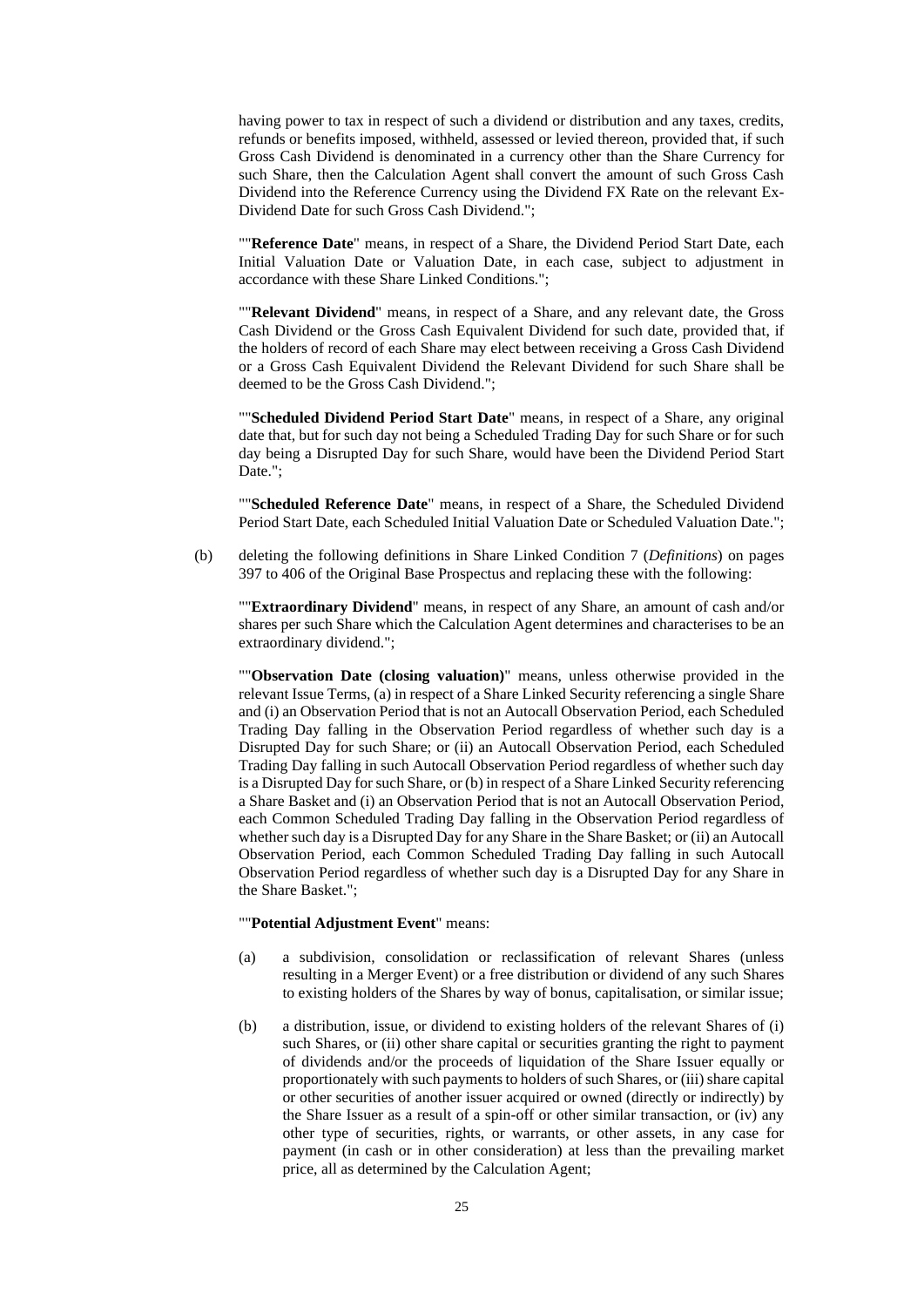- (c) an Extraordinary Dividend, unless the relevant Issue Terms provide that, for a Share, that "Include Extraordinary Dividends" shall be applicable, in which case, this sub-paragraph (c) shall be deemed not to constitute a Potential Adjustment Event for such Share;
- (d) a call by a Share Issuer in respect of relevant Shares that are not fully paid;
- (e) a repurchase by a Share Issuer or any of its subsidiaries of relevant Shares whether out of profits or capital and whether the consideration for such repurchase is cash, securities, or otherwise;
- (f) in respect of a Share Issuer, an event that results in any shareholder rights being distributed or becoming separated from shares of common stock or other shares of the capital stock of such Share Issuer pursuant to a shareholder rights plan or arrangement directed against hostile takeovers that provides upon the occurrence of certain events for a distribution of preferred stock, warrants, debt instruments, or stock rights at a price below their market value, as determined by the Calculation Agent, provided that any adjustment effected as a result of such an event shall be readjusted upon any redemption of such rights; or
- (g) any other event having a diluting or concentrative effect on the theoretical value of the relevant Shares, as determined by the Calculation Agent.".

#### 8. **Amendments to the section entitled "Form of Final Terms (Instruments)"**

The information in the section entitled "*Form of Final Terms (Instruments)*" is amended and supplemented by:

(a) deleting the legend entitled "PROHIBITION OF SALES TO EEA AND UK RETAIL INVESTORS:" on page 558 of the Original Base Prospectus and replacing it with the following two new legends:

"[*Include if applicable:* **PROHIBITION OF SALES TO EEA RETAIL INVESTORS** – The Securities are not intended to be offered, sold or otherwise made available to, and should not be offered, sold or otherwise made available to, any retail investor in the European Economic Area. For these purposes, a retail investor means a person who is one (or more) of: (i) a retail client as defined in point (11) of Article 4(1) of Directive 2014/65/EU (as amended, "**MiFID II**"); (ii) a customer within the meaning of Directive (EU) 2016/97, as amended, where that customer would not qualify as a professional client as defined in point  $(10)$  of Article  $4(1)$  of MiFID II; or  $(iii)$  not a qualified investor as defined in Regulation (EU) 2017/1129 (as amended, the "**EU Prospectus Regulation**"). Consequently no key information document required by Regulation (EU) No 1286/2014 (as amended, the "**EU PRIIPs Regulation**") for offering or selling the Securities or otherwise making them available to retail investors in the European Economic Area has been prepared and therefore offering or selling the Securities or otherwise making them available to any retail investor in the European Economic Area may be unlawful under the EU PRIIPs Regulation. Notwithstanding the above paragraph, in the case where the Issue Terms in respect of any Securities include a legend entitled "Prohibition of Sales to EEA Retail Investors" but where the Issuer subsequently prepares and publishes a key information document under the PRIIPs Regulation in respect of such Securities, then following such publication, the prohibition on the offering, sale or otherwise making available the Securities to a retail investor in the EEA as described in the above paragraph and in such legend shall no longer apply.]

# [*Include if applicable:* **PROHIBITION OF SALES TO UK RETAIL INVESTORS** –

The Securities are not intended to be offered, sold or otherwise made available to, and should not be offered, sold or otherwise made available to, any retail investor in the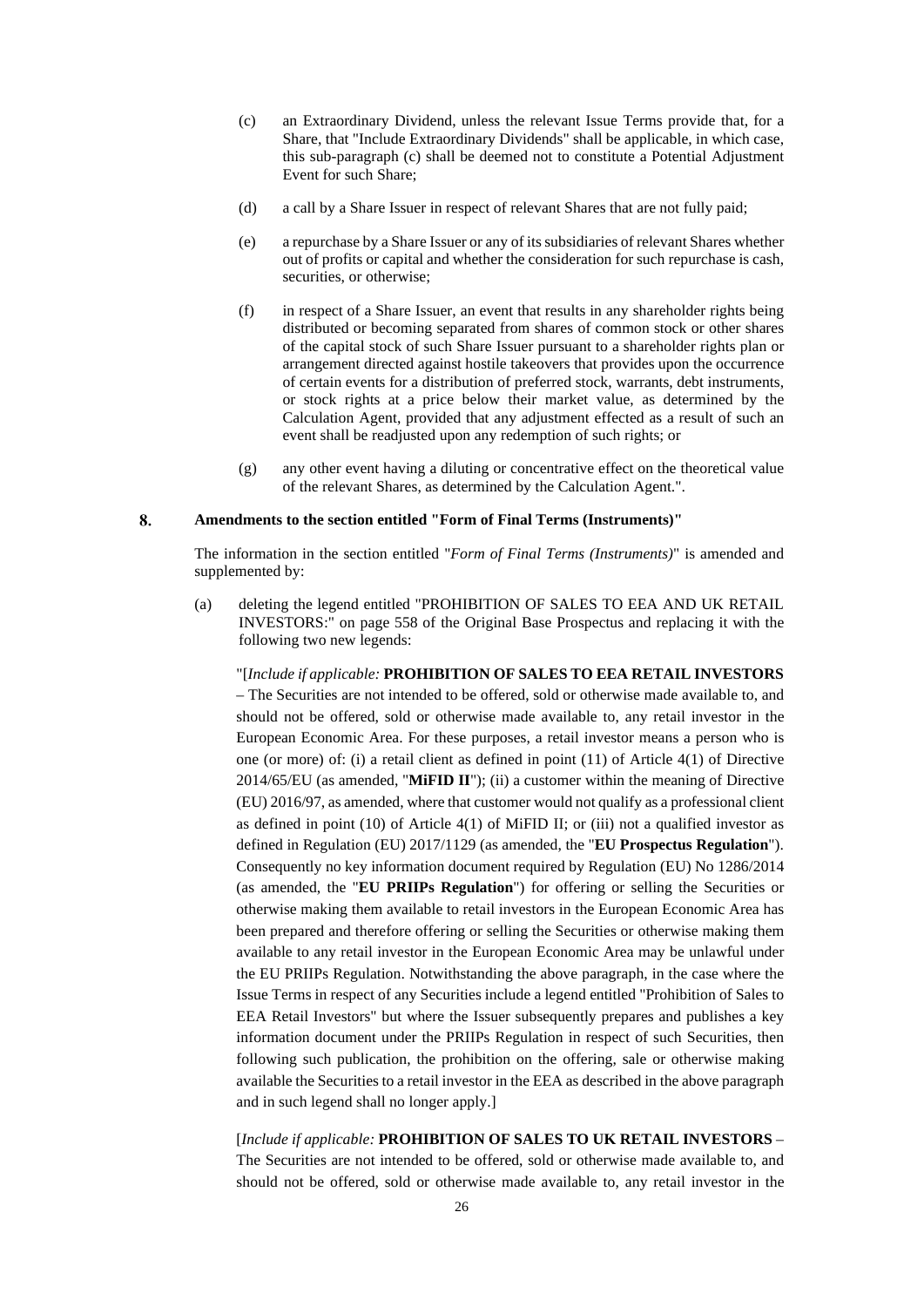United Kingdom. For these purposes, a retail investor means a person who is one (or more) of: (i) a retail client, as defined in point (8) of Article 2 of Regulation (EU) No 2017/565 as it forms part of UK domestic law by virtue of the European Union (Withdrawal) Act 2018 (as amended, the "**EUWA**"); or (ii) a customer within the meaning of the provisions of the Financial Services and Markets Act 2000 (as amended, the "**FSMA**") and any rules or regulations made under the FSMA to implement Directive (EU) 2016/97, where that customer would not qualify as a professional client, as defined in point (8) of Article 2(1) of Regulation (EU) No 600/2014 as it forms part of domestic law by virtue of the EUWA; or (iii) not a qualified investor as defined in Article 2 of Regulation (EU) 2017/1129 as it forms part of domestic law by virtue of the EUWA and regulations made thereunder (the "**UK Prospectus Regulation**"). Consequently no key information document required by Regulation (EU) No 1286/2014 as it forms part of UK domestic law by virtue of the EUWA (as amended, the "**UK PRIIPs Regulation**") for offering or selling the Securities or otherwise making them available to retail investors in the United Kingdom has been prepared and therefore offering or selling the Securities or otherwise making them available to any retail investor in the United Kingdom may be unlawful under the UK PRIIPs Regulation. Notwithstanding the above paragraph, in the case where the Issue Terms in respect of any Securities include a legend entitled "Prohibition of Sales to UK Retail Investors" but where the Issuer subsequently prepares and publishes a key information document under the PRIIPs Regulation in respect of such Securities, then following such publication, the prohibition on the offering, sale or otherwise making available the Securities to a retail investor in the United Kingdom as described in the above paragraph and in such legend shall no longer apply.]";

(b) adding the following as sub-paragraph (d) of paragraph 38(i) (*Trigger Event (Payout Condition 1.2(a)(i))* on page 601 in the Contractual Terms of the Original Base Prospectus and re-numbering the existing sub-paragraphs (d) and (e) as sub-paragraphs (e) and (f) of paragraph 38(i) (*Trigger Event (Payout Condition 1.2(a)(i))*):

| " $(d)$ | Trigger Payout 4:                | [Applicable] [Not Applicable]. (If Not Applicable,<br>the<br>remaining<br>sub-paragraphs of<br>delete<br>this<br><i>paragraph</i> )                                                                                                                                                                  |
|---------|----------------------------------|------------------------------------------------------------------------------------------------------------------------------------------------------------------------------------------------------------------------------------------------------------------------------------------------------|
|         | Protection Level:                | $[\bullet]$ .                                                                                                                                                                                                                                                                                        |
|         | Perf:                            | [Underlying Performance] [Basket Performance]<br>[Maximum Performance] [Minimum Performance]<br>[Temple Basket Performance] [Basket Dispersion]<br>$(Final)$ ].                                                                                                                                      |
|         | Final/Initial (FX):              | [Applicable] [Not Applicable]. (If Not Applicable,<br>the remaining sub-paragraphs of<br>delete<br>this<br><i>paragraph</i> )                                                                                                                                                                        |
|         | Asset FX                         | [Non-Inverse Return] [Inverse Return].                                                                                                                                                                                                                                                               |
|         | Price<br>Reference<br>(Final):   | [Final Closing Price] [Final Average Price] [Lookback]<br>Price]. [For the purposes of the definition of Lookback<br>Price, [highest] [lowest] is applicable.].                                                                                                                                      |
|         | Reference<br>Price<br>(Initial): | [[ $\bullet$ ] per cent. of the] [Initial Closing Price] [Initial<br>Price] [Initial Average Price] [Entry Level] [(specify<br>amount)] [In respect of each Underlying Asset, the<br>amount specified in the Underlying Asset Table in the<br>column entitled "Reference Price (Initial)" in the row |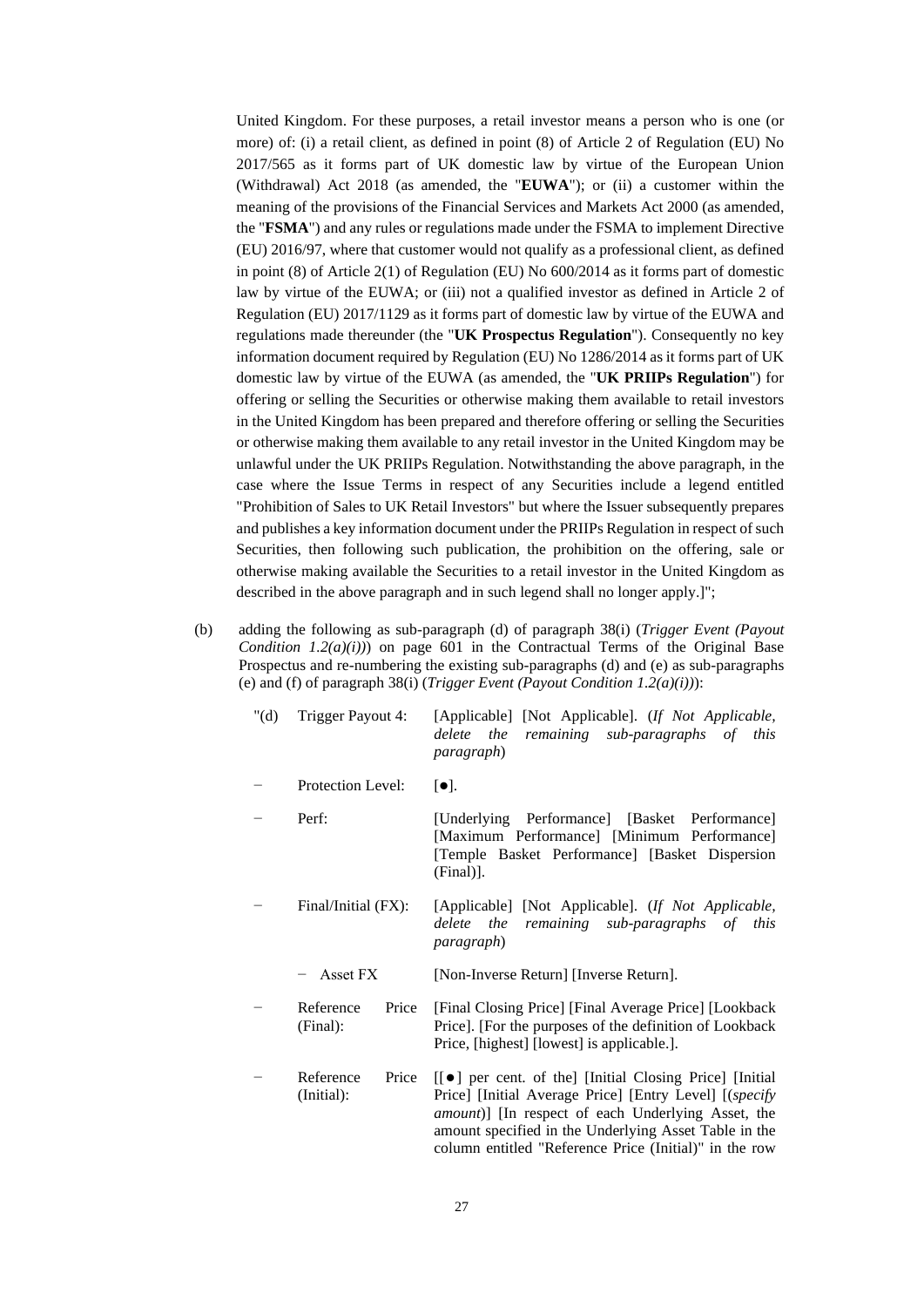corresponding to such Underlying Asset] [Not Applicable]

|                 | j:                          | [•] [Not Applicable].                                                                                                                                                                                                                                                                                                           |  |  |
|-----------------|-----------------------------|---------------------------------------------------------------------------------------------------------------------------------------------------------------------------------------------------------------------------------------------------------------------------------------------------------------------------------|--|--|
|                 | Replacement<br>Performance: | [●] [per cent.] [Not Applicable].                                                                                                                                                                                                                                                                                               |  |  |
|                 | Local Cap:                  | [•] [Not Applicable].                                                                                                                                                                                                                                                                                                           |  |  |
|                 | Local Floor:                | [ $\bullet$ ] [Not Applicable].                                                                                                                                                                                                                                                                                                 |  |  |
|                 | <b>BDNA:</b>                | [•] [Not Applicable].                                                                                                                                                                                                                                                                                                           |  |  |
|                 | Weighting:                  | [In respect of [each/the] Underlying Asset, $[\bullet]$ ( <i>specify</i> )<br><i>amount</i> )] [In respect of $[\bullet]$ , $[\bullet]$ ( <i>specify amount</i> )] [as<br>set forth in the Underlying Asset Table in the column<br>entitled "Weighting" in the row corresponding to such<br>Underlying Asset] [Not Applicable]. |  |  |
| -Participation: |                             | $[\bullet]$ .                                                                                                                                                                                                                                                                                                                   |  |  |
| -Strike:        |                             | $[\bullet]$ .                                                                                                                                                                                                                                                                                                                   |  |  |
| $-Cap.$         |                             | [ $\bullet$ ] [ <i>Insert amount</i> ] / [Not Applicable].                                                                                                                                                                                                                                                                      |  |  |
| $-Floor$ :      |                             | [•] [ <i>Insert amount</i> ] / [Not Applicable].";                                                                                                                                                                                                                                                                              |  |  |

- (c) adding the following as sub-paragraph (q) of paragraph 38(xv) (*Downside Cash Settlement (Payout Condition 1.2(c)(i)(A))*) immediately after sub-paragraph (p) on page 611 in the Contractual Terms of the Original Base Prospectus:
	- "(q) Basket Strike: [●].";
- (d) adding the following as sub-paragraph (xxii) of paragraph 59 (*Share Linked Instruments*) on pages 623 to 626 in the Contractual Terms of the Original Base Prospectus:

| "(xxii) Reference Price subject to<br>Dividend Adjustment: | [Applicable] [Not Applicable]. (If Not Applicable,<br>delete the remaining sub-paragraphs of this<br><i>paragraph</i> )                                                                                                                                                                                                                                                                                                      |
|------------------------------------------------------------|------------------------------------------------------------------------------------------------------------------------------------------------------------------------------------------------------------------------------------------------------------------------------------------------------------------------------------------------------------------------------------------------------------------------------|
| Adjusted                                                   | In respect of [the/each] Share, [Proportional / Additive                                                                                                                                                                                                                                                                                                                                                                     |
| Price                                                      | / Proportional Minus Fixed Yield] / [as specified in the                                                                                                                                                                                                                                                                                                                                                                     |
| (a)                                                        | Dividend Table in the column entitled "Adjusted Price"                                                                                                                                                                                                                                                                                                                                                                       |
| Type:                                                      | Type" in the row corresponding to such Share.                                                                                                                                                                                                                                                                                                                                                                                |
| (b)<br>Adjusted<br>Share<br>Applicable<br>Price<br>Date:   | $\lceil \bullet \rceil$ [Each Valuation Date [other than $\lceil \bullet \rceil$ ] [and]<br>[[the/The] Final Reference Date] [and] [[e/E]ach<br>Observation Date (closing valuation) during the Trigger<br>Observation Period] [and] [[e/E]ach Observation Date<br>(closing valuation) during the Barrier Observation<br>Period] [and] [[e/E]ach [Initial] Averaging Date [other<br>than $\lceil \bullet \rceil$ ] [specify] |
| Dividend                                                   | In respect of [the/each] Share, $\lceil \bullet \rceil$ / [the date specified                                                                                                                                                                                                                                                                                                                                                |
| Period                                                     | in the Dividend Table in the column entitled "Dividend"                                                                                                                                                                                                                                                                                                                                                                      |
| (c)                                                        | Period Start Date" in the row corresponding to such                                                                                                                                                                                                                                                                                                                                                                          |
| <b>Start Date:</b>                                         | Share].                                                                                                                                                                                                                                                                                                                                                                                                                      |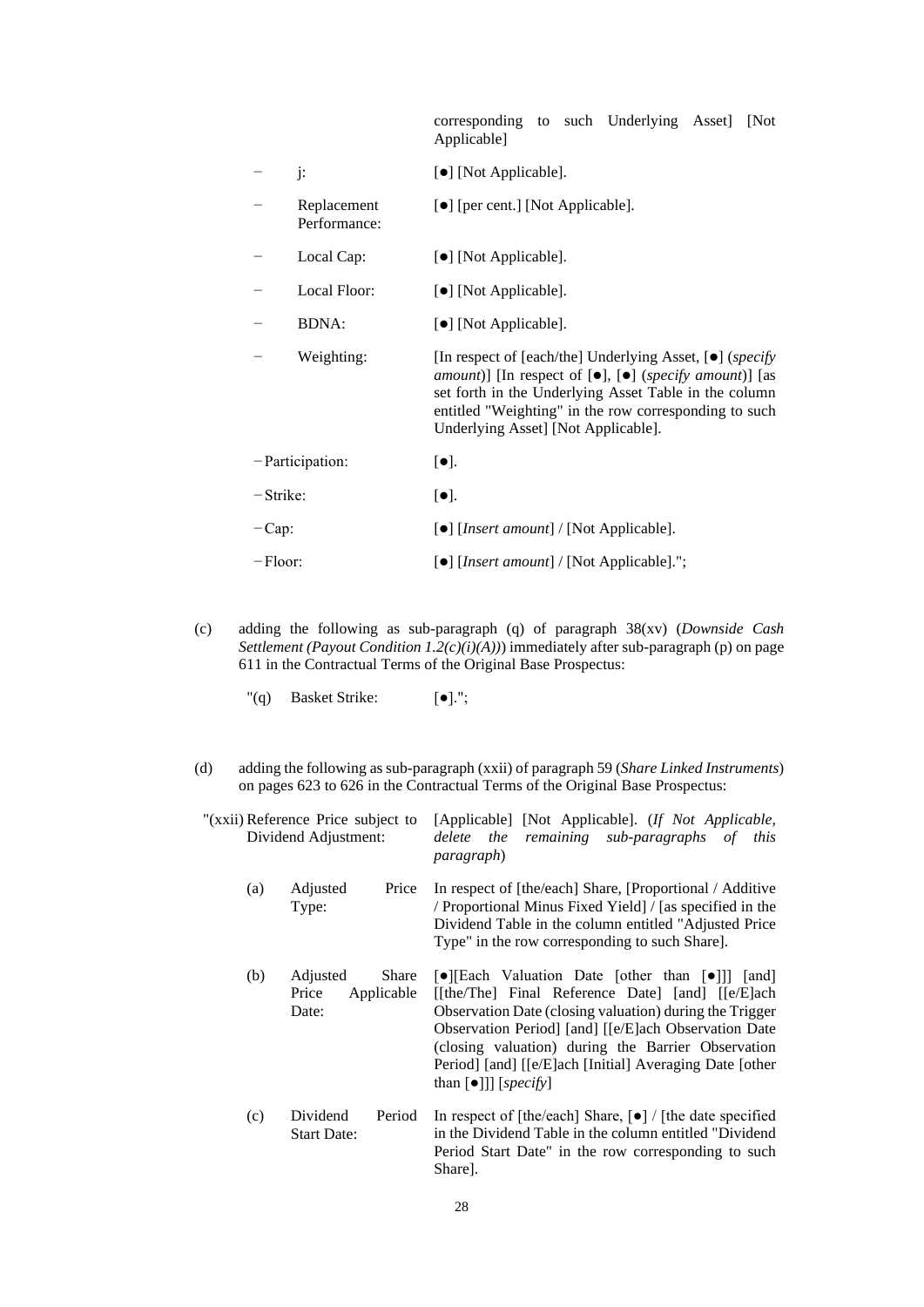Dividend Period Start Date Price: In respect of [the/each] Share, [Closing Share Price of such Share in respect of the Dividend Period Start Date/[●]] / [as specified in the Dividend Table in the column entitled "Dividend Period Start Date Price" in the row corresponding to such Share]. (d) Dividend Period End Date: In respect of [the/each] Share, [[●] (*specify date*)] / [the date specified in the Dividend Table in the column entitled "Dividend Period End Date" in the row corresponding to such Share]. (e) Contractual Dividend: In respect of [the/each] Share, [[●]]/ [the/Each] amount specified in the [Dividend Table/ Contractual Dividend Table] in the column entitled "Contractual Dividend" in the row corresponding to such Share]. (f) Contractual Ex-Dividend Date(s): In respect of  $[the/each]$  Share,  $[0]$  [the date(s) specified in the [Dividend Table/ Contractual Dividend Table] in the column entitled "Contractual Ex-Dividend Date(s)" in the row corresponding to such Share]. (g) Contractual Dividend Yield: [Not Applicable.] [In respect of [the/each] Share, [Standard / Multiplicative]/ [as specified in the Dividend Table in the column entitled "Contractual Dividend Yield" in the row corresponding to such Share]. − CDY: [Not Applicable/[●]] [In respect of each Share, as specified in the Dividend Table in the column entitled "CDY" in the row corresponding to such Share] (h) Include Extraordinary Dividends: In respect of [the/each] Share, [Applicable/Not Applicable] / [as specified in the Dividend Table in the column entitled "Include Extraordinary Dividends" in

the row corresponding to such Share].

|                                          | <b>DIVIDEND TABLE</b>                                                  |                                                          |                                                                                                                               |                                                 |                                        |                                                  |                                    |                                                  |                              |                                                       |
|------------------------------------------|------------------------------------------------------------------------|----------------------------------------------------------|-------------------------------------------------------------------------------------------------------------------------------|-------------------------------------------------|----------------------------------------|--------------------------------------------------|------------------------------------|--------------------------------------------------|------------------------------|-------------------------------------------------------|
| Underlying<br>Asset                      | Adjusted<br><b>Price Type:</b>                                         | <b>Dividend</b><br>Period<br><b>Start</b><br><b>Date</b> | <b>Dividend</b><br>Period<br><b>Start</b><br><b>Date</b><br>Price                                                             | <b>Dividend</b><br>Period<br>End<br><b>Date</b> | <b>[Contractual</b><br><b>Dividend</b> | [Contractual<br><b>Ex-Dividend</b><br>Date(s)    | <b>[Share</b><br><b>Currency</b> ] | <b>[Contractual</b><br><b>Dividend</b><br>Yield1 | [CDY]                        | [Include]<br><b>Extraordinary</b><br><b>Dividends</b> |
| $[[\bullet]$ (repeat<br>as<br>necessary) | [Proportional<br>/ Additive /<br>Proportional<br>Minus Fixed<br>Yieldl | $\lbrack \bullet \rbrack$                                | [Closing]<br>Share<br>Price of<br>such<br>Share in<br>respect<br>of the<br>Dividend<br>Period<br>Start<br>Date/ $[\bullet]$ ] | $\lbrack \bullet \rbrack$                       | $\lbrack \bullet \rbrack \rbrack$      | $\lceil \bullet \rceil$ (specify<br>$date(s))$ ] | $\lbrack \bullet \rbrack$          | [Standard /<br>Multiplicative]                   | [Not]<br>Applicable]<br>/[•] | [Applicable/Not<br>Applicable]                        |
| [CONTRACTUAL DIVIDEND TABLE]             |                                                                        |                                                          |                                                                                                                               |                                                 |                                        |                                                  |                                    |                                                  |                              |                                                       |
|                                          | [Underlying Asset: [[ $\bullet$ ]]                                     |                                                          |                                                                                                                               |                                                 |                                        |                                                  |                                    |                                                  |                              |                                                       |
| (repeat as necessary)                    |                                                                        |                                                          |                                                                                                                               |                                                 |                                        |                                                  |                                    |                                                  |                              |                                                       |
|                                          |                                                                        |                                                          | [Contractual Ex-Dividend Date(s)]                                                                                             |                                                 |                                        |                                                  |                                    | [Contractual Dividend]                           |                              |                                                       |
|                                          | $[[\bullet]]$ ".<br>$\lceil \cdot \rceil$ (specify date(s))]           |                                                          |                                                                                                                               |                                                 |                                        |                                                  |                                    |                                                  |                              |                                                       |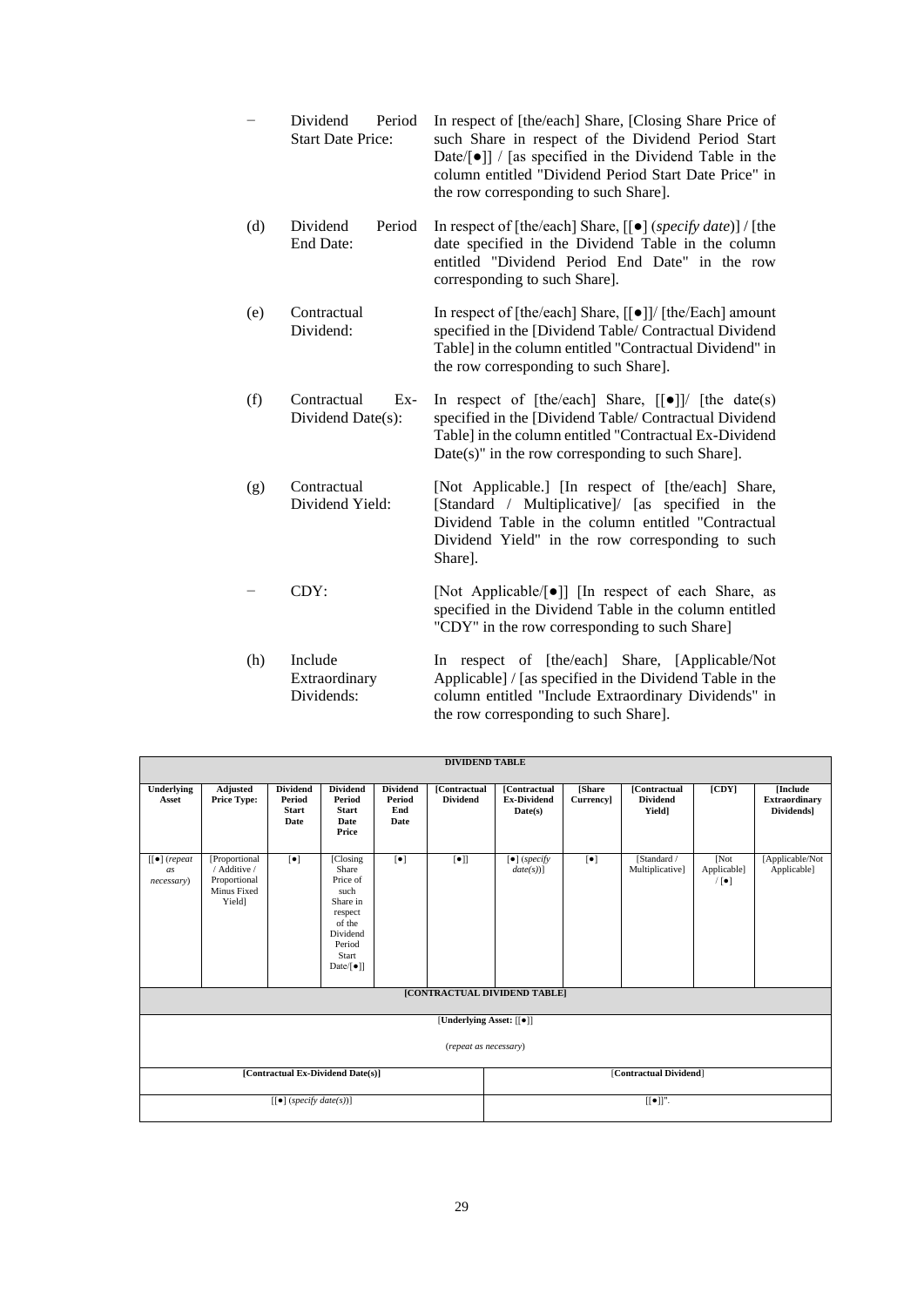(e) deleting the last two sub-paragraphs in the paragraph 11 entitled "*Terms and Conditions of the Offer*" on pages 653 to 654 in the Contractual Terms of the Original Base Prospectus and replacing them with the following:

[*insert in case of a Swiss offer where a withdrawal right is granted pursuant to article 63 para. 5 FinSO*: **Swiss withdrawal right**

Withdrawal right pursuant to article 63 para 5 FinSO in case of a supplement to the Base Prospectus:

If an obligation to prepare a supplement to the Base Prospectus pursuant to article 56 para 1 FinSA is triggered during the subscription period, subscriptions may be withdrawn within two days of publication of the supplement.]".

#### 9. **Amendments to the section entitled "Form of Final Terms (Notes)"**

The information in the section entitled "*Form of Final Terms (Notes)*" is amended and supplemented by:

(a) deleting the legend entitled "PROHIBITION OF SALES TO EEA AND UK RETAIL INVESTORS:" on page 657 of the Original Base Prospectus and replacing it with the following two new legends:

"[*Include if applicable:* **PROHIBITION OF SALES TO EEA RETAIL INVESTORS** – The Securities are not intended to be offered, sold or otherwise made available to, and should not be offered, sold or otherwise made available to, any retail investor in the European Economic Area. For these purposes, a retail investor means a person who is one (or more) of: (i) a retail client as defined in point (11) of Article 4(1) of Directive 2014/65/EU (as amended, "**MiFID II**"); (ii) a customer within the meaning of Directive (EU) 2016/97, as amended, where that customer would not qualify as a professional client as defined in point (10) of Article 4(1) of MiFID II; or (iii) not a qualified investor as defined in Regulation (EU) 2017/1129 (as amended, the "**EU Prospectus Regulation**"). Consequently no key information document required by Regulation (EU) No 1286/2014 (as amended, the "**EU PRIIPs Regulation**") for offering or selling the Securities or otherwise making them available to retail investors in the European Economic Area has been prepared and therefore offering or selling the Securities or otherwise making them available to any retail investor in the European Economic Area may be unlawful under the EU PRIIPs Regulation. Notwithstanding the above paragraph, in the case where the Issue Terms in respect of any Securities include a legend entitled "Prohibition of Sales to EEA Retail Investors" but where the Issuer subsequently prepares and publishes a key information document under the PRIIPs Regulation in respect of such Securities, then following such publication, the prohibition on the offering, sale or otherwise making available the Securities to a retail investor in the EEA as described in the above paragraph and in such legend shall no longer apply.]

[*Include if applicable:* **PROHIBITION OF SALES TO UK RETAIL INVESTORS** – The Securities are not intended to be offered, sold or otherwise made available to, and should not be offered, sold or otherwise made available to, any retail investor in the United Kingdom. For these purposes, a retail investor means a person who is one (or more) of: (i) a retail client, as defined in point (8) of Article 2 of Regulation (EU) No 2017/565 as it forms part of domestic law by virtue of the European Union (Withdrawal) Act 2018 (as amended, the "**EUWA**"); or (ii) a customer within the meaning of the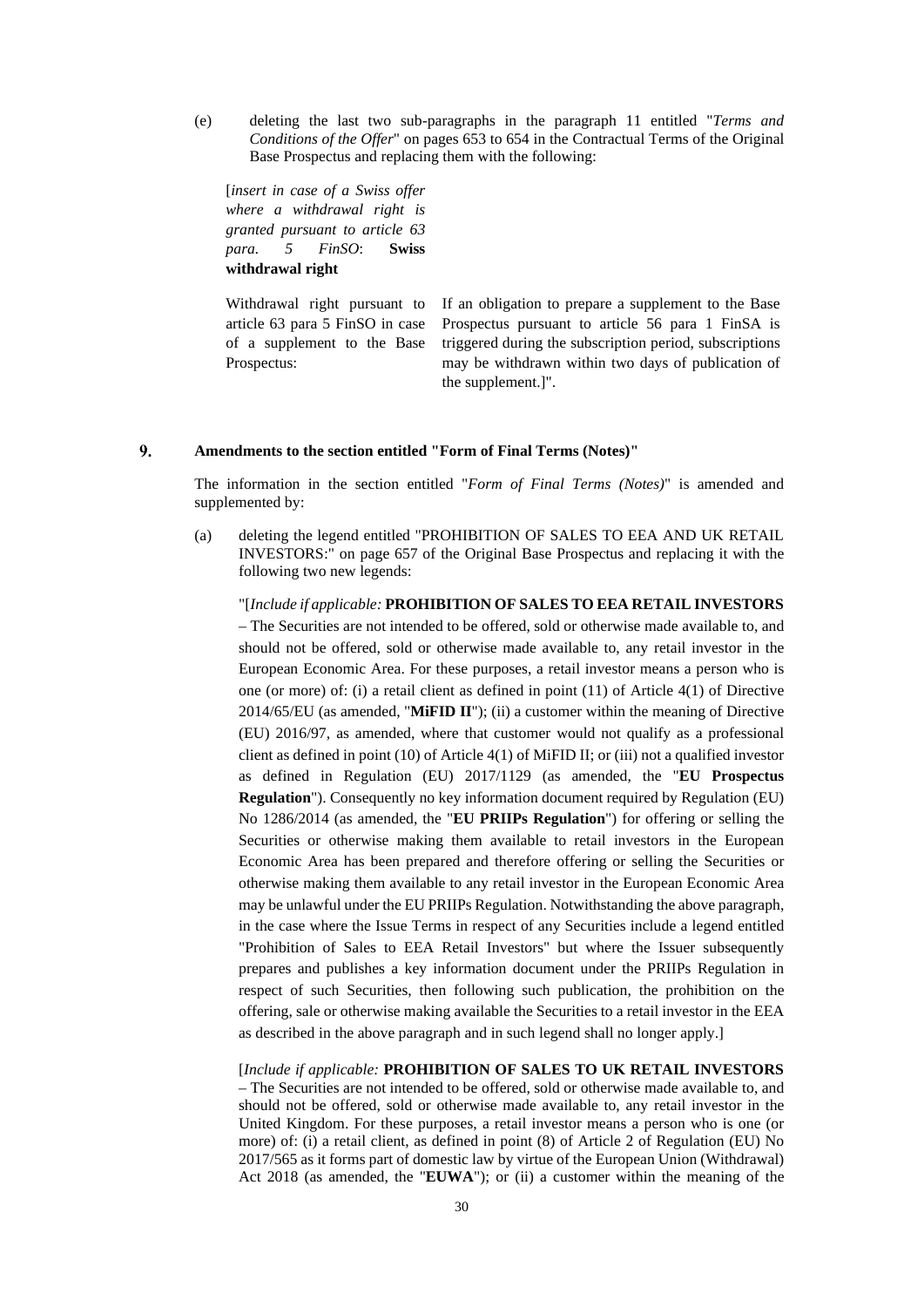provisions of the Financial Services and Markets Act 2000 (as amended, the "**FSMA**") and any rules or regulations made under the FSMA to implement Directive (EU) 2016/97, where that customer would not qualify as a professional client, as defined in point (8) of Article 2(1) of Regulation (EU) No 600/2014 as it forms part of domestic law by virtue of the EUWA; or (iii) not a qualified investor as defined in Article 2 of Regulation (EU) 2017/1129 as it forms part of domestic law by virtue of the EUWA and regulations made thereunder (the "**UK Prospectus Regulation**"). Consequently no key information document required by Regulation (EU) No 1286/2014 as it forms part of domestic law by virtue of the EUWA (as amended, the "**UK PRIIPs Regulation**") for offering or selling the Securities or otherwise making them available to retail investors in the United Kingdom has been prepared and therefore offering or selling the Securities or otherwise making them available to any retail investor in the United Kingdom may be unlawful under the UK PRIIPs Regulation. Notwithstanding the above paragraph, in the case where the Issue Terms in respect of any Securities include a legend entitled "Prohibition of Sales to UK Retail Investors" but where the Issuer subsequently prepares and publishes a key information document under the PRIIPs Regulation in respect of such Securities, then following such publication, the prohibition on the offering, sale or otherwise making available the Securities to a retail investor in the United Kingdom as described in the above paragraph and in such legend shall no longer apply.]";

(b) adding the following as sub-paragraph (d) of paragraph 43(i) (*Trigger Event (Payout Condition 1.2(a)(i))*) on pages 704 to 705 in the Contractual Terms of the Original Base Prospectus and re-numbering the existing sub-paragraphs (d) and (e) as sub-paragraphs (e) and (f) of paragraph 43(i) (*Trigger Event (Payout Condition 1.2(a)(i))*):

| " $(d)$ | Trigger Payout 4:                | [Applicable] [Not Applicable]. (If Not Applicable,<br>the<br>remaining<br>sub-paragraphs<br>$\sigma f$<br>delete<br>this<br><i>paragraph</i> )                                                                                                                                                                                                                          |
|---------|----------------------------------|-------------------------------------------------------------------------------------------------------------------------------------------------------------------------------------------------------------------------------------------------------------------------------------------------------------------------------------------------------------------------|
|         | <b>Protection Level:</b>         | $[\bullet]$ .                                                                                                                                                                                                                                                                                                                                                           |
|         | Perf:                            | [Underlying Performance] [Basket]<br>Performance<br>[Maximum Performance] [Minimum Performance]<br>[Temple Basket Performance] [Basket Dispersion<br>$(Final)$ ].                                                                                                                                                                                                       |
|         | Final/Initial (FX):              | [Applicable] [Not Applicable]. (If Not Applicable,<br>remaining<br>delete<br>the<br>sub-paragraphs<br>$\sigma f$<br>this<br>paragraph)                                                                                                                                                                                                                                  |
|         | Asset FX                         | [Non-Inverse Return] [Inverse Return].                                                                                                                                                                                                                                                                                                                                  |
|         | Reference<br>Price<br>(Final):   | [Final Closing Price] [Final Average Price] [Lookback]<br>Price]. [For the purposes of the definition of Lookback<br>Price, [highest] [lowest] is applicable.].                                                                                                                                                                                                         |
|         | Reference<br>Price<br>(Initial): | [[ $\bullet$ ] per cent. of the] [Initial Closing Price] [Initial]<br>Price] [Initial Average Price] [Entry Level] [(specify<br>amount)] [In respect of each Underlying Asset, the<br>amount specified in the Underlying Asset Table in the<br>column entitled "Reference Price (Initial)" in the row<br>corresponding<br>to such Underlying Asset] [Not<br>Applicable] |
|         | $\mathbf{j}$ :                   | [ $\bullet$ ] [Not Applicable].                                                                                                                                                                                                                                                                                                                                         |
|         | Replacement<br>Performance:      | [ $\bullet$ ] [per cent.] [Not Applicable].                                                                                                                                                                                                                                                                                                                             |

Local Cap:  $[●]$  [Not Applicable].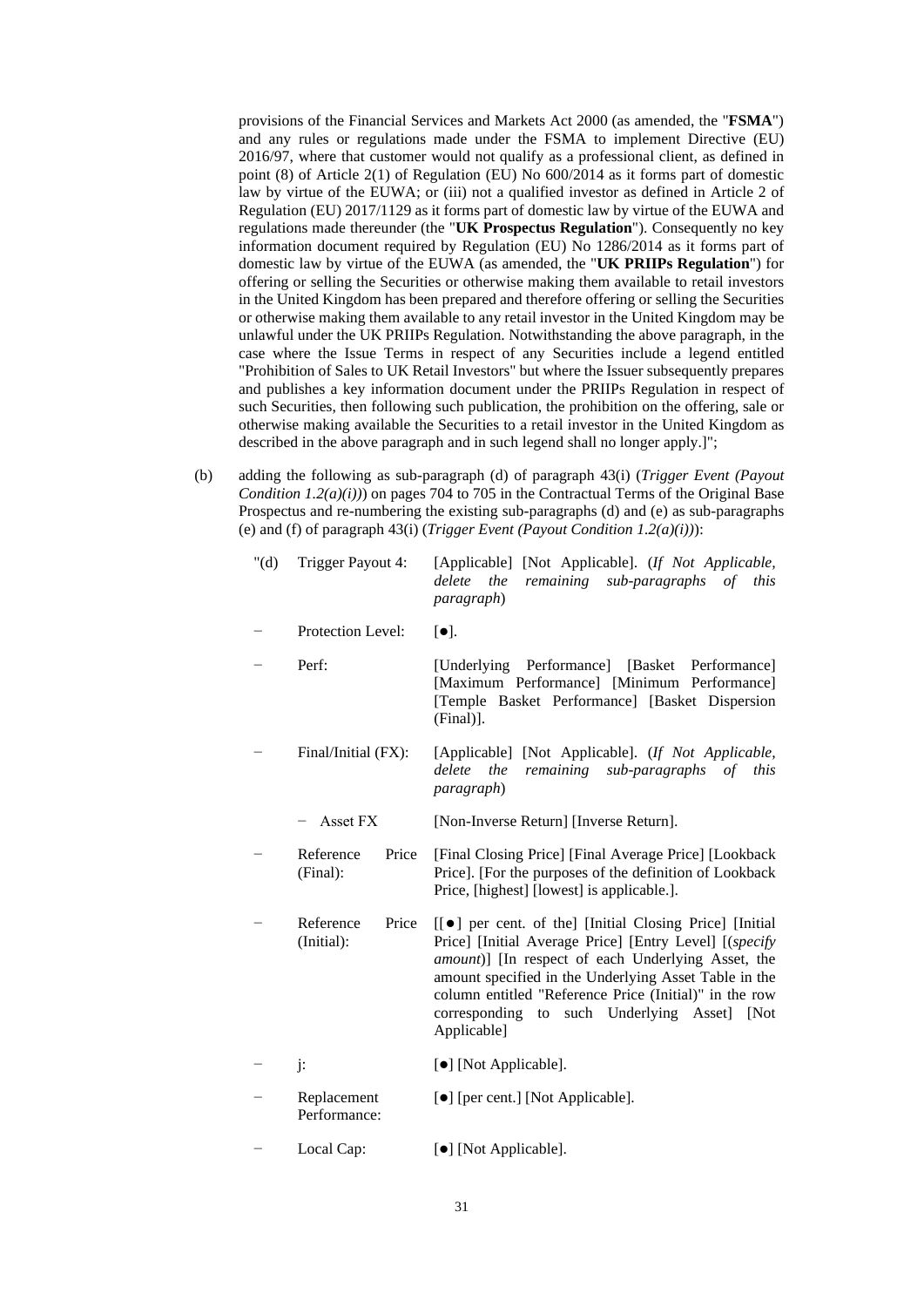|             | Local Floor:       | $\lceil \bullet \rceil$ [Not Applicable].                                                                                                                                                                                                                                                                                     |
|-------------|--------------------|-------------------------------------------------------------------------------------------------------------------------------------------------------------------------------------------------------------------------------------------------------------------------------------------------------------------------------|
|             | <b>BDNA:</b>       | $\lceil \bullet \rceil$ [Not Applicable].                                                                                                                                                                                                                                                                                     |
|             | Weighting:         | [In respect of [each/the] Underlying Asset, $\bullet$ ] ( <i>specify</i><br><i>amount</i> )] [In respect of $[\bullet]$ , $[\bullet]$ ( <i>specify amount</i> )] [as<br>set forth in the Underlying Asset Table in the column<br>entitled "Weighting" in the row corresponding to such<br>Underlying Asset] [Not Applicable]. |
|             | $-$ Participation: | $\lceil \bullet \rceil$ .                                                                                                                                                                                                                                                                                                     |
| $-$ Strike: |                    | $\lceil \bullet \rceil$ .                                                                                                                                                                                                                                                                                                     |
| $-Cap$      |                    | $\lceil \bullet \rceil$ [ <i>Insert amount</i> ] / [Not Applicable].                                                                                                                                                                                                                                                          |
| $-Floor$ :  |                    | [•] [ <i>Insert amount</i> ] / [Not Applicable].";                                                                                                                                                                                                                                                                            |

- (c) adding the following as sub-paragraph (q) of paragraph 43(xv) (*Downside Cash Settlement (Payout Condition 1.2(c)(i)(A))*) immediately after sub-paragraph (p) on page 718 in the Contractual Terms of the Original Base Prospectus:
	- "(q) Basket Strike: [●].";
- (d) adding the following as sub-paragraph (xxiii) of paragraph 52 (*Share Linked Notes*) on pages 728 to 732 in the Contractual Terms of the Original Base Prospectus:

|     | "(xxiii) Reference Price subject<br>to Dividend Adjustment: | [Applicable] [Not Applicable]. (If Not Applicable,<br>remaining<br>delete<br>the<br>sub-paragraphs of<br>this<br>paragraph)                                                                                                                                                                                                                                                         |  |
|-----|-------------------------------------------------------------|-------------------------------------------------------------------------------------------------------------------------------------------------------------------------------------------------------------------------------------------------------------------------------------------------------------------------------------------------------------------------------------|--|
| (a) | Price<br>Adjusted<br>Type:                                  | In respect of [the/each] Share, [Proportional / Additive<br>/ Proportional Minus Fixed Yield] / [as specified in the<br>Dividend Table in the column entitled "Adjusted Price<br>Type" in the row corresponding to such Share].                                                                                                                                                     |  |
| (b) | Adjusted<br><b>Share</b><br>Price<br>Applicable<br>Date:    | [•][Each Valuation Date [other than [•]]] [and]<br>[[the/The] Final Reference Date] [and] [[e/E]ach<br>Observation Date (closing valuation) during the Trigger<br>Observation Period] [and] [[e/E]ach Observation Date<br>(closing valuation) during the Barrier Observation<br>Period] [and] [[e/E]ach [Initial] Averaging Date [other<br>than $\lceil \bullet \rceil$ ] [specify] |  |
| (c) | Period<br>Dividend<br><b>Start Date:</b>                    | In respect of [the/each] Share, $\lceil \bullet \rceil$ / [the date specified<br>in the Dividend Table in the column entitled "Dividend"<br>Period Start Date" in the row corresponding to such<br>Share].                                                                                                                                                                          |  |
|     | Dividend<br>Period<br><b>Start Date Price:</b>              | In respect of [the/each] Share, [Closing Share Price of<br>such Share in respect of the Dividend Period Start<br>Date/ $\lceil \bullet \rceil$ / [as specified in the Dividend Table in the<br>column entitled "Dividend Period Start Date Price" in<br>the row corresponding to such Share].                                                                                       |  |
| (d) | Dividend<br>Period<br>End Date:                             | In respect of [the/each] Share, $[[\bullet]$ (specify date)] / [the<br>date specified in the Dividend Table in the column<br>entitled "Dividend Period End Date" in the row<br>corresponding to such Share].                                                                                                                                                                        |  |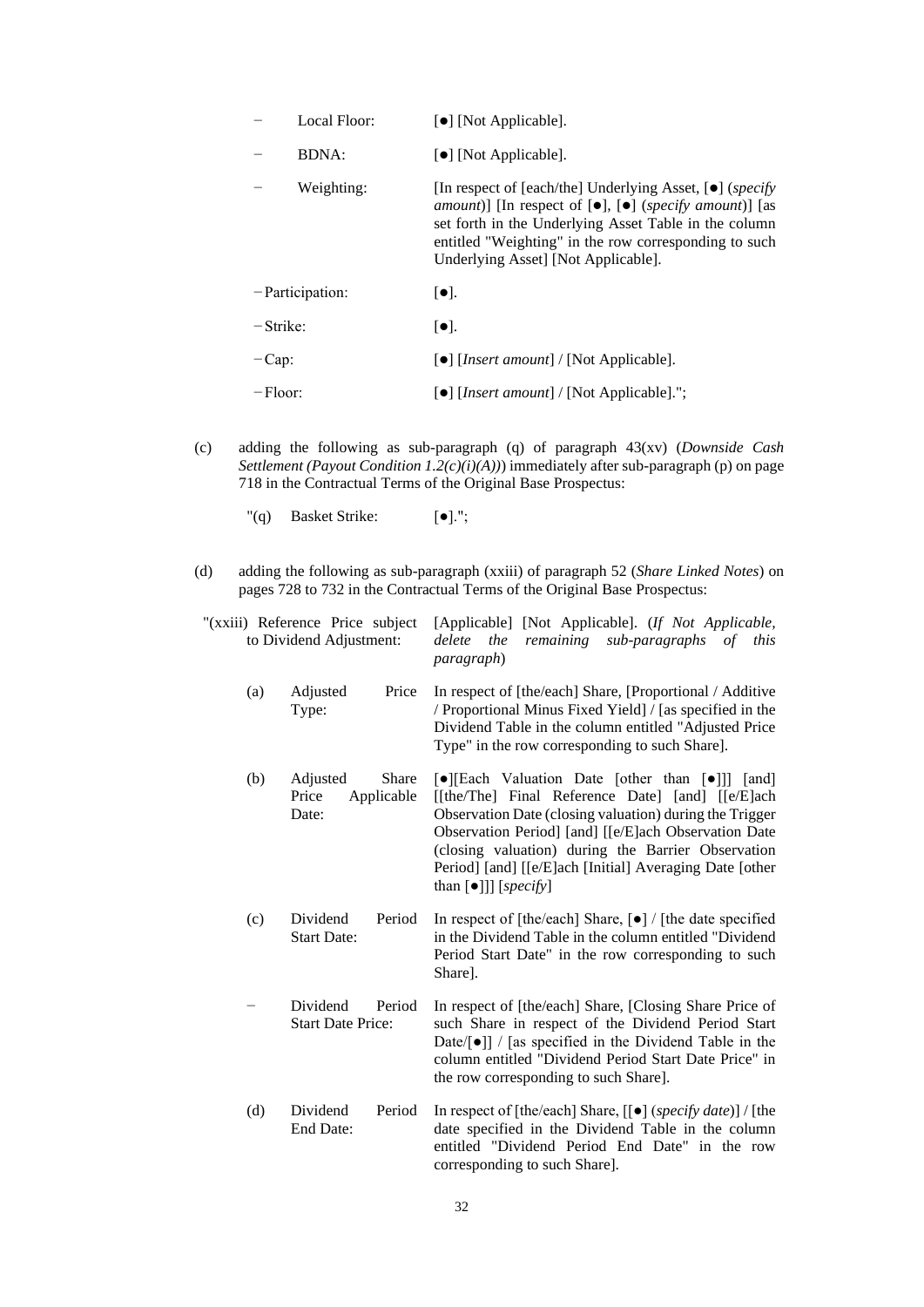- (e) Contractual Dividend: In respect of [the/each] Share, [[●]]/ [the/each] amount specified in the [Dividend Table/ Contractual Dividend Table] in the column entitled "Contractual Dividend" in the row corresponding to such Share].
- (f) Contractual Ex-Dividend Date(s): In respect of [the/each] Share, [[●]]/ [the date(s) specified in the [Dividend Table/ Contractual Dividend Table] in the column entitled "Contractual Ex-Dividend Date(s)" in the row corresponding to such Share].
- (g) Contractual Dividend Yield: [Not Applicable.] [In respect of [the/each] Share, [Standard / Multiplicative]/ [as specified in the Dividend Table in the column entitled "Contractual Dividend Yield" in the row corresponding to such Share].
	- − CDY: [Not Applicable/[●]] [In respect of each Share, as specified in the Dividend Table in the column entitled "CDY" in the row corresponding to such Share]
- (h) Include Extraordinary Dividends: In respect of [the/each] Share, [Applicable/Not Applicable] / [as specified in the Dividend Table in the column entitled "Include Extraordinary Dividends" in the row corresponding to such Share].

| <b>DIVIDEND TABLE</b>                    |                                                                        |                                                   |                                                                                                                             |                                          |                                   |                                                      |                           |                                                  |                              |                                                      |
|------------------------------------------|------------------------------------------------------------------------|---------------------------------------------------|-----------------------------------------------------------------------------------------------------------------------------|------------------------------------------|-----------------------------------|------------------------------------------------------|---------------------------|--------------------------------------------------|------------------------------|------------------------------------------------------|
| Underlying<br>Asset                      | Adjusted<br><b>Price Type:</b>                                         | <b>Dividend</b><br>Period<br><b>Start</b><br>Date | <b>Dividend</b><br>Period<br><b>Start</b><br>Date<br>Price                                                                  | <b>Dividend</b><br>Period<br>End<br>Date | [Contractual<br><b>Dividend</b>   | <b>[Contractual</b><br><b>Ex-Dividend</b><br>Date(s) | <b>Share</b><br>Currency] | <b>[Contractual</b><br><b>Dividend</b><br>Yield] | [CDY]                        | [Include<br><b>Extraordinary</b><br><b>Dividends</b> |
| $[[\bullet]$ (repeat<br>as<br>necessary) | [Proportional<br>/ Additive /<br>Proportional<br>Minus Fixed<br>Yield] | $\lceil \bullet \rceil$                           | [Closing]<br>Share<br>Price of<br>such<br>Share in<br>respect<br>of the<br>Dividend<br>Period<br>Start<br>Date/ $[\bullet]$ | $\lceil \bullet \rceil$                  | $\lbrack \bullet \rbrack \rbrack$ | $\lbrack \bullet \rbrack$ (specify<br>$date(s))$ ]   | $\lceil \bullet \rceil$   | [Standard /<br>Multiplicativel                   | [Not]<br>Applicable]<br>/[●] | [Applicable/Not<br>Applicable]                       |
| [CONTRACTUAL DIVIDEND TABLE]             |                                                                        |                                                   |                                                                                                                             |                                          |                                   |                                                      |                           |                                                  |                              |                                                      |
| [Underlying Asset: [[ $\bullet$ ]]       |                                                                        |                                                   |                                                                                                                             |                                          |                                   |                                                      |                           |                                                  |                              |                                                      |
| (repeat as necessary)                    |                                                                        |                                                   |                                                                                                                             |                                          |                                   |                                                      |                           |                                                  |                              |                                                      |
| [Contractual Ex-Dividend Date(s)]        |                                                                        |                                                   |                                                                                                                             |                                          |                                   | [Contractual Dividend]                               |                           |                                                  |                              |                                                      |
| $\lceil \cdot \rceil$ (specify date(s))] |                                                                        |                                                   |                                                                                                                             |                                          |                                   | $[[\bullet]]$ ";                                     |                           |                                                  |                              |                                                      |

(e) deleting paragraph 76 entitled "*Non-exempt Offer*" on pages 749 to 750 in the Contractual Terms of the Original Base Prospectus and replacing it with the following:

"76. **Non-exempt Offer:** [Not Applicable] [An offer of the Notes may be made by the [Managers/placers] [and] [*specify, if applicable*] other than [pursuant to Article 1(4) of the EU Prospectus Regulation in [the] [Kingdom of] [Republic of] [Grand Duchy of Luxembourg / Austria / Belgium / Croatia / Czech Republic / Finland / France / Germany/ Gibraltar/ Hungary / Ireland / Italy / The Netherlands / Norway / Poland / Portugal / Romania /Spain / Sweden] [pursuant to the UK Prospectus Regulation in United Kingdom]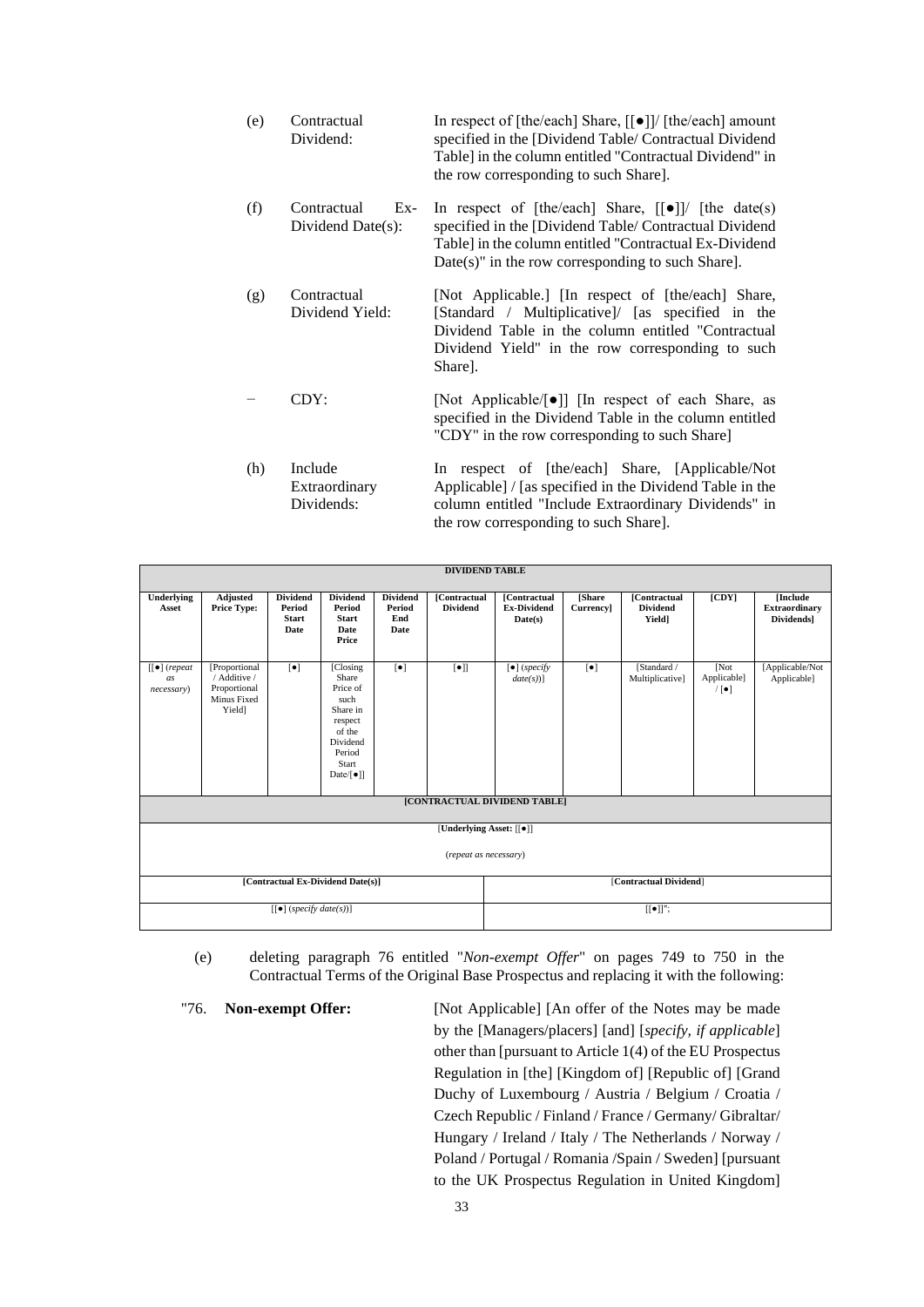(the "**Public Offer Jurisdiction[s]**") during the period commencing on ([and including]/[but excluding]) [*specify date*] and ending on ([and including]/[but excluding]) [*specify date*] (the "**Offer Period**"). See further paragraph entitled "Terms and Conditions of the Offer" below."; and

(f) deleting paragraph 11 entitled "*Terms and Conditions of the Offer*" on pages 758 to 759 in the Contractual Terms of the Original Base Prospectus and replacing it with the following:

# **"11. TERMS AND CONDITIONS OF THE OFFER**

(*If the Notes pay par at redemption and have a denomination of at least EUR 100,000 to which Annex 17 of the PR Regulation applies, then insert 'Not Applicable' and delete the remaining sub-paragraphs of this paragraph.*)

[Not Applicable]. (*If Not Applicable, delete the remaining sub-paragraphs of this paragraph*)

| [Offer Period:                                                                                                               | An offer of the Notes may be made by the<br>[Managers/placers]<br>[and]<br>[the<br>financial<br>intermediary(ies) named below] other than pursuant to<br>Article 1(4) of the [EU Prospectus Regulation]/[UK<br>Regulation]<br>in<br>the<br>Public<br>Prospectus<br>Offer<br>Jurisdictions during the period commencing on ([and<br>including]/[but excluding]) [ $\bullet$ ] and ending on ([and<br>including]/[but excluding]) [ $\bullet$ ].<br>(Include any shorter offer periods to allow for the<br>exercise of withdrawal rights by the relevant investors) |  |  |  |  |  |
|------------------------------------------------------------------------------------------------------------------------------|-------------------------------------------------------------------------------------------------------------------------------------------------------------------------------------------------------------------------------------------------------------------------------------------------------------------------------------------------------------------------------------------------------------------------------------------------------------------------------------------------------------------------------------------------------------------|--|--|--|--|--|
| Offer Price:                                                                                                                 | [Issue Price/ $\left[\bullet\right]$ (specify)].                                                                                                                                                                                                                                                                                                                                                                                                                                                                                                                  |  |  |  |  |  |
| Conditions to which the offer is<br>subject:                                                                                 | [The offer of the Notes for sale to the public in [the]<br>[Kingdom of] [Republic of] [Grand Duchy of<br>Luxembourg / Austria / Belgium / Croatia / Czech<br>Republic / Finland / France / Germany / Hungary /<br>Ireland / Italy / Netherlands / Norway / Poland /<br>Portugal / Romania / Spain / Sweden / United<br>Kingdom] is subject to the relevant regulatory<br>approvals having been granted, and the Notes being<br>issued/Not Applicable/[●] (give details)].                                                                                         |  |  |  |  |  |
| Description of the application<br>process:                                                                                   | [Not Applicable/[ $\bullet$ ] (give details)].                                                                                                                                                                                                                                                                                                                                                                                                                                                                                                                    |  |  |  |  |  |
| Description of possibility to<br>subscriptions<br>reduce<br>and<br>manner for refunding excess<br>amount paid by applicants: | [Not Applicable/ $[•]$ (give details)].                                                                                                                                                                                                                                                                                                                                                                                                                                                                                                                           |  |  |  |  |  |
| Details of the minimum and/or<br>maximum<br>of<br>amount<br>application:                                                     | [The [minimum / maximum number of Notes which]<br>can be subscribed by the relevant investors is $\lceil \bullet \rceil / \text{Not}$<br>Applicable/ $[•]$ (give details)].                                                                                                                                                                                                                                                                                                                                                                                       |  |  |  |  |  |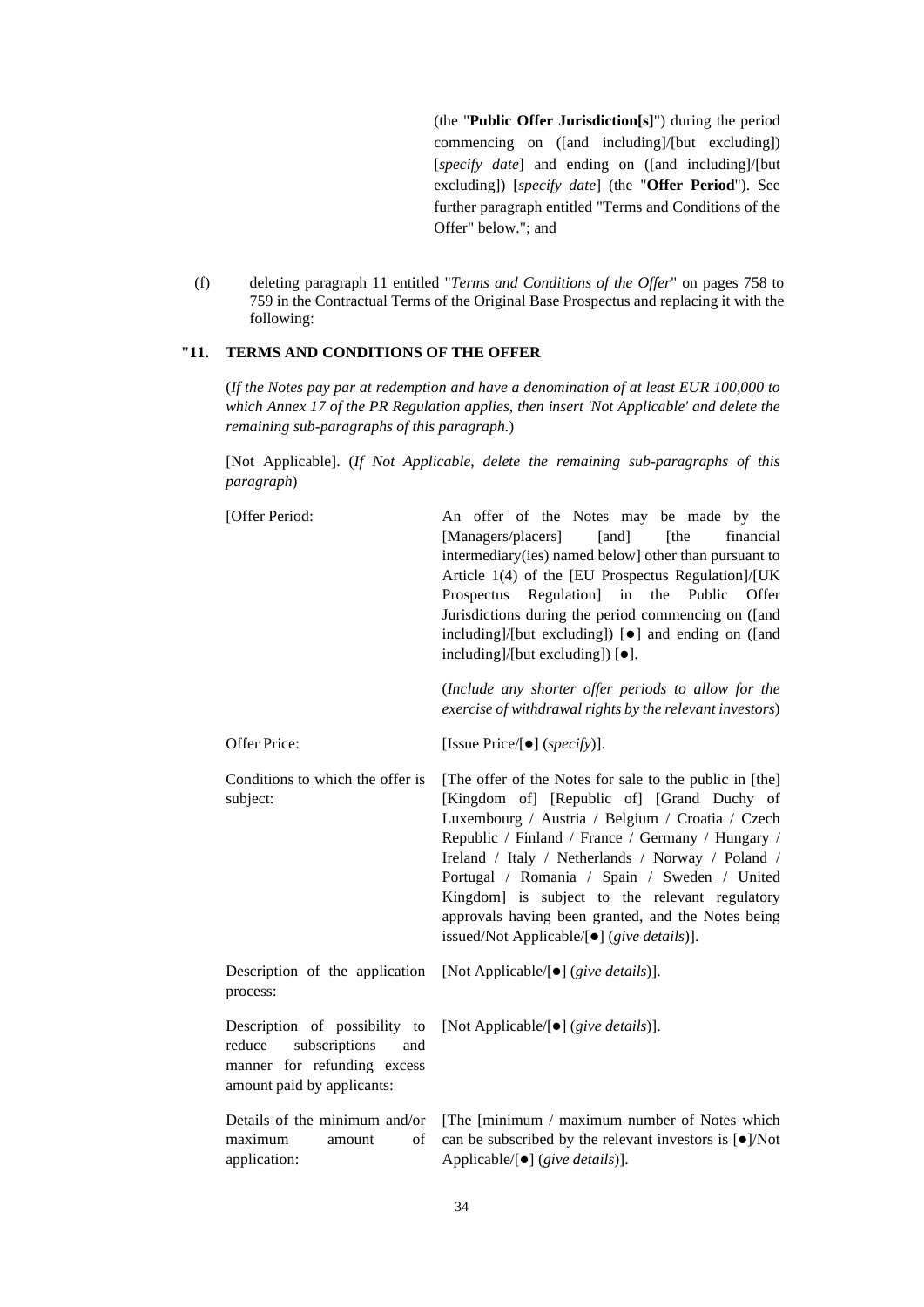| Details of the method and time<br>limits<br>for paying<br>up<br>and<br>delivering the Notes:                                                                                                                  | [The Notes will be issued on the Issue Date against<br>payment to the Issuer of the net subscription<br>moneys/Not Applicable/[ $\bullet$ ] (give details)].                                                                                                                        |  |  |  |  |  |
|---------------------------------------------------------------------------------------------------------------------------------------------------------------------------------------------------------------|-------------------------------------------------------------------------------------------------------------------------------------------------------------------------------------------------------------------------------------------------------------------------------------|--|--|--|--|--|
| Manner in and date on which<br>results of the offer are to be<br>made public:                                                                                                                                 | [The results of the offering will be available on the<br>of [the Issuer/the Luxembourg<br>website<br><b>Stock</b><br>Exchange (www.bourse.lu)/specify other] on or<br>around the end of the Offer Period/Not Applicable/[ $\bullet$ ]<br>$(give details)$ ].                        |  |  |  |  |  |
| Procedure for exercise of any<br>right<br>of<br>pre-emption,<br>negotiability<br>of subscription<br>and<br>rights<br>treatment<br>of<br>subscription<br>rights<br>not<br>exercised:                           | [Not Applicable/[ $\bullet$ ] (give details)].                                                                                                                                                                                                                                      |  |  |  |  |  |
| Whether tranche(s) have been<br>reserved for certain countries:                                                                                                                                               | [Not Applicable/[ $\bullet$ ] (give details)].                                                                                                                                                                                                                                      |  |  |  |  |  |
| for notification<br><b>Process</b><br>to<br>applicants of the amount allotted<br>and the indication whether<br>dealing may begin before<br>notification is made:                                              | [Not Applicable/[ $\bullet$ ] (give details)].                                                                                                                                                                                                                                      |  |  |  |  |  |
| Amount of any expenses and<br>taxes specifically charged to the<br>subscriber or purchaser. Where<br>required and to the extent they<br>known,<br>include<br>those<br>are<br>expenses contained in the price: | [Not Applicable/[ $\bullet$ ] (give details)].                                                                                                                                                                                                                                      |  |  |  |  |  |
| Name $(s)$ and address $(es)$ , to the<br>extent known to the Issuer, of<br>placers in the various<br>the<br>countries where the offer takes<br>place:                                                        | [None/[ $\bullet$ ] (give details)].                                                                                                                                                                                                                                                |  |  |  |  |  |
| Consent to use the Base<br><b>Prospectus</b>                                                                                                                                                                  |                                                                                                                                                                                                                                                                                     |  |  |  |  |  |
| financial<br>Identity<br>οf<br>intermediary(ies)<br>that<br>are<br>allowed<br>to<br>Base<br>the<br>use<br>Prospectus:                                                                                         | [insert name and address of any financial intermediary<br>which has consent to use the Base Prospectus].                                                                                                                                                                            |  |  |  |  |  |
| Offer<br>period<br>during<br>which<br>subsequent<br>resale<br>final<br><b>or</b><br>placement of Notes by financial<br>intermediaries can be made:                                                            | [specify]                                                                                                                                                                                                                                                                           |  |  |  |  |  |
| Conditions<br>attached<br>the<br>to<br>consent:                                                                                                                                                               | The Issuer consents to the use of the Base Prospectus<br>in connection with the making of an offer of the<br>Securities to the public requiring the prior publication<br>[EU Prospectus<br>prospectus<br>under<br>the<br>οf<br>a<br>Regulation]/[UK Prospectus Regulation] (a "Non- |  |  |  |  |  |

35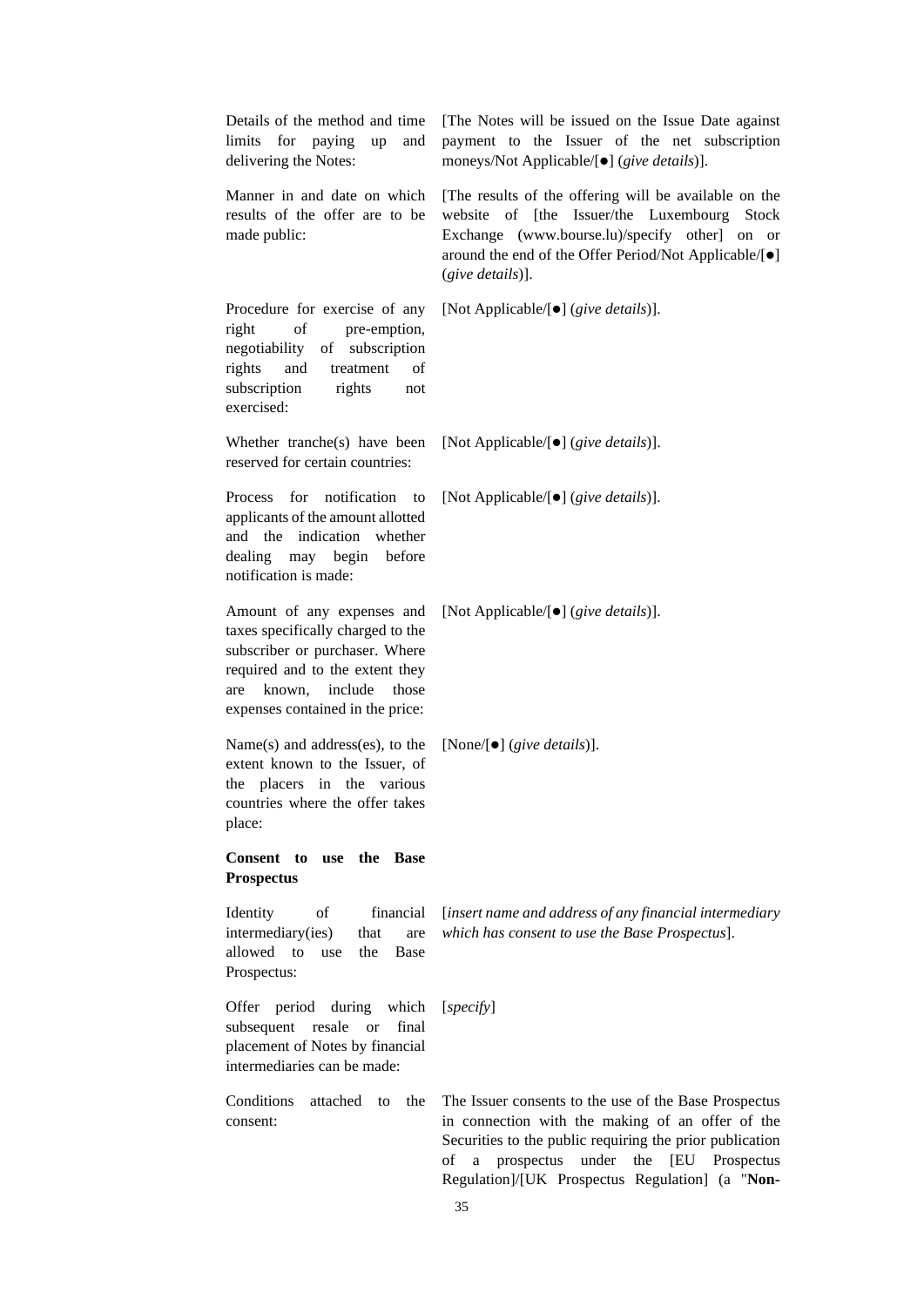**exempt Offer**") by the financial intermediary/ies (each, an "**Authorised Offeror**") in [the] [Kingdom of] [Republic of] [Grand Duchy of Luxembourg /Austria / Belgium / Croatia / Czech Republic / Finland / France / Germany / Hungary / Ireland / Italy / The Netherlands / Norway / Poland / Portugal / Romania / Spain / Sweden / United Kingdom].

(*Insert any other clear and objective conditions attached to the consent to use the Base Prospectus*)

[*insert in case of a Swiss offer where a withdrawal right is granted pursuant to article 63 para. 5 FinSO*: **Swiss withdrawal right**

Withdrawal right pursuant to article 63 para 5 FinSO in case of a supplement to the Base Prospectus:

If an obligation to prepare a supplement to the Base Prospectus pursuant to article 56 para 1 FinSA is triggered during the subscription period, subscriptions may be withdrawn within two days of publication of the supplement.]".

#### $10.$ **Amendments to the section entitled "Form of Pricing Supplement (Instruments)"**

The information in the section entitled "*Form of Pricing Supplement (Instruments)*" is amended and supplemented by deleting the legend entitled "PROHIBITION OF SALES TO EEA AND UK RETAIL INVESTORS:" on page 763 of the Original Base Prospectus and replacing it with the following two new legends:

"[*Include if applicable:* **PROHIBITION OF SALES TO EEA RETAIL INVESTORS** – The Securities are not intended to be offered, sold or otherwise made available to, and should not be offered, sold or otherwise made available to, any retail investor in the European Economic Area. For these purposes, a retail investor means a person who is one (or more) of: (i) a retail client as defined in point (11) of Article 4(1) of Directive 2014/65/EU (as amended, "**MiFID II**"); (ii) a customer within the meaning of Directive (EU) 2016/97, as amended, where that customer would not qualify as a professional client as defined in point (10) of Article 4(1) of MiFID II; or (iii) not a qualified investor as defined in Regulation (EU) 2017/1129 (as amended, the "**EU Prospectus Regulation**"). Consequently no key information document required by Regulation (EU) No 1286/2014 (as amended, the "**EU PRIIPs Regulation**") for offering or selling the Securities or otherwise making them available to retail investors in the European Economic Area has been prepared and therefore offering or selling the Securities or otherwise making them available to any retail investor in the European Economic Area may be unlawful under the EU PRIIPs Regulation. Notwithstanding the above paragraph, in the case where the Issue Terms in respect of any Securities include a legend entitled "Prohibition of Sales to EEA Retail Investors" but where the Issuer subsequently prepares and publishes a key information document under the PRIIPs Regulation in respect of such Securities, then following such publication, the prohibition on the offering, sale or otherwise making available the Securities to a retail investor in the EEA as described in the above paragraph and in such legend shall no longer apply.]

[*Include if applicable*: **PROHIBITION OF SALES TO UK RETAIL INVESTORS** –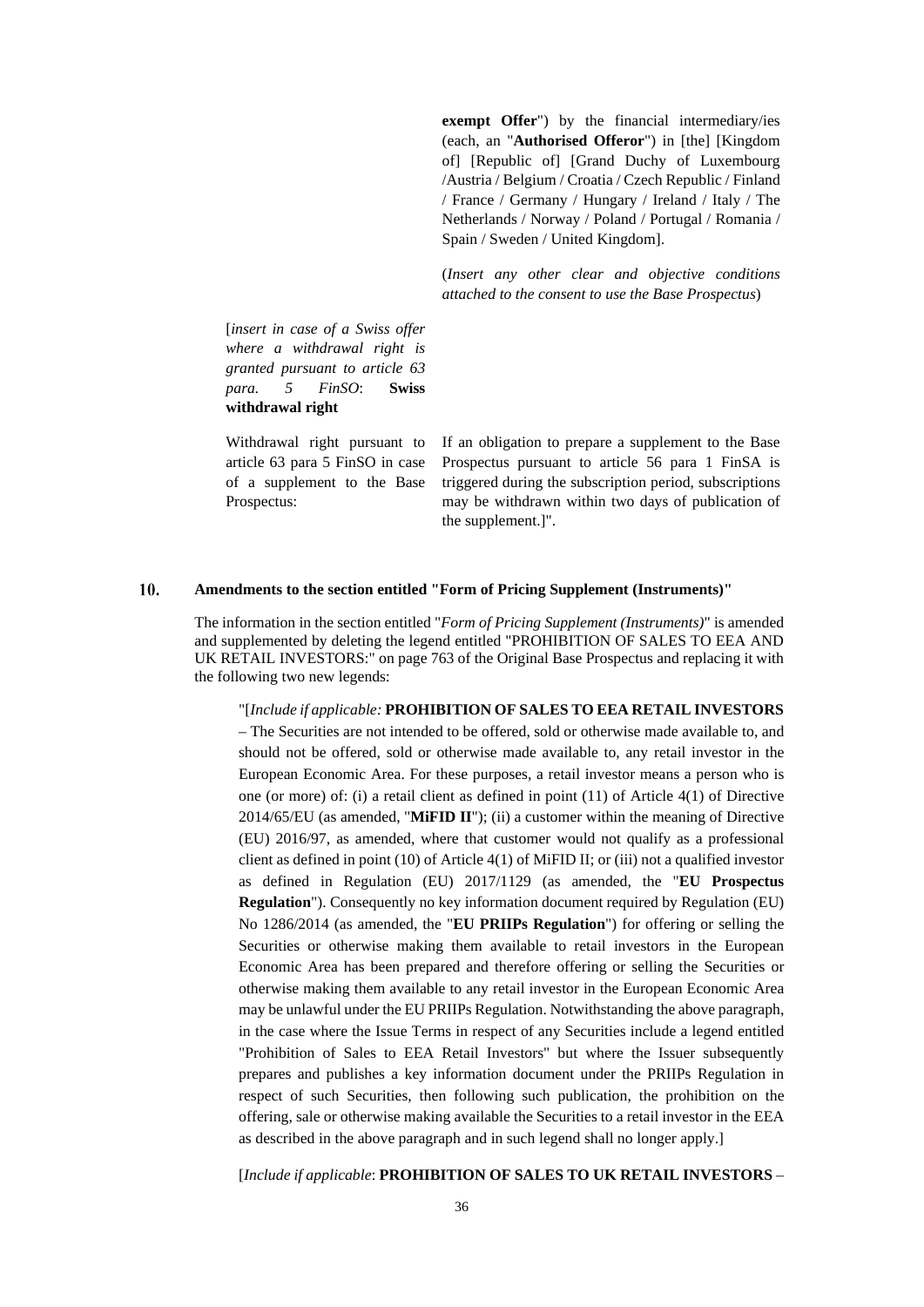The Securities are not intended to be offered, sold or otherwise made available to, and should not be offered, sold or otherwise made available to, any retail investor in the United Kingdom. For these purposes, a retail investor means a person who is one (or more) of: (i) a retail client, as defined in point (8) of Article 2 of Regulation (EU) No 2017/565 as it forms part of domestic law by virtue of the European Union (Withdrawal) Act 2018 (as amended, the "**EUWA**"); or (ii) a customer within the meaning of the provisions of the Financial Services and Markets Act 2000 (as amended, the "**FSMA**") and any rules or regulations made under the FSMA to implement Directive (EU) 2016/97, where that customer would not qualify as a professional client, as defined in point (8) of Article 2(1) of Regulation (EU) No 600/2014 as it forms part of domestic law by virtue of the EUWA; or (iii) not a qualified investor as defined in Article 2 of Regulation (EU) 2017/1129 as it forms part of domestic law by virtue of the EUWA and regulations made thereunder (the "**UK Prospectus Regulation**"). Consequently no key information document required by Regulation (EU) No 1286/2014 as it forms part of domestic law by virtue of the EUWA (as amended, the "**UK PRIIPs Regulation**") for offering or selling the Securities or otherwise making them available to retail investors in the United Kingdom has been prepared and therefore offering or selling the Securities or otherwise making them available to any retail investor in the United Kingdom may be unlawful under the UK PRIIPs Regulation. Notwithstanding the above paragraph, in the case where the Issue Terms in respect of any Securities include a legend entitled "Prohibition of Sales to UK Retail Investors" but where the Issuer subsequently prepares and publishes a key information document under the PRIIPs Regulation in respect of such Securities, then following such publication, the prohibition on the offering, sale or otherwise making available the Securities to a retail investor in the United Kingdom as described in the above paragraph and in such legend shall no longer apply.]".

#### 11. **Amendments to the section entitled "Form of Pricing Supplement (Notes)"**

The information in the section entitled "*Form of Pricing Supplement (Notes)*" is amended and supplemented by deleting the legend entitled "PROHIBITION OF SALES TO EEA AND UK RETAIL INVESTORS:" on page 855 of the Original Base Prospectus in its entirety and replacing it with the following two new legends:

#### "[*Include if applicable:* **PROHIBITION OF SALES TO EEA RETAIL INVESTORS**

– The Securities are not intended to be offered, sold or otherwise made available to, and should not be offered, sold or otherwise made available to, any retail investor in the European Economic Area. For these purposes, a retail investor means a person who is one (or more) of: (i) a retail client as defined in point (11) of Article 4(1) of Directive 2014/65/EU (as amended, "**MiFID II**"); (ii) a customer within the meaning of Directive (EU) 2016/97, as amended, where that customer would not qualify as a professional client as defined in point (10) of Article 4(1) of MiFID II; or (iii) not a qualified investor as defined in Regulation (EU) 2017/1129 (as amended, the "**EU Prospectus Regulation**"). Consequently no key information document required by Regulation (EU) No 1286/2014 (as amended, the "**EU PRIIPs Regulation**") for offering or selling the Securities or otherwise making them available to retail investors in the European Economic Area has been prepared and therefore offering or selling the Securities or otherwise making them available to any retail investor in the European Economic Area may be unlawful under the EU PRIIPs Regulation. Notwithstanding the above paragraph, in the case where the Issue Terms in respect of any Securities include a legend entitled "Prohibition of Sales to EEA Retail Investors" but where the Issuer subsequently prepares and publishes a key information document under the PRIIPs Regulation in respect of such Securities, then following such publication, the prohibition on the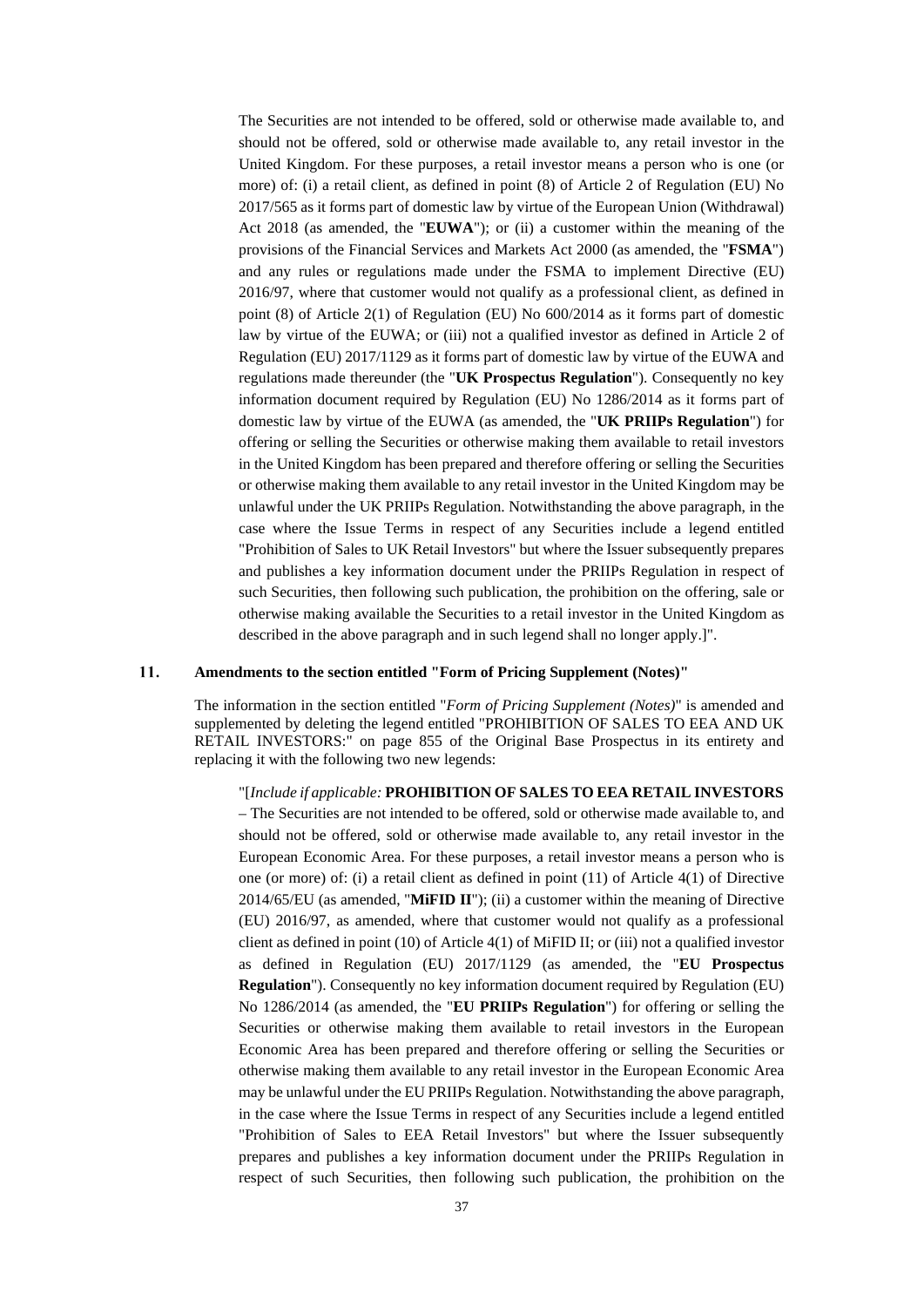offering, sale or otherwise making available the Securities to a retail investor in the EEA as described in the above paragraph and in such legend shall no longer apply.]

[*Include if applicable:* **PROHIBITION OF SALES TO UK RETAIL INVESTORS** – The Securities are not intended to be offered, sold or otherwise made available to, and should not be offered, sold or otherwise made available to, any retail investor in the United Kingdom. For these purposes, a retail investor means a person who is one (or more) of: (i) a retail client, as defined in point (8) of Article 2 of Regulation (EU) No 2017/565 as it forms part of domestic law by virtue of the European Union (Withdrawal) Act 2018 (as amended, the "**EUWA**"); or (ii) a customer within the meaning of the provisions of the Financial Services and Markets Act 2000 (as amended, the "**FSMA**") and any rules or regulations made under the FSMA to implement Directive (EU) 2016/97, where that customer would not qualify as a professional client, as defined in point (8) of Article 2(1) of Regulation (EU) No 600/2014 as it forms part of domestic law by virtue of the EUWA; or (iii) not a qualified investor as defined in Article 2 of Regulation (EU) 2017/1129 as it forms part of domestic law by virtue of the EUWA and regulations made thereunder (the "**UK Prospectus Regulation**"). Consequently no key information document required by Regulation (EU) No 1286/2014 as it forms part of domestic law by virtue of the EUWA (as amended, the "**UK PRIIPs Regulation**") for offering or selling the Securities or otherwise making them available to retail investors in the United Kingdom has been prepared and therefore offering or selling the Securities or otherwise making them available to any retail investor in the United Kingdom may be unlawful under the UK PRIIPs Regulation. Notwithstanding the above paragraph, in the case where the Issue Terms in respect of any Securities include a legend entitled "Prohibition of Sales to UK Retail Investors" but where the Issuer subsequently prepares and publishes a key information document under the PRIIPs Regulation in respect of such Securities, then following such publication, the prohibition on the offering, sale or otherwise making available the Securities to a retail investor in the United Kingdom as described in the above paragraph and in such legend shall no longer apply.]".

#### $12.$ **Amendments to the section entitled "Important Legal Information"**

The information in the section entitled "*Important Legal Information*" is amended and supplemented by deleting paragraph 12 on pages 1106 to 1109 of the Original Base Prospectus in its entirety and replacing it with the following:

## "12. **Final Terms for certain fungible issuances**

(i) In the case of any issue of Instruments under the Programme which are to be consolidated and form a single series with an existing Series of Instruments the first tranche of which was issued under the May 2019 Base Prospectus (or for the purpose of any other Series of Instruments, including for the purposes of listing on a regulated market) in respect of which the terms and conditions of the Instruments provide that the terms and conditions from the May 2019 Base Prospectus apply, such Instruments will be documented using the May 2019 Form of Final Terms (Instruments) (which is incorporated by reference into this Base Prospectus), save that the first paragraph under the section entitled "Contractual Terms" of such Form of Final Terms (Instruments) shall be deleted in its entirety and replaced with the following:

"Terms used herein shall have the same meaning as in the General Instrument Conditions[, the Payout Conditions] [, the Coupon Payout Conditions] [, the Autocall Payout Conditions] [and the applicable Underlying Asset Conditions] set forth in the base prospectus dated  $[\bullet]$  [as supplemented by the supplement[s] dated  $[\bullet]$ ,  $[\bullet]$  [and]  $[\bullet]$  to such base prospectus] which are incorporated by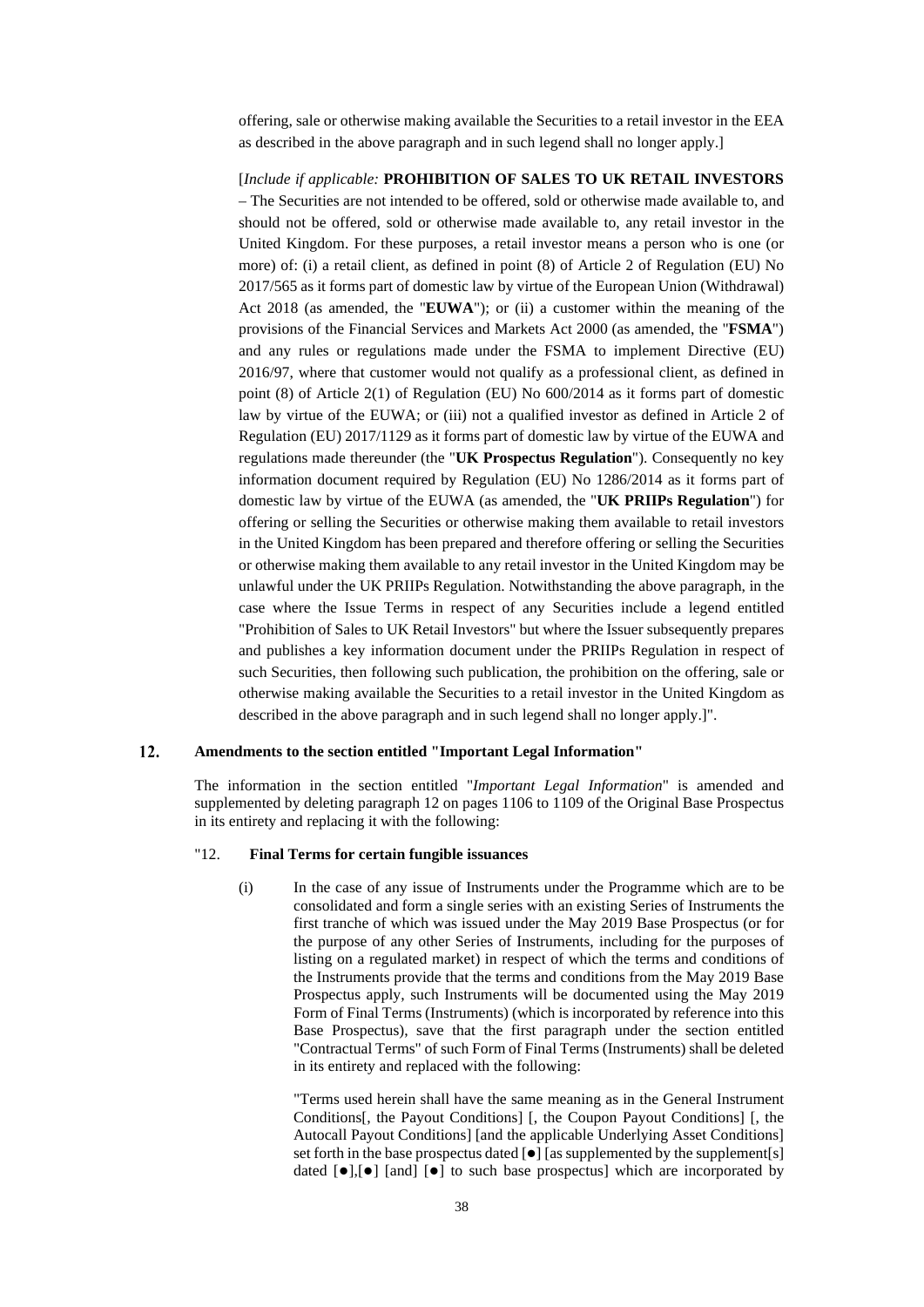reference into the base prospectus dated  $[\bullet]$  (the "**Base Prospectus**"). This document constitutes the Final Terms of the [Warrants/Certificates] described herein for the purposes of Article 8 of [[*insert for EEA Securities*:[the EU Prospectus Regulation] [Regulation (EU) 2017/1129 (as amended, the "**EU Prospectus Regulation**")]]/[*insert for UK Securities*: [the UK Prospectus Regulation] [Regulation (EU) 2017/1129 as it forms part of UK domestic law by virtue of the [European Union (Withdrawal) Act 2018 (as amended, the "**EUWA**")]/[EUWA] and regulations made thereunder (the "**UK Prospectus Regulation**")]]] and must be read in conjunction with the Base Prospectus [as supplemented by the supplement[s] to the Base Prospectus dated  $[\bullet]$ ,  $[\bullet]$  and  $[$ ]] which [together] constitute[s] a base prospectus for the purposes of the [EU Prospectus Regulation / UK Prospectus Regulation], including the General Instrument Conditions[, the Payout Conditions] [, the Coupon Payout Conditions] [, the Autocall Payout Conditions] [and the applicable Underlying Asset Conditions) set forth in the base prospectus dated  $\lceil \bullet \rceil$  (as so supplemented) which are incorporated by reference into the Base Prospectus. Full information on the Issuer, the Guarantor and the offer of the [Warrants/Certificates] is only available on the basis of the combination of these Final Terms and the Base Prospectus [as so supplemented]. The Base Prospectus [and the supplement[s] to the Base Prospectus] [is] [are] available for viewing at www.bourse.lu and during normal business hours at the registered office of the Issuer, and copies may be obtained from the specified office of the Luxembourg Paying Agent. [These Final Terms are available for viewing at [\[www.bourse.lu\]](http://www.bourse.lu/) [*Include where the Securities are to be admitted to trading on the Luxembourg Stock Exchange*] [and] [the website of the London Stock Exchange through a regulatory information service [\(http://www.londonstockexchange.com/exchange/news/market-news/market](http://www.londonstockexchange.com/exchange/news/market-news/market-news-home.html)[news-home.html\)](http://www.londonstockexchange.com/exchange/news/market-news/market-news-home.html)] [*Include where the Securities are to be admitted to trading on the London Stock Exchange*] / [and]  $[•]$  [*insert other website if the Final Terms will be published elsewhere*].]"

(ii) In the case of any issue of Notes under the Programme which are to be consolidated and form a single series with an existing Series of Notes the first tranche of which was issued under the May 2019 Base Prospectus (or for the purpose of any other Series of Notes, including for the purposes of listing on a regulated market) in respect of which the terms and conditions of the Notes provide that the terms and conditions from the May 2019 Base Prospectus apply, such Notes will be documented using the May 2019 Form of Final Terms (Notes) (which is incorporated by reference into this Base Prospectus), save that the first paragraph under the section entitled "Contractual Terms" of such Form of Final Terms (Notes) shall be deleted in its entirety and replaced with the following:

"Terms used herein shall have the same meaning as in the General Note Conditions[, the [EIS Note] Payout Conditions] [, the Coupon Payout Conditions][, the Autocall Payout Conditions] [and the applicable Underlying Asset Conditions] set forth in the base prospectus dated  $\lceil \bullet \rceil$  [as supplemented by the supplement[s] dated  $[\bullet]$ ,  $[\bullet]$  and  $[\bullet]$  to such base prospectus] which are incorporated by reference into the base prospectus dated [ ] (the "**Base Prospectus**"). This document constitutes the Final Terms of the Notes described herein for the purposes of Article 8 [[*insert for EEA Securities*:[the EU Prospectus Regulation] [Regulation (EU) 2017/1129 (as amended, the "**EU Prospectus Regulation**")]]/[*insert for UK Securities*: [the UK Prospectus Regulation] [Regulation (EU) 2017/1129 as it forms part of UK domestic law by virtue of the [European Union (Withdrawal) Act 2018 (as amended, the "**EUWA**")]/[EUWA] and regulations made thereunder (the "**UK Prospectus Regulation**")]]] and must be read in conjunction with the Base Prospectus [as supplemented by the supplement[s] to the Base Prospectus dated  $[\bullet]$ ,  $[\bullet]$  [and]  $\lceil \bullet \rceil$ ] which [together] constitute[s] a base prospectus for the purposes of the [EU Prospectus Regulation / UK Prospectus Regulation], including the General Note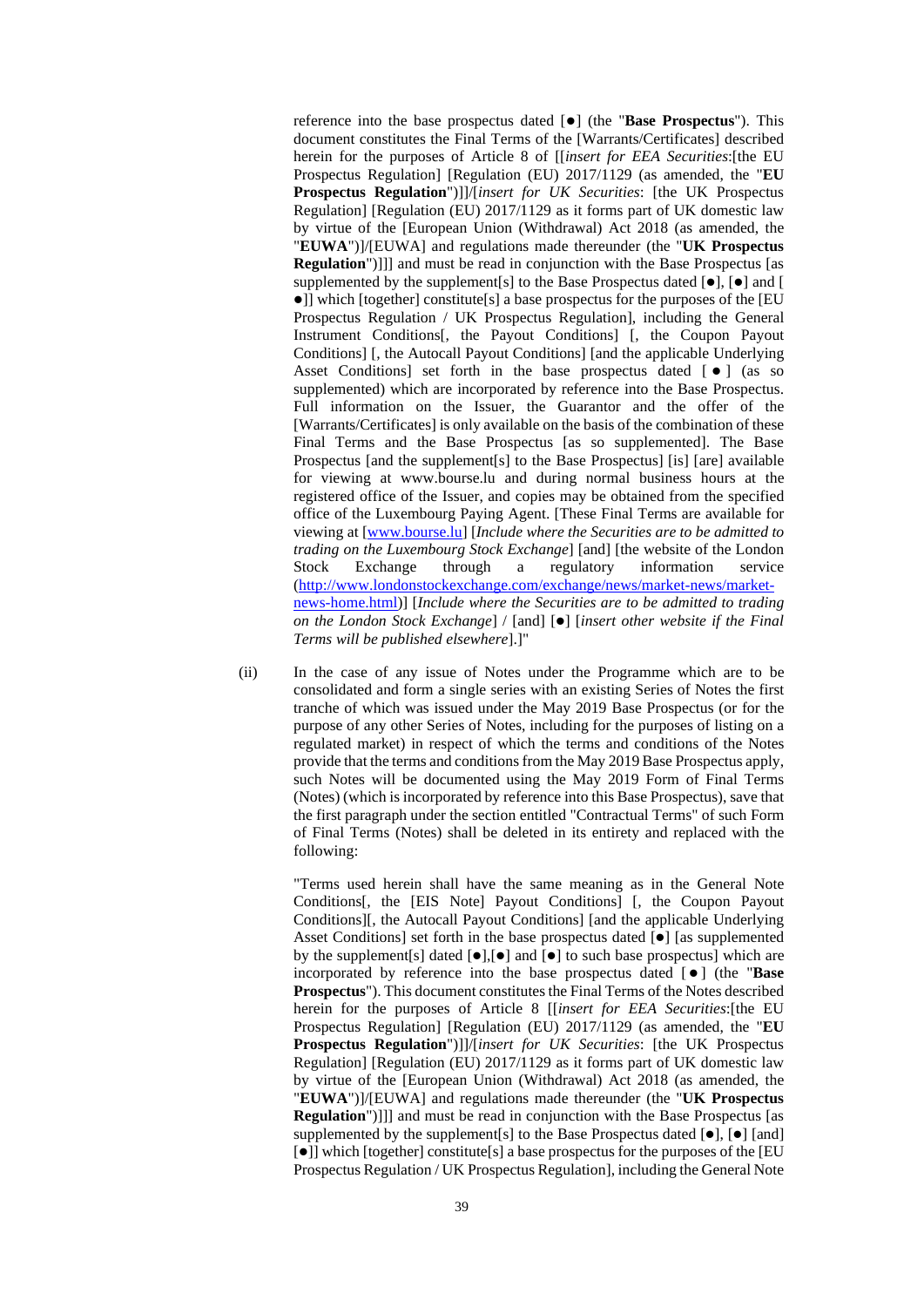Conditions[, the [EIS Note] Payout Conditions] [, the Coupon Payout Conditions] [, the Autocall Payout Conditions] [and the applicable Underlying Asset Conditions) set forth in the base prospectus dated  $\lceil \bullet \rceil$  (as so supplemented) which are incorporated by reference into the Base Prospectus. Full information on the Issuer, the Guarantor and the offer of the [Warrants/Certificates] is only available on the basis of the combination of these Final Terms and the Base Prospectus [as so supplemented]. The Base Prospectus [and the supplement[s] to the Base Prospectus] [is] [are] available for viewing at www.bourse.lu and during normal business hours at the registered office of the Issuer, and copies may be obtained from the specified office of the Luxembourg Paying Agent. [These Final Terms are available for viewing at [\[www.bourse.lu\]](http://www.bourse.lu/) [*Include where the Securities are to be admitted to trading on the Luxembourg Stock Exchange*] [and] [the website of the London Stock Exchange through a regulatory information service [\(http://www.londonstockexchange.com/exchange/news/market-news/market](http://www.londonstockexchange.com/exchange/news/market-news/market-news-home.html)[news-home.html\)](http://www.londonstockexchange.com/exchange/news/market-news/market-news-home.html)] [*Include where the Securities are to be admitted to trading on the London Stock Exchange*] / [and]  $[•]$  [*insert other website if the Final Terms will be published elsewhere*].]"

(iii) In the case of any issue of Instruments under the Programme which are to be consolidated and form a single series with an existing Series of Instruments the first tranche of which was issued under the July 2019 Base Prospectus (or for the purpose of any other Series of Instruments, including for the purposes of listing on a regulated market) in respect of which the terms and conditions of the Instruments provide that the terms and conditions from the July 2019 Base Prospectus apply, such Instruments will be documented using the July 2019 Form of Final Terms (Instruments) (which is incorporated by reference into this Base Prospectus), save that the first paragraph under the section entitled "Contractual Terms" of such Form of Final Terms (Instruments) shall be deleted in its entirety and replaced with the following:

"Terms used herein shall have the same meaning as in the General Instrument Conditions[, the Payout Conditions] [, the Coupon Payout Conditions] [, the Autocall Payout Conditions] [and the applicable Underlying Asset Conditions] set forth in the base prospectus dated  $\lceil \bullet \rceil$  [as supplemented by the supplement[s] dated  $\lceil \bullet \rceil$  [and]  $\lceil \bullet \rceil$  to such base prospectus] which are incorporated by reference into the base prospectus dated [ $\bullet$ ] (the "**Base Prospectus**"). This document constitutes the Final Terms of the [Warrants/Certificates] described herein for the purposes of Article 8 of [[*insert for EEA Securities*:[the EU Prospectus Regulation] [Regulation (EU) 2017/1129 (as amended, the "**EU Prospectus Regulation**")]]/[*insert for UK Securities*: [the UK Prospectus Regulation] [Regulation (EU) 2017/1129 as it forms part of UK domestic law by virtue of the [European Union (Withdrawal) Act 2018 (as amended, the "**EUWA**")]/[EUWA] and regulations made thereunder (the "**UK Prospectus Regulation**")]]] and must be read in conjunction with the Base Prospectus [as supplemented by the supplement[s] to the Base Prospectus dated  $[\bullet]$ ,  $[\bullet]$  and  $[$ ]] which [together] constitute[s] a base prospectus for the purposes of the [EU Prospectus Regulation / UK Prospectus Regulation], including the General Instrument Conditions[, the Payout Conditions] [, the Coupon Payout Conditions] [, the Autocall Payout Conditions] [and the applicable Underlying Asset Conditions) set forth in the base prospectus dated  $\lceil \bullet \rceil$  (as so supplemented) which are incorporated by reference into the Base Prospectus. Full information on the Issuer, the Guarantor and the offer of the [Warrants/Certificates] is only available on the basis of the combination of these Final Terms and the Base Prospectus [as so supplemented]. The Base Prospectus [and the supplement[s] to the Base Prospectus] [is] [are] available for viewing at www.bourse.lu and during normal business hours at the registered office of the Issuer, and copies may be obtained from the specified office of the Luxembourg Paying Agent. [These Final Terms are available for viewing at [\[www.bourse.lu\]](http://www.bourse.lu/) [*Include where the Securities are to be admitted to*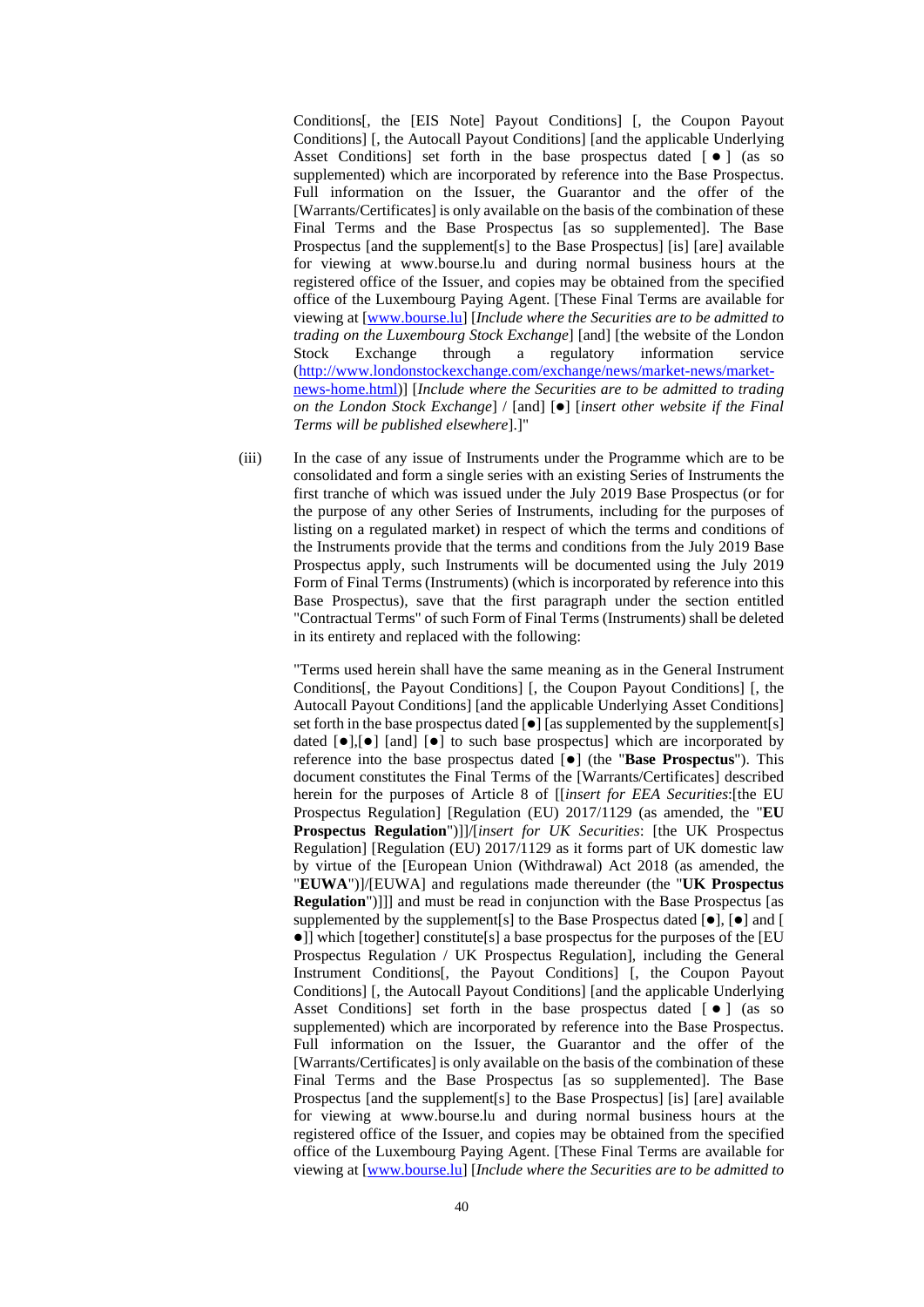*trading on the Luxembourg Stock Exchange*] [and] [the website of the London Stock Exchange through a regulatory information service [\(http://www.londonstockexchange.com/exchange/news/market-news/market](http://www.londonstockexchange.com/exchange/news/market-news/market-news-home.html)[news-home.html\)](http://www.londonstockexchange.com/exchange/news/market-news/market-news-home.html)] [*Include where the Securities are to be admitted to trading on the London Stock Exchange*] / [and]  $[•]$  [*insert other website if the Final Terms will be published elsewhere*].]"

(iv) In the case of any issue of Notes under the Programme which are to be consolidated and form a single series with an existing Series of Notes the first tranche of which was issued under the July 2019 Base Prospectus (or for the purpose of any other Series of Notes, including for the purposes of listing on a regulated market) in respect of which the terms and conditions of the Notes provide that the terms and conditions from the July 2019 Base Prospectus apply, such Notes will be documented using the July 2019 Form of Final Terms (Notes) (which is incorporated by reference into this Base Prospectus), save that the first paragraph under the section entitled "Contractual Terms" of such Form of Final Terms (Notes) shall be deleted in its entirety and replaced with the following:

"Terms used herein shall have the same meaning as in the General Note Conditions[, the [EIS Note] Payout Conditions] [, the Coupon Payout Conditions][, the Autocall Payout Conditions] [and the applicable Underlying Asset Conditions] set forth in the base prospectus dated  $\lceil \bullet \rceil$  [as supplemented by the supplement s dated  $\lceil \bullet \rceil$ ,  $\lceil \bullet \rceil$  and  $\lceil \bullet \rceil$  to such base prospectus which are incorporated by reference into the base prospectus dated [ $\bullet$ ] (the "**Base Prospectus**"). This document constitutes the Final Terms of the Notes described herein for the purposes of Article 8 of [[*insert for EEA Securities*:[the EU Prospectus Regulation] [Regulation (EU) 2017/1129 (as amended, the "**EU Prospectus Regulation**")]]/[*insert for UK Securities*: [the UK Prospectus Regulation] [Regulation (EU) 2017/1129 as it forms part of UK domestic law by virtue of the [European Union (Withdrawal) Act 2018 (as amended, the "**EUWA**")]/[EUWA] and regulations made thereunder (the "**UK Prospectus Regulation**")]]] and must be read in conjunction with the Base Prospectus [as supplemented by the supplement[s] to the Base Prospectus dated  $[\bullet]$ ,  $[\bullet]$  [and]  $\lceil \bullet \rceil$ ] which [together] constitute[s] a base prospectus for the purposes of the [EU Prospectus Regulation / UK Prospectus Regulation], including the General Note Conditions[, the [EIS Note] Payout Conditions] [, the Coupon Payout Conditions] [, the Autocall Payout Conditions] [and the applicable Underlying Asset Conditions] set forth in the base prospectus dated  $\lceil \bullet \rceil$  (as so supplemented) which are incorporated by reference into the Base Prospectus. Full information on the Issuer, the Guarantor and the offer of the [Warrants/Certificates] is only available on the basis of the combination of these Final Terms and the Base Prospectus [as so supplemented]. The Base Prospectus [and the supplement[s] to the Base Prospectus] [is] [are] available for viewing at www.bourse.lu and during normal business hours at the registered office of the Issuer, and copies may be obtained from the specified office of the Luxembourg Paying Agent. [These Final Terms are available for viewing at [\[www.bourse.lu\]](http://www.bourse.lu/) [*Include where the Securities are to be admitted to trading on the Luxembourg Stock Exchange*] [and] [the website of the London Stock Exchange through a regulatory information service [\(http://www.londonstockexchange.com/exchange/news/market-news/market](http://www.londonstockexchange.com/exchange/news/market-news/market-news-home.html)[news-home.html\)](http://www.londonstockexchange.com/exchange/news/market-news/market-news-home.html)] [*Include where the Securities are to be admitted to trading on the London Stock Exchange*] / [and]  $[•]$  [*insert other website if the Final Terms will be published elsewhere*].]".

#### 13. **Amendments to the section entitled "General Information"**

The information in the section entitled "*General Information*" is amended and supplemented by: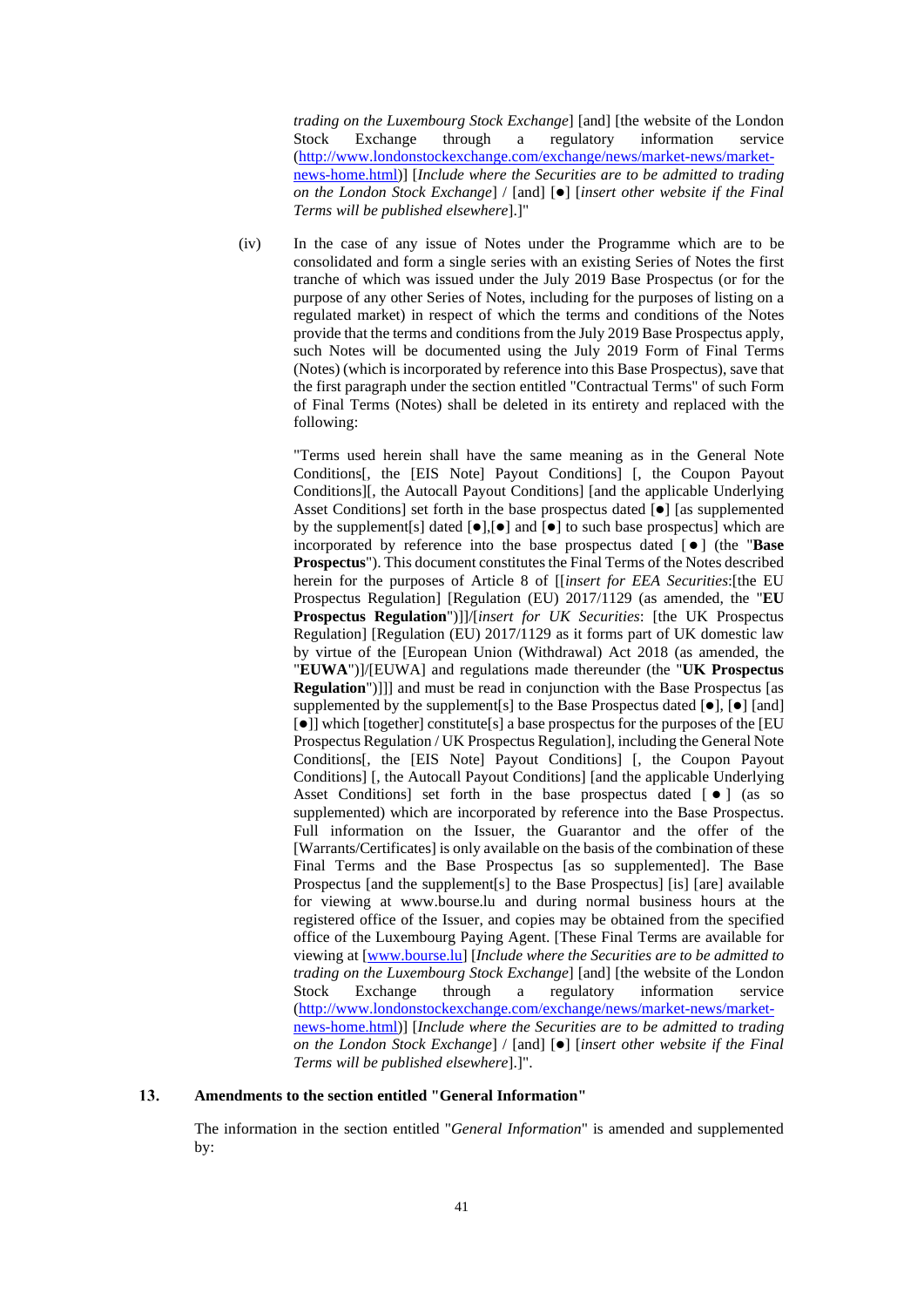(a) deleting sub-paragraph (d) under the heading "Financial Statements" on page 1114 of the Original Base Prospectus in its entirety and replacing it with the following:

### "(d) **The Goldman Sachs Group, Inc**.

PricewaterhouseCoopers LLP, which is a member of the American Institute of Certified Public Accountants and regulated as an independent registered public accounting firm under the rules of the Public Company Accounting Oversight Board, of 300 Madison Avenue, New York, New York 10017, USA, audited GSG's consolidated statements of financial condition as of 31 December 2020 and 31 December 2019 and the related consolidated statements of earnings, cash flows and changes in shareholders' equity for the fiscal years ended 31 December 2020 and 31 December 2019 and issued unqualified audit opinions thereon.

The consolidated statements of GSG incorporated by reference in this Base Prospectus by reference from the GSG's 2020 Form 10-K for the fiscal year ended 31 December 2020 and management's assessment of the effectiveness of internal control over financial reporting (which is included in management's report on internal control over financial reporting) have been incorporated in reliance on the report of PricewaterhouseCoopers LLP included therein given on the authority of said firm as experts in auditing and accounting.";

(b) deleting the no significant change and no material adverse change statements relating to GSG in sub-section 3 (*No significant change and no material adverse change*) on pages 1114 to 1115 of the Original Base Prospectus and replacing it with the following:

"There has been no significant change in the financial or trading position of GSG since 31 December 2020. There has been no material adverse change in the prospects of GSG since 31 December 2020.";

(c) deleting sub-section 4 (*Litigation*) on page 1115 of the Original Base Prospectus and replacing it with the following:

## "4. **Litigation**

Save as disclosed in (i) "Legal Proceedings" of Note 27 to the Financial Statements (pages 52, 202 to 209) of GSG's 2020 Form 10-K, (ii) "Legal Proceedings" of Note 27 to the Financial Statements (pages 86 to 95) of GSG's 2020 Second Quarter Form 10-Q, (iii) "Legal Proceedings" of Note 26 to the Financial Statements (pages 77 to 79) of GSI's 2019 Annual Report, (iii) "Legal Proceedings" of Note 27 to the Financial Statements (pages 86 to 95) of GSG's 2020 Third Quarter Form 10-Q and (iv) "Legal Proceedings" of Note 15 to the Financial Statements (pages 29 to 32) of GSI's 2020 Third Quarter Financial Report, there have been no governmental, legal or arbitration proceedings (including any such proceedings which are pending or threatened of which GSI, GSW, GSFCI or GSG is aware) during the 12 months before the date of this Base Prospectus which may have, or have had in the recent past, significant effects on GSI, GSW, GSFCI or GSG's financial position or profitability."; and

(d) deleting sub-section 5 entitled "*Availability of Documents*" on pages 1115 to 1116 of the Original Base Prospectus and replacing it with the following:

## "5. **Availability of Documents**

Copies of the following documents will be made available for at least 10 years and may be obtained free of charge upon request during normal business hours from the specified office of the Issuers and the office of the Paying Agent in Luxembourg and each of the Paying Agents and (in the case of (i), on [https://www.goldman-sachs.ch/ch/media/ch/dokumente/sonstiges/19-10-04-GS](https://www.goldmansachs.ch/ch/media/ch/dokumente/sonstiges/191004GSFCI_Constitutional_Documents.pdf) FCI Constitutional Documents.pdf and in the case of (ii) to (iv),(xviii),(xix) and (xx) on the website of the Issuer at [https://www.goldmansachs.com/investor-relations/:](https://www.goldmansachs.com/investorrelations/)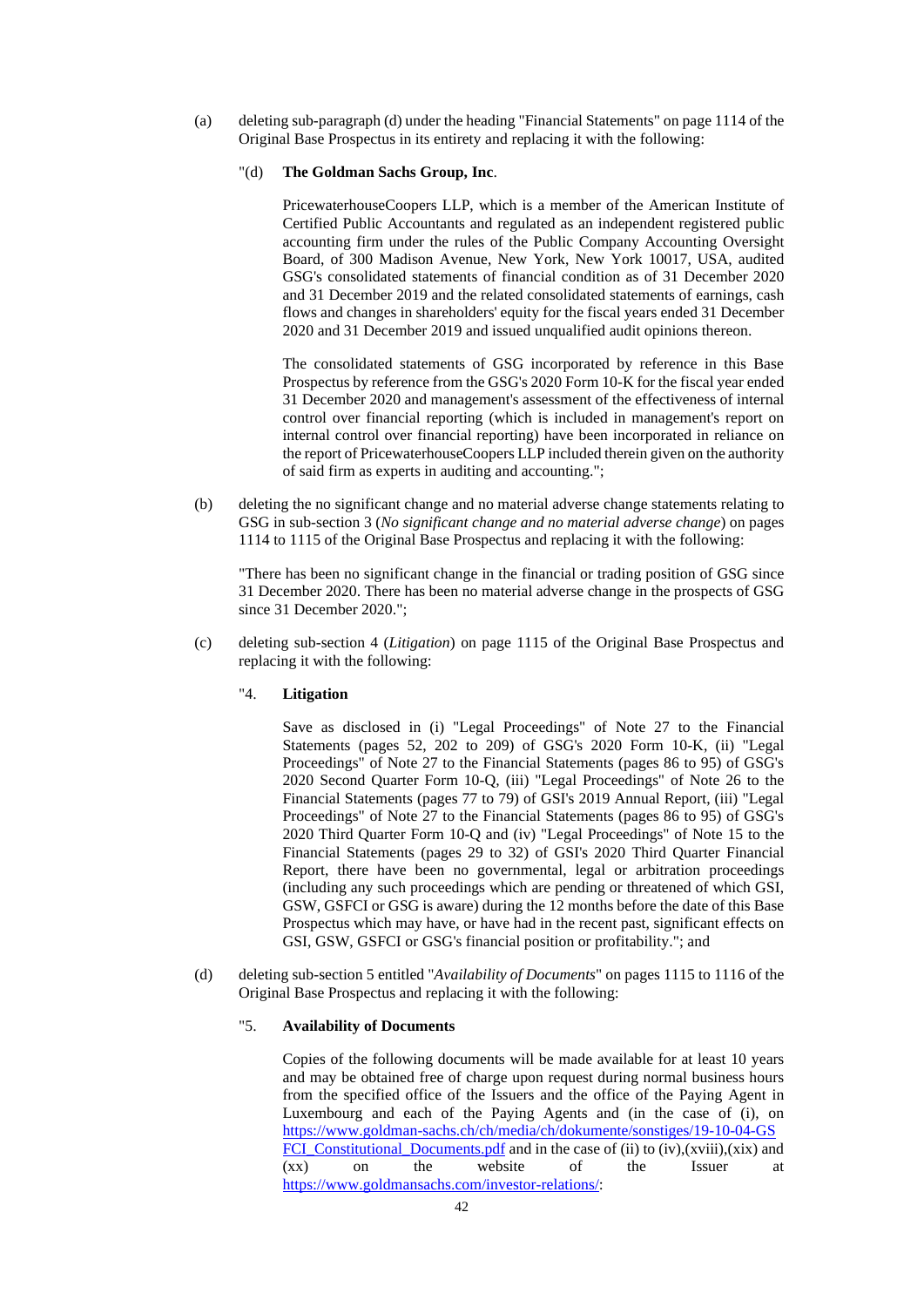- (i) the constitutional documents of GSI;
- (ii) the constitutional documents of GSW;
- (iii) the constitutional documents of GSFCI;
- (iv) the certificate of incorporation of GSG;
- (v) GSI's 2020 Third Quarter Financial Report;
- (vi) GSI's 2020 Second Quarter Financial Report;
- (vii) GSI's 2020 First Quarter Financial Report;
- (viii) GSI's Regulatory Ratios, 31 December 2019;
- (ix) GSI's 2019 Annual Report;
- (x) GSI's 2018 Annual Report;
- (xi) GSW's 2018 Financial Statements;
- (xii) GSW's 2019 Financial Statements;
- (xiii) GSW's 2020 Interim Financial Statements;
- (xiv) GSFCI's 2019 Financial Statements;
- (xv) GSFCI's 2018 Financial Statements;
- (xvi) GSFCI's 2020 Interim Financial Statements;
- (xvii) GSG's 19 February 2021 Form 10-K;
- (xviii) GSG's 19 January 2021 Form 8-K;
- (xix) GSG's 22 October 2020 Form 8-K;
- (xx) GSG's 14 October 2020 Form 8-K;
- (xxi) GSG's 24 July 2020 Form 8-K;
- (xxii) GSG's 15 July 2020 Form 8-K;
- (xxiii) GSG's 2020 Third Quarter Form 10-Q;
- (xxiv) GSG's 2020 Second Quarter Form 10-Q;
- (xxv) GSG's 2020 First Quarter Form 10-Q;
- (xxvi) GSG's 2020 Proxy Statement;
- (xxvii) the GSG Guaranty;
- (xxviii) the GSI Guarantee;
- (xxix) the GSI (Cayman) Guarantee;
- (xxx) the Programme Agency Agreement;
- (xxxi) the Deed of Covenant and the Cayman Deed of Covenant;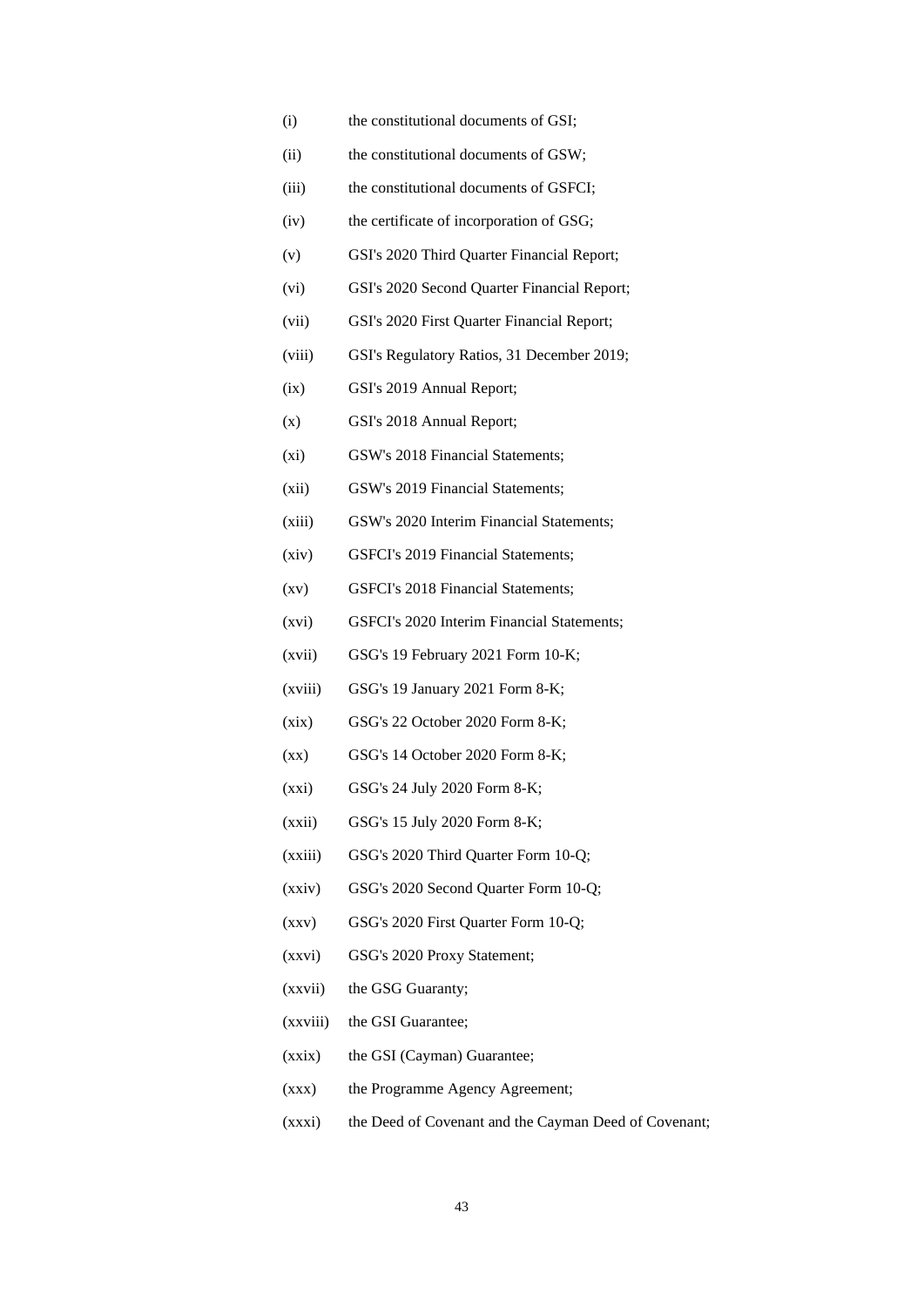- (xxxii) the Issue Terms for each Tranche or Series of Securities that are listed on the Official List of the Luxembourg Stock Exchange or any other stock exchange;
- (xxxiii) a copy of the Base Prospectus;

——————————

- (xxxiv) a copy of any supplement to the Base Prospectus and Issue Terms; and
- (xxxv) all reports, letters and other documents, balance sheets, valuations and statements by any expert any part of which is extracted or referred to in this Base Prospectus.".

44